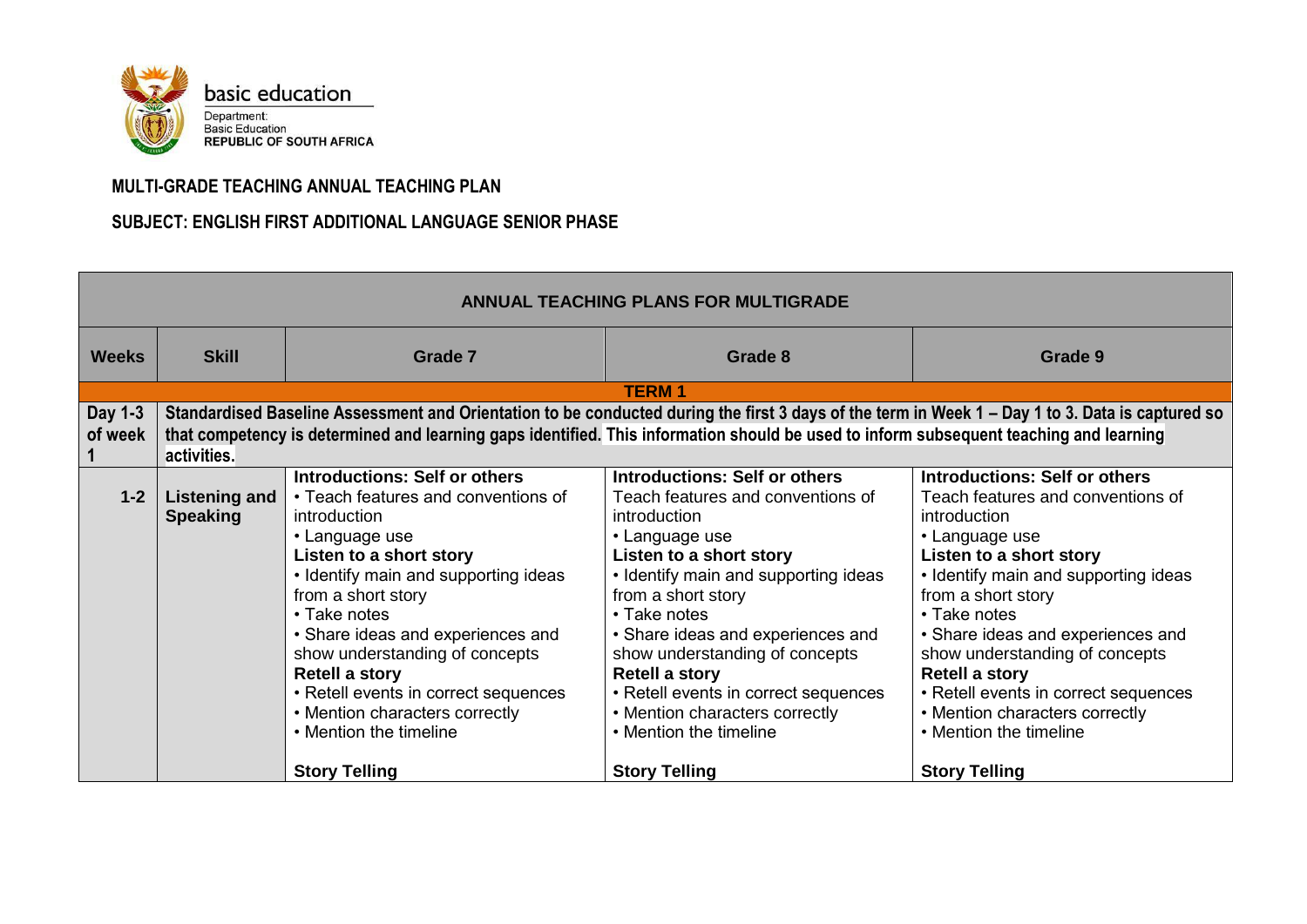|                    | • Teach conventions of storytelling:                                                       | • Teach conventions of storytelling:     | • Teach conventions of storytelling:       |
|--------------------|--------------------------------------------------------------------------------------------|------------------------------------------|--------------------------------------------|
|                    | speaking skills, tone, pronunciation,                                                      | speaking skills, tone, pronunciation,    | speaking skills, tone, pronunciation,      |
|                    | tempo, intonation, eye contact, posture,                                                   | tempo, intonation, eye contact,          | tempo, intonation, eye contact, posture,   |
|                    | gesture                                                                                    | posture, gesture                         | gesture                                    |
|                    | • Tell story from own experience                                                           | • Tell story from own experience         | • Tell story from own experience           |
|                    |                                                                                            |                                          |                                            |
|                    |                                                                                            | <b>Listening comprehension</b>           | <b>Listening comprehension</b>             |
|                    |                                                                                            | • Record main and supporting ideas       | • Record main and supporting ideas by      |
|                    |                                                                                            | by making notes,                         | making notes,                              |
|                    |                                                                                            | • Share ideas and experiences and        | • Share ideas and experiences and          |
|                    |                                                                                            | show understanding of concepts           | show understanding of concepts             |
|                    |                                                                                            | • Identify persuasive/manipulative       | • Identify persuasive/manipulative         |
|                    |                                                                                            | techniques                               | techniques                                 |
|                    |                                                                                            | • Answer questions                       | • Answer questions                         |
|                    | <b>FORMAL ASSESSMENT TASK 1 ORAL</b>                                                       |                                          |                                            |
|                    | • Reading Aloud (20 marks)                                                                 |                                          |                                            |
|                    | (Commence with this task in term 1 and conclude in term 2 when the mark will be recorded.) |                                          |                                            |
| <b>Reading and</b> | Literary text: short stories/folklore                                                      | Literary text: short stories/folklore    | Literary text: short stories/folklore      |
| <b>Viewing</b>     | • Key features of literature text: such as                                                 | • Key features of literature text: such  | • Key features of literature text: such as |
|                    | character, characterisation, plot,                                                         | as character, characterisation, plot,    | character, characterisation, plot,         |
|                    | conflict, background, setting, narrator,                                                   | conflict, background, setting, narrator, | conflict, background, setting, narrator,   |
|                    | theme                                                                                      | theme                                    | theme                                      |
|                    | <b>Reading process:</b>                                                                    | <b>Reading process:</b>                  |                                            |
|                    | • Pre-reading (Introduce text)                                                             | • Pre-reading (Introduce text)           | <b>Reading process:</b>                    |
|                    | • During reading (features of text)                                                        | • During reading (features of text)      | • Pre-reading (Introduce text)             |
|                    | • Post-reading (answer questions,                                                          | • Post-reading (answer questions,        | • During reading (features of text)        |
|                    | compare, contrast, evaluation                                                              | compare, contrast, evaluation            | • Post-reading (answer questions,          |
|                    | <b>Pre-reading strategies</b>                                                              | <b>Pre-reading strategies</b>            | compare, contrast, evaluation              |
|                    | • Recognize features of text such as                                                       | • Recognize features of text such as     | <b>Pre-reading strategies</b>              |
|                    | titles, headings, illustrations                                                            | titles, headings, illustrations          | • Recognize features of text such as       |
|                    | • Recognise parts of book such as                                                          | • Recognise parts of book such as        | titles, headings, illustrations            |
|                    | cover, title page, index, chapters,                                                        | cover, title page, index, chapters,      | • Recognise parts of book such as          |
|                    | glossary, index                                                                            | glossary, index                          | cover, title page, index, chapters,        |
|                    | Reading comprehension and reading                                                          | Reading comprehension and                | glossary, index                            |
|                    | strategies                                                                                 | reading                                  |                                            |
|                    | • Skimming and Scanning                                                                    | strategies                               | Reading comprehension and reading          |
|                    | • Intensive reading                                                                        | • Skimming and Scanning                  | strategies                                 |
|                    | • Visualization                                                                            | • Intensive reading                      | • Skimming and Scanning                    |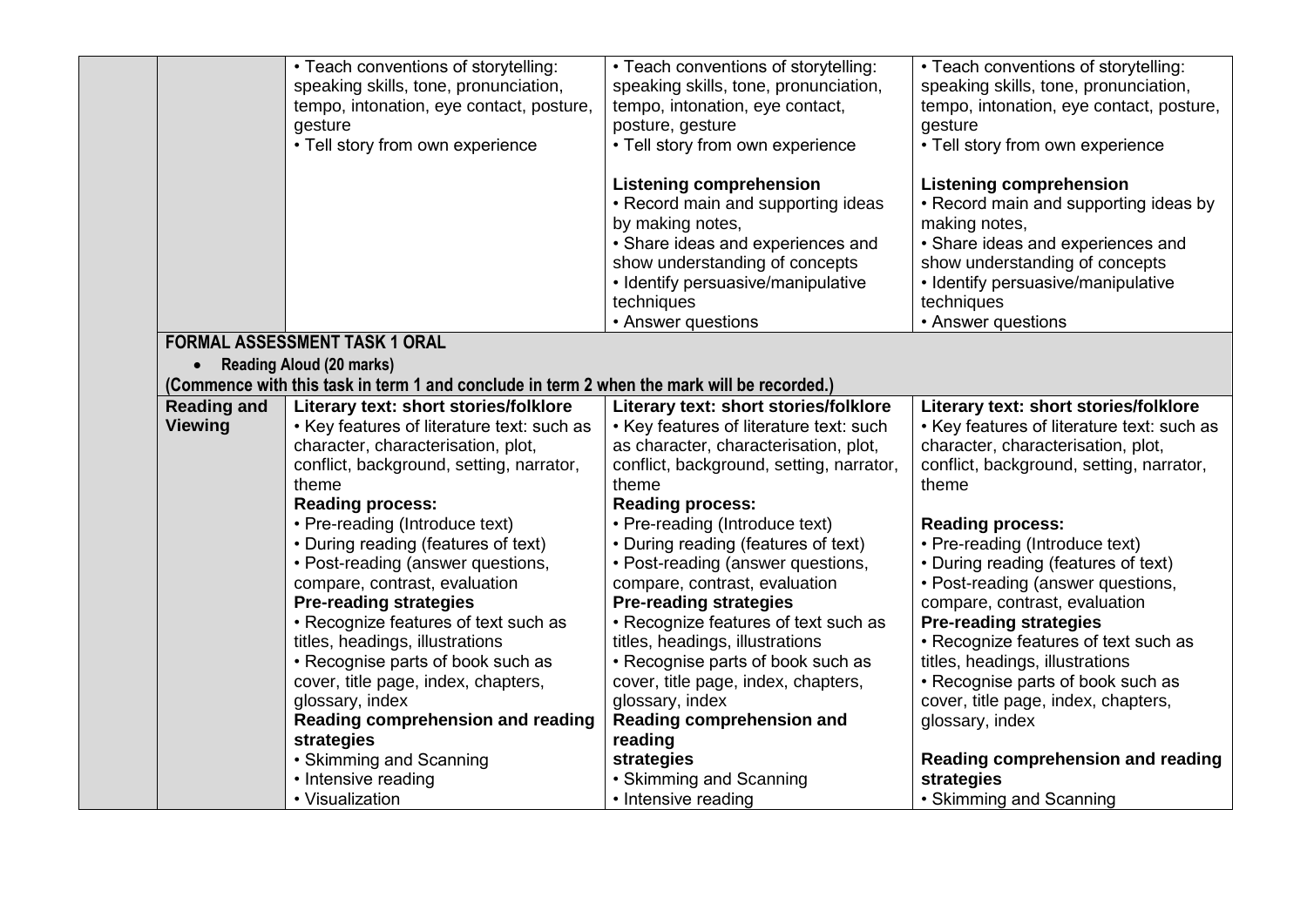|                    | • Inferring meaning and conclusions      | • Visualization                        | • Intensive reading                      |
|--------------------|------------------------------------------|----------------------------------------|------------------------------------------|
|                    | • Fact and opinion                       | • Inferring meaning and conclusions    | • Visualization                          |
|                    | • Meaning of words                       | • Fact and opinion                     | • Inferring meaning and conclusions      |
|                    |                                          | • Meaning of words                     | • Fact and opinion                       |
|                    |                                          |                                        | • Meaning of words                       |
| <b>Writing and</b> | Write a narrative/descriptive            | Write a narrative/descriptive          | Write a narrative/descriptive            |
| <b>Presenting</b>  | paragraph                                | paragraph                              | paragraph                                |
|                    | <b>Paragraph conventions:</b>            | <b>Paragraph conventions:</b>          | <b>Paragraph conventions:</b>            |
|                    | • Topic sentence of paragraph            | • Topic sentence of paragraph          | • Topic sentence of paragraph            |
|                    | • Main and supporting ideas              | • Main and supporting ideas            | • Main and supporting ideas              |
|                    | • Use conjunctions for cohesion          | • Use conjunctions for cohesion        | • Use conjunctions for cohesion          |
|                    | • Explain requirements of text such as   | • Explain requirements of text such as | • Explain requirements of text such as   |
|                    | telling a story                          | telling a story                        | telling a story                          |
|                    | • Use appropriate words and style        | • Use appropriate words and style      | • Use appropriate words and style        |
|                    | • Write in the past tense                | • Write in the past tense              | • Write in the past tense                |
|                    | <b>Focus on process writing</b>          | <b>Focus on process writing</b>        | <b>Focus on process writing</b>          |
|                    | • Planning                               | • Planning                             | • Planning                               |
|                    | • Drafting                               | • Drafting                             | • Drafting                               |
|                    | • Revision                               | • Revision                             | • Revision                               |
|                    | • Editing                                | • Editing                              | • Editing                                |
|                    | • Proof-reading and presenting           | • Proof-reading and presenting         | • Proof-reading and presenting           |
|                    | Writes a story based on a personal       | Writes a story based on a personal     | Writes a story based on a personal       |
|                    | experience.                              | experience.                            | experience.                              |
| Language           | <b>Reinforcement of language</b>         | <b>Reinforcement of language</b>       | <b>Reinforcement of language</b>         |
| and                | <b>structures</b>                        | <b>structures</b>                      | <b>structures</b>                        |
| conventions        | and conventions covered in previous      | and conventions covered in             | and conventions covered in previous      |
|                    | weeks                                    | previous                               | weeks                                    |
|                    | Word level: common and proper            | weeks                                  | Word level: common and proper            |
|                    | nouns,                                   | Word level: common and proper          | nouns,                                   |
|                    | complex nouns, collective nouns, finite  | nouns,                                 | complex nouns, collective nouns, finite  |
|                    | verbs, pronouns, possessive noun         | complex nouns, collective nouns,       | verbs, pronouns, possessive noun         |
|                    | Sentence level: simple sentences,        | finite                                 | Sentence level: simple sentences,        |
|                    | statements, simple present tense,        | verbs, pronouns, possessive noun       | statements, simple present tense,        |
|                    | simple past tense, subject, subject-verb | Sentence level: simple sentences,      | simple past tense, subject, subject-verb |
|                    | agreement                                | statements, simple present tense,      | agreement                                |
|                    | Word meaning: synonyms, antonyms,        |                                        | Word meaning: synonyms, antonyms,        |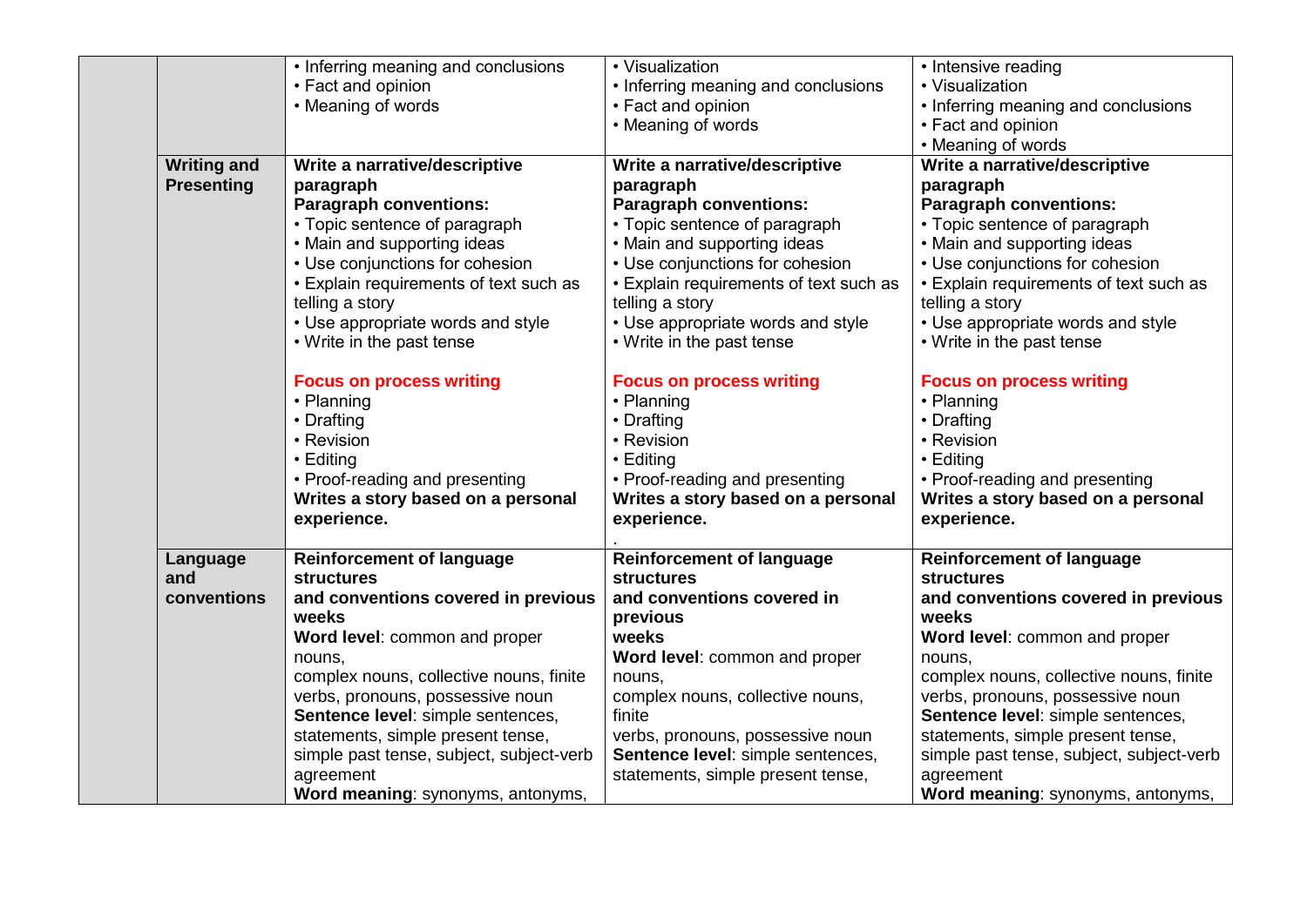|         |                      | proverbs, idioms                           | simple past tense, subject, subject-      | proverbs, idioms                           |
|---------|----------------------|--------------------------------------------|-------------------------------------------|--------------------------------------------|
|         |                      |                                            | verb                                      |                                            |
|         |                      |                                            | agreement                                 |                                            |
|         |                      |                                            | Word meaning: synonyms,                   |                                            |
|         |                      |                                            | antonyms,                                 |                                            |
|         |                      |                                            | proverbs, idioms                          |                                            |
| $3 - 4$ | <b>Listening and</b> | <b>Listening and Speaking strategies:</b>  | <b>Listening and Speaking strategies:</b> | <b>Listening and Speaking strategies:</b>  |
|         | <b>Speaking</b>      | Listen to prepared speech by               | Listen to prepared speech by              | Listen to prepared speech by               |
|         |                      | president/influential member of the        | president/influential member of the       | president/influential member of the        |
|         |                      | society                                    | society                                   | society                                    |
|         |                      | • Discuss features of prepared speech      | • Discuss features of prepared speech     | • Discuss features of prepared speech      |
|         |                      | • Identify and explain language use        | • Identify and explain language use       | • Identify and explain language use        |
|         |                      | • Identify and discuss features in the     | • Identify and discuss features in the    | • Identify and discuss features in the     |
|         |                      | speech                                     | speech                                    | speech                                     |
|         |                      | <b>Prepared speech</b>                     | <b>Prepared speech</b>                    | <b>Prepared speech</b>                     |
|         |                      | • Choose appropriate topic                 | • Choose appropriate topic                | • Choose appropriate topic                 |
|         |                      | • Organize information coherently          | • Organize information coherently         | • Organize information coherently          |
|         |                      | • Identify correct vocabulary and          | • Identify correct vocabulary and         | • Identify correct vocabulary and          |
|         |                      | language structures                        | language structures                       | language structures                        |
|         |                      | • Prepare effective introduction and       | • Prepare effective introduction and      | • Prepare effective introduction and       |
|         |                      | ending                                     | ending                                    | ending                                     |
|         |                      | • Practice                                 | • Practice                                | • Practice                                 |
|         |                      | • Present                                  | • Present                                 | • Present                                  |
|         |                      | <b>Poetry</b>                              | <b>Poetry</b>                             | <b>Poetry</b>                              |
|         |                      | • Key features of poem                     | • Key features of poem                    | • Key features of poem                     |
|         |                      | • internal structure of a poem, figures of | • internal structure of a poem, figures   | • internal structure of a poem, figures of |
|         |                      | speech/imagery, rhyme, rhythm              | 0f                                        | speech/imagery, rhyme, rhythm              |
|         |                      | • external structure of a poem, lines,     | speech/imagery, rhyme, rhythm             | • external structure of a poem, lines,     |
|         |                      | words, stanzas, typography                 | • external structure of a poem, lines,    | words, stanzas, typography                 |
|         |                      | • figurative meaning                       | words, stanzas, typography                | • figurative meaning                       |
|         |                      | · mood                                     | • figurative meaning                      | • mood                                     |
|         |                      | • theme and message                        | · mood                                    | • theme and message                        |
|         |                      |                                            | • theme and message                       |                                            |
|         | <b>Reading and</b>   | Read a speech                              | Read a speech                             | Read a speech                              |
|         | <b>Viewing</b>       | • Identify and discuss key features        | • Identify and discuss key features       | • Identify and discuss key features        |
|         |                      | • Analyse language use                     | • Analyse language use                    | • Analyse language use                     |
|         |                      | • Identify and discuss emotive or          | • Identify and discuss emotive or         | • Identify and discuss emotive or          |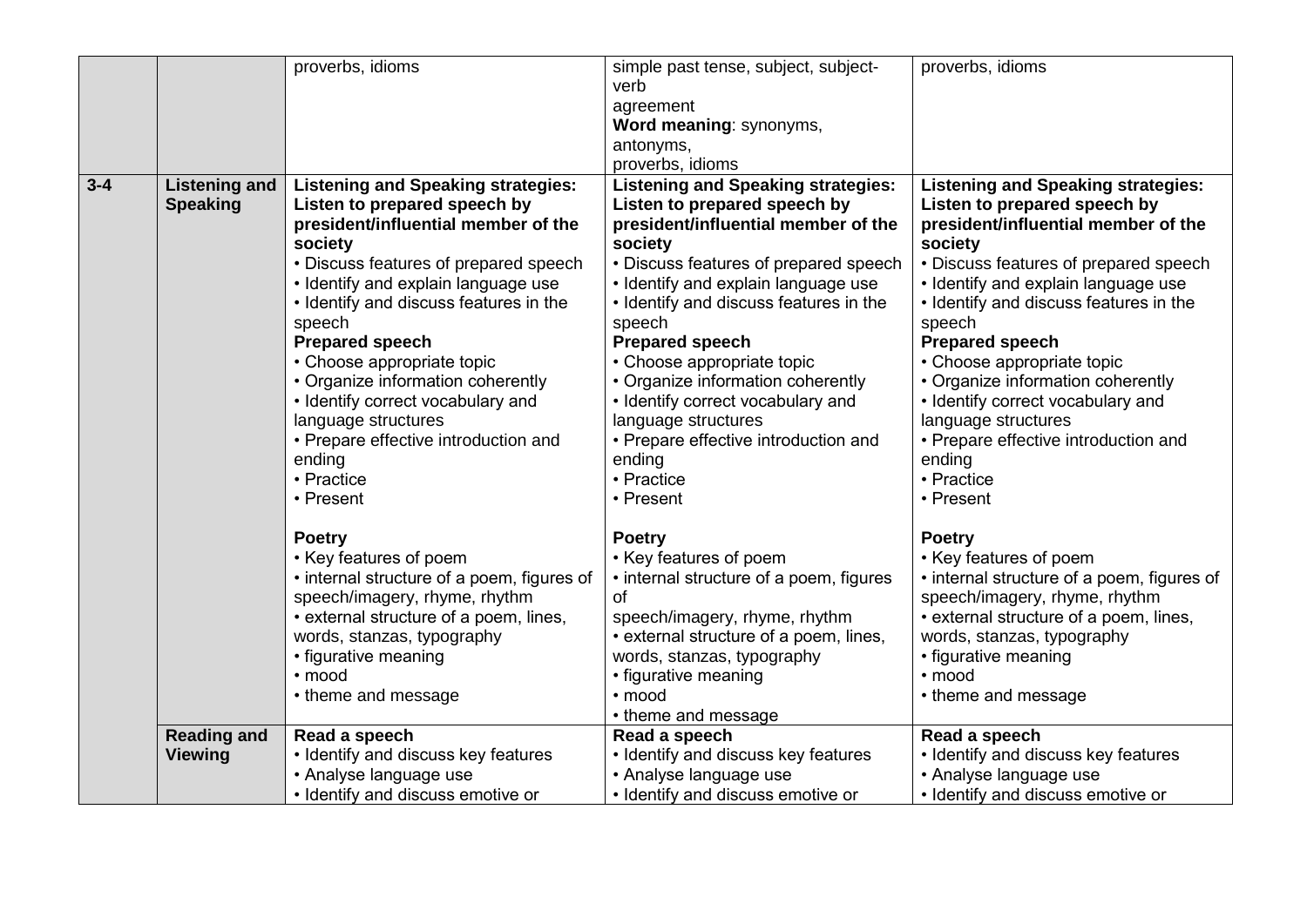|                                         | manipulative use of language<br>• Analyse introduction and conclusion                                                                                                                                                                                                                                                                                                                                                                           | manipulative use of language<br>• Analyse introduction and conclusion                                                                                                                                                                                                                                                                                                                                                                              | manipulative use of language<br>• Analyse introduction and conclusion                                                                                                                                                                                                                                                                                                                                                                           |
|-----------------------------------------|-------------------------------------------------------------------------------------------------------------------------------------------------------------------------------------------------------------------------------------------------------------------------------------------------------------------------------------------------------------------------------------------------------------------------------------------------|----------------------------------------------------------------------------------------------------------------------------------------------------------------------------------------------------------------------------------------------------------------------------------------------------------------------------------------------------------------------------------------------------------------------------------------------------|-------------------------------------------------------------------------------------------------------------------------------------------------------------------------------------------------------------------------------------------------------------------------------------------------------------------------------------------------------------------------------------------------------------------------------------------------|
|                                         | <b>Reading process:</b><br>• Pre-reading (Introduce text)<br>• During reading (features of text)<br>• Post-reading (answer questions,<br>compare, contrast, evaluate)                                                                                                                                                                                                                                                                           | <b>Reading process:</b><br>• Pre-reading (Introduce text)<br>• During reading (features of text)<br>• Post-reading (answer questions,<br>compare, contrast, evaluate)                                                                                                                                                                                                                                                                              | <b>Reading process:</b><br>• Pre-reading (Introduce text)<br>• During reading (features of text)<br>• Post-reading (answer questions,<br>compare, contrast, evaluate)                                                                                                                                                                                                                                                                           |
|                                         | <b>Reading strategies:</b><br>Guided reading, Group reading,<br>Independent reading                                                                                                                                                                                                                                                                                                                                                             | <b>Reading strategies:</b><br>Guided reading, Group reading,<br>Independent reading                                                                                                                                                                                                                                                                                                                                                                | <b>Reading strategies:</b><br>Guided reading, Group reading,<br>Independent reading                                                                                                                                                                                                                                                                                                                                                             |
|                                         | Reading/viewing of written/visual<br>text for comprehension<br>• Skimming and Scanning<br>• Intensive reading<br>• Purpose and target group<br>• Inferring meaning and conclusions<br>• Identify manipulative language<br>• Influence of selection and omission on<br>the meaning of text<br>• How language and images reflect and<br>shape values and attitudes<br>• Impact of use of font types and sizes,<br>headings and caption on meaning | Reading/viewing of written/visual<br>text for comprehension<br>• Skimming and Scanning<br>• Intensive reading<br>• Purpose and target group<br>• Inferring meaning and conclusions<br>• Identify manipulative language<br>• Influence of selection and omission<br>on the meaning of text<br>• How language and images reflect<br>and shape values and attitudes<br>• Impact of use of font types and<br>sizes, headings and caption on<br>meaning | Reading/viewing of written/visual<br>text for comprehension<br>• Skimming and Scanning<br>• Intensive reading<br>• Purpose and target group<br>• Inferring meaning and conclusions<br>• Identify manipulative language<br>• Influence of selection and omission on<br>the meaning of text<br>• How language and images reflect and<br>shape values and attitudes<br>• Impact of use of font types and sizes,<br>headings and caption on meaning |
| <b>Writing and</b><br><b>Presenting</b> | Write a speech<br><b>Focus on process writing</b><br>• Planning<br>• Drafting<br>• Revision<br>$\cdot$ Editing<br>• Proof-reading and presenting                                                                                                                                                                                                                                                                                                | Write a speech<br><b>Focus on process writing</b><br>• Planning<br>• Drafting<br>• Revision<br>• Editing<br>• Proof-reading and presenting                                                                                                                                                                                                                                                                                                         | Write a speech<br><b>Focus on process writing</b><br>• Planning<br>• Drafting<br>• Revision<br>• Editing<br>• Proof-reading and presenting                                                                                                                                                                                                                                                                                                      |
|                                         | Write a speech:<br>• Explain the requirements of text to<br>write a narrative essay                                                                                                                                                                                                                                                                                                                                                             | Write a speech:<br>• Explain the requirements of text to<br>write a narrative essay                                                                                                                                                                                                                                                                                                                                                                | Write a speech:<br>• Explain the requirements of text to<br>write a narrative essay                                                                                                                                                                                                                                                                                                                                                             |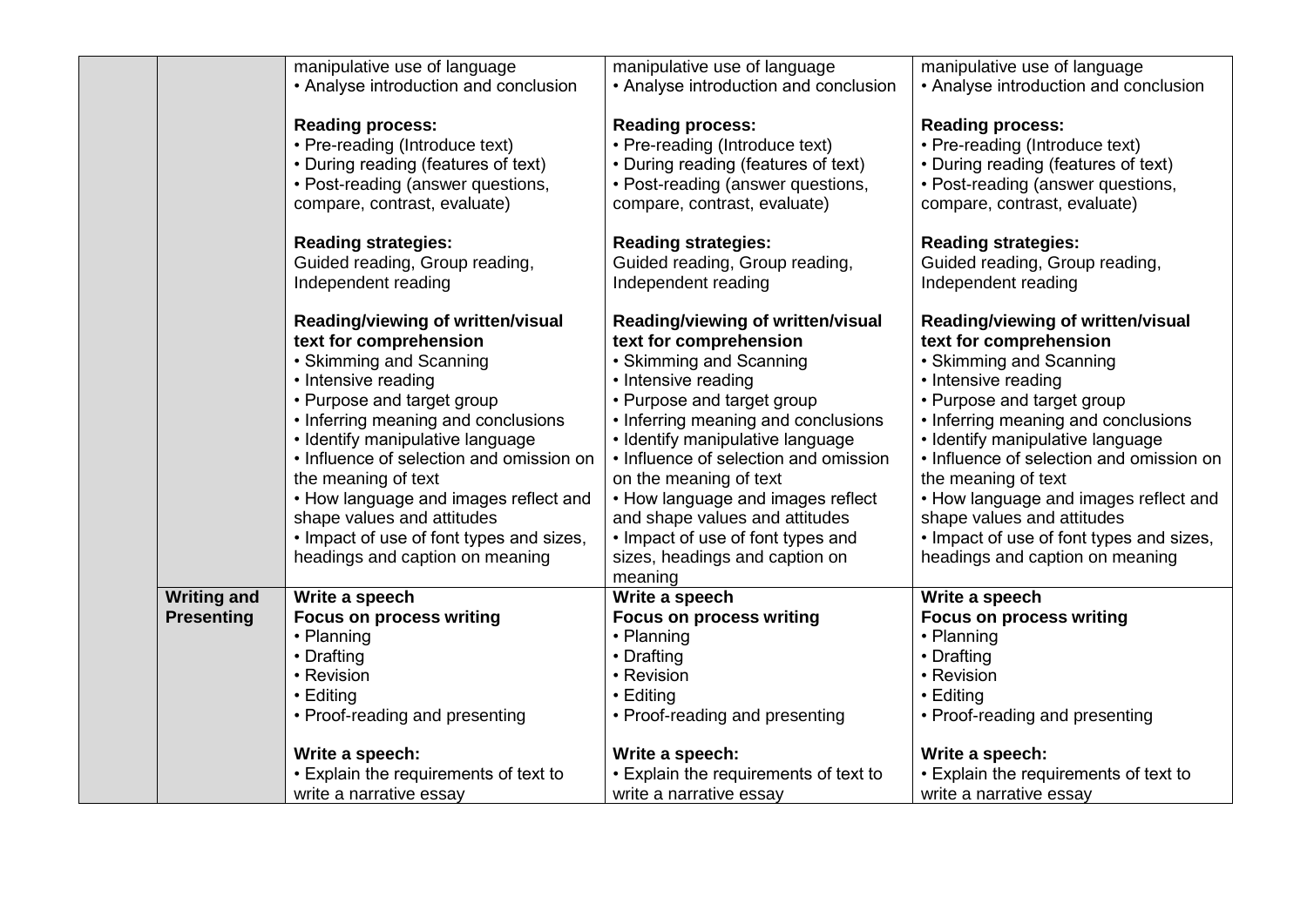|                           | • Identify the target audience<br>• Decide on style, purpose and format<br>• Use appropriate words<br>• Introduction to development, climax<br>• Conclusion<br><b>FORMAL ASSESSMENT TASK 2</b><br><b>WRITING</b><br>• Essay: (30 marks)<br><b>Narrative / Reflective</b><br>(During the course of the Term) | • Identify the target audience<br>• Decide on style, purpose and format<br>• Use appropriate words<br>• Introduction to development, climax<br>• Conclusion | • Identify the target audience<br>• Decide on style, purpose and format<br>• Use appropriate words<br>• Introduction to development, climax<br>• Conclusion<br><b>FORMAL ASSESSMENT TASK 2:</b><br><b>WRITING</b><br><b>Essay: (During the course of the</b><br>$\bullet$<br>Term)<br>Descriptive, Narrative or<br><b>Reflective (40 marks)</b> |
|---------------------------|-------------------------------------------------------------------------------------------------------------------------------------------------------------------------------------------------------------------------------------------------------------------------------------------------------------|-------------------------------------------------------------------------------------------------------------------------------------------------------------|-------------------------------------------------------------------------------------------------------------------------------------------------------------------------------------------------------------------------------------------------------------------------------------------------------------------------------------------------|
| Language                  | Word level: Nouns - compound, gerund,                                                                                                                                                                                                                                                                       | Word level: Nouns - compound,                                                                                                                               | Word level: Nouns - compound, gerund,                                                                                                                                                                                                                                                                                                           |
| <b>Structures</b>         | diminutives, augmentatives                                                                                                                                                                                                                                                                                  | gerund,                                                                                                                                                     | diminutives, augmentatives                                                                                                                                                                                                                                                                                                                      |
| and<br><b>Conventions</b> | Verbs: finite; non-finite verbs;<br>Prepositions, Adjectives: comparative,                                                                                                                                                                                                                                  | diminutives, augmentatives<br>Verbs: finite; non-finite verbs;                                                                                              | Verbs: finite; non-finite verbs;<br>Prepositions, Adjectives: comparative,                                                                                                                                                                                                                                                                      |
|                           | superlative                                                                                                                                                                                                                                                                                                 | Prepositions, Adjectives: comparative,<br>superlative                                                                                                       | superlative                                                                                                                                                                                                                                                                                                                                     |
|                           | Sentence level: direct and indirect                                                                                                                                                                                                                                                                         |                                                                                                                                                             | Sentence level: direct and indirect                                                                                                                                                                                                                                                                                                             |
|                           | speech, verb phrase; verb clause;<br>supporting sentences, topic sentence;                                                                                                                                                                                                                                  | Sentence level: direct and indirect<br>speech, verb phrase; verb clause;                                                                                    | speech, verb phrase; verb clause;<br>supporting sentences, topic sentence;                                                                                                                                                                                                                                                                      |
|                           | noun phrase; noun, adjectival                                                                                                                                                                                                                                                                               | supporting sentences, topic sentence;                                                                                                                       | noun phrase; noun, adjectival                                                                                                                                                                                                                                                                                                                   |
|                           | synonyms, antonyms, and adverbial                                                                                                                                                                                                                                                                           | noun phrase; noun, adjectival                                                                                                                               | synonyms, antonyms, and adverbial                                                                                                                                                                                                                                                                                                               |
|                           | clause; conjunctions; emotive and<br>manipulative language                                                                                                                                                                                                                                                  | synonyms, antonyms, and adverbial<br>clause; conjunctions; emotive and<br>manipulative language                                                             | clause; conjunctions; emotive and<br>manipulative language                                                                                                                                                                                                                                                                                      |
|                           | Word meaning:                                                                                                                                                                                                                                                                                               |                                                                                                                                                             | Word meaning:                                                                                                                                                                                                                                                                                                                                   |
|                           | literal, figurative<br><b>Punctuation: exclamation mark;</b>                                                                                                                                                                                                                                                | Word meaning:<br>literal, figurative                                                                                                                        | literal, figurative<br>Punctuation: exclamation mark;                                                                                                                                                                                                                                                                                           |
|                           | question mark; comma; full stop,                                                                                                                                                                                                                                                                            | Punctuation: exclamation mark;                                                                                                                              | question mark; comma; full stop,                                                                                                                                                                                                                                                                                                                |
|                           | inverted commas, semi-colon, colon                                                                                                                                                                                                                                                                          | question mark; comma; full stop,                                                                                                                            | inverted commas, semi-colon, colon                                                                                                                                                                                                                                                                                                              |
|                           | Abbreviations - initialism, acronym,                                                                                                                                                                                                                                                                        | inverted commas, semi-colon, colon                                                                                                                          | Abbreviations - initialism, acronym,                                                                                                                                                                                                                                                                                                            |
|                           | clipped, truncation, aphesis,<br>portmanteau                                                                                                                                                                                                                                                                |                                                                                                                                                             | clipped, truncation, aphesis,<br>portmanteau                                                                                                                                                                                                                                                                                                    |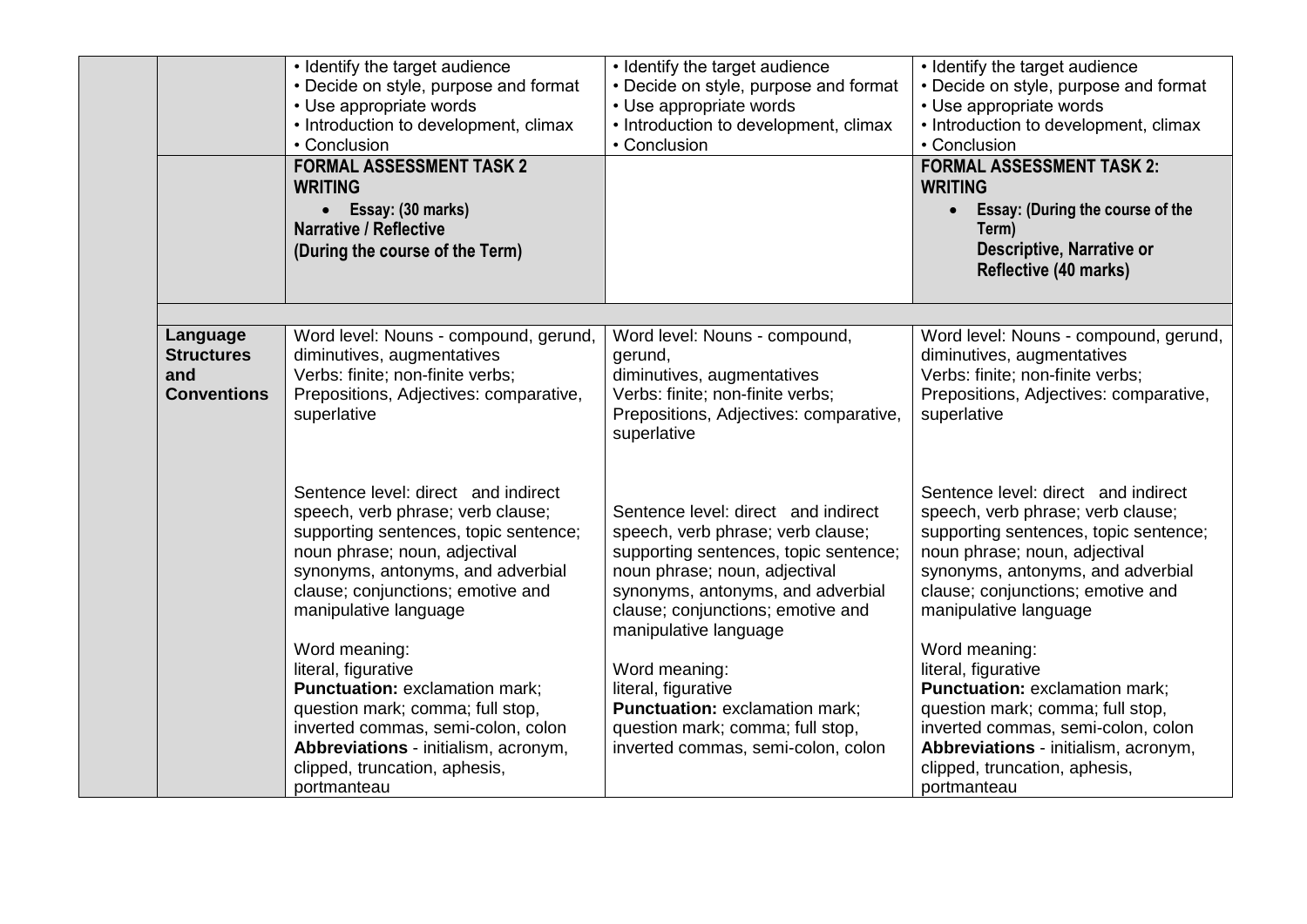|       |                      |                                            | Abbreviations - initialism, acronym,     |                                            |
|-------|----------------------|--------------------------------------------|------------------------------------------|--------------------------------------------|
|       |                      |                                            | clipped, truncation, aphesis,            |                                            |
|       |                      |                                            | portmanteau                              |                                            |
| $5-6$ | <b>Listening and</b> | <b>Listening and Speaking strategies</b>   | <b>Listening and Speaking strategies</b> | <b>Listening and Speaking strategies</b>   |
|       | <b>Speaking</b>      | Listen to and discuss the poem             | Listen to and discuss the poem           | Listen to and discuss the poem             |
|       |                      | • Share ideas and experiences en show      | • Share ideas and experiences en         | • Share ideas and experiences en show      |
|       |                      | understanding of concepts                  | show                                     | understanding of concepts                  |
|       |                      | • Answer questions                         | understanding of concepts                | • Answer questions                         |
|       |                      | • Explain to a friend why you liked a      | • Answer questions                       | • Explain to a friend why you liked a      |
|       |                      | specific poem                              | • Explain to a friend why you liked a    | specific poem                              |
|       |                      | <b>Prepared reading aloud</b>              | specific poem                            | <b>Prepared reading aloud</b>              |
|       |                      | • Tone, voice projection, pronunciation,   | <b>Prepared reading aloud</b>            | • Tone, voice projection, pronunciation,   |
|       |                      | phrasing, eye contact                      | • Tone, voice projection,                | phrasing, eye contact                      |
|       |                      | • Give attention to punctuation            | pronunciation,                           | • Give attention to punctuation            |
|       |                      | • Use appropriate body language            | phrasing, eye contact                    | • Use appropriate body language            |
|       |                      |                                            | • Give attention to punctuation          |                                            |
|       |                      |                                            | • Use appropriate body language          |                                            |
|       | <b>Reading and</b>   | <b>Poetry</b>                              | <b>Poetry</b>                            | <b>Poetry</b>                              |
|       | <b>Viewing</b>       | • Key features of poem                     | • Key features of poem                   | • Key features of poem                     |
|       |                      | • internal structure of a poem, figures of | • internal structure of a poem, figures  | • internal structure of a poem, figures of |
|       |                      | speech/imagery, rhyme, rhythm              | <b>of</b>                                | speech/imagery, rhyme, rhythm              |
|       |                      | • external structure of a poem, lines,     | speech/imagery, rhyme, rhythm            | • external structure of a poem, lines,     |
|       |                      | stanzas, typography                        | • external structure of a poem, lines,   | stanzas, typography                        |
|       |                      | • figurative meaning                       | stanzas, typography                      | • figurative meaning                       |
|       |                      | • mood                                     | • figurative meaning                     | · mood                                     |
|       |                      | • theme and message                        | · mood                                   | • theme and message                        |
|       |                      | Reading/viewing for comprehension          | • theme and message                      | Reading/viewing for comprehension          |
|       |                      | (strategies)                               | <b>Reading/viewing for</b>               | (strategies)                               |
|       |                      | • Skimming and scanning                    | comprehension                            | • Skimming and scanning                    |
|       |                      | • Intensive reading                        | (strategies)                             | • Intensive reading                        |
|       |                      | -- Predicting                              | • Skimming and scanning                  | -- Predicting                              |
|       |                      | -- Infer meaning of unfamiliar words by    | • Intensive reading                      | -- Infer meaning of unfamiliar words by    |
|       |                      | using word attack skills                   | -- Predicting                            | using word attack skills                   |
|       |                      | • Critical language awareness              | -- Infer meaning of unfamiliar words     | • Critical language awareness              |
|       |                      |                                            | by using word attack skills              |                                            |
|       |                      |                                            | • Critical language awareness            |                                            |
|       | <b>Writing and</b>   | Creative writing: own poem                 | <b>Creative writing: own poem</b>        | <b>Creative writing: own poem</b>          |
|       | <b>Presenting</b>    | <b>Stanza conventions:</b>                 | <b>Stanza conventions:</b>               | <b>Stanza conventions:</b>                 |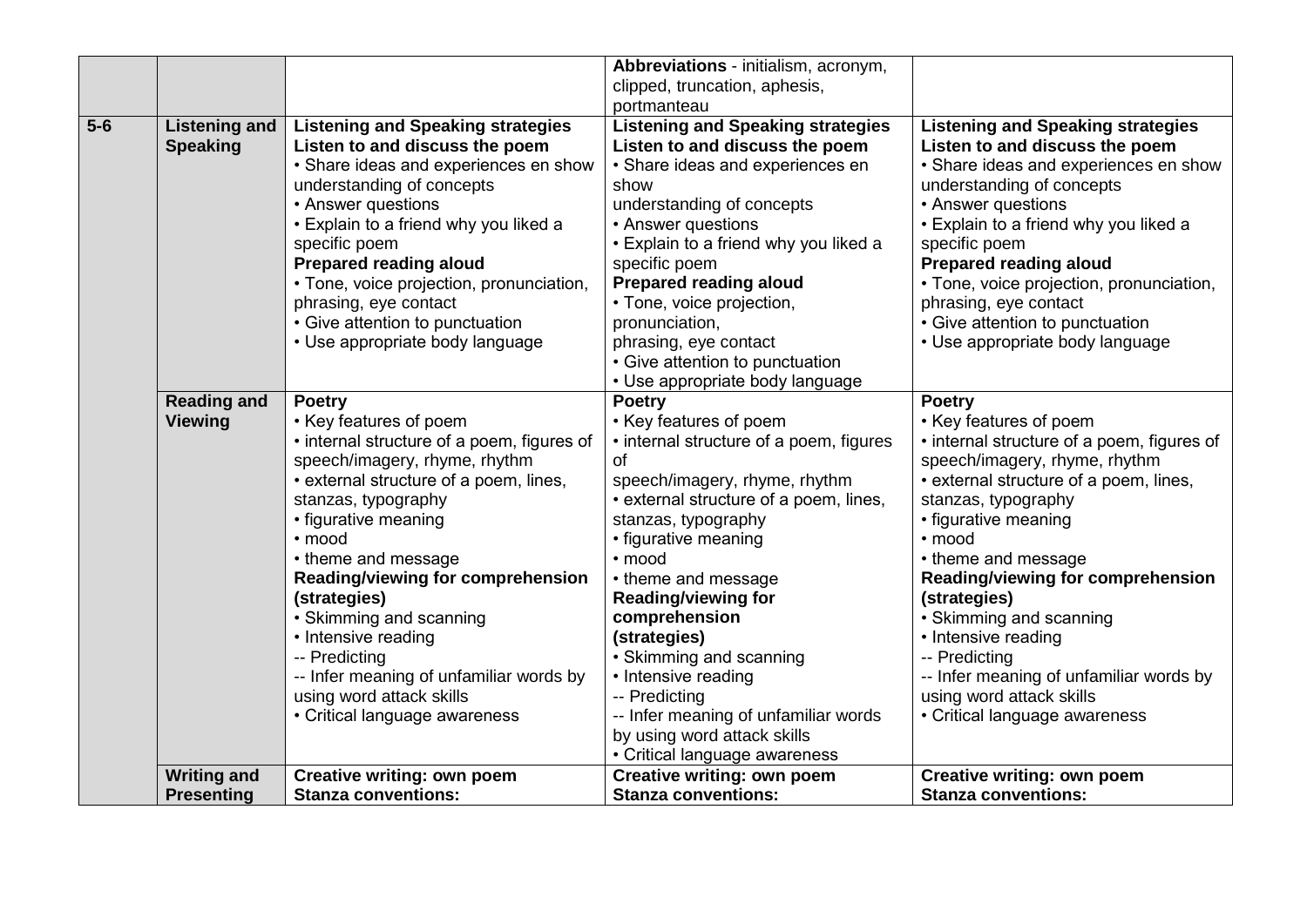|                    | • structure of a stanza                  | • structure of a stanza                | • structure of a stanza                  |
|--------------------|------------------------------------------|----------------------------------------|------------------------------------------|
|                    | • use conjunctions for cohesion          | • use conjunctions for cohesion        | • use conjunctions for cohesion          |
|                    | • use a variety of sentence types,       | • use a variety of sentence types,     | • use a variety of sentence types,       |
|                    | lengths and structures                   | lengths and structures                 | lengths and structures                   |
|                    | · diction                                | • diction                              | • diction                                |
|                    | • figurative language                    | • figurative language                  | • figurative language                    |
|                    | <b>Focus on process writing</b>          | <b>Focus on process writing</b>        | <b>Focus on process writing</b>          |
|                    | • Planning                               | • Planning                             | • Planning                               |
|                    | • Drafting                               | • Drafting                             | • Drafting                               |
|                    | • Revision                               | • Revision                             | • Revision                               |
|                    | • Editing                                | • Editing                              | • Editing                                |
|                    | • Proof-reading and presenting           | • Proof-reading and presenting         | • Proof-reading and presenting           |
|                    | Writes a poem                            | Writes a poem                          | Writes a poem                            |
|                    | • Two verses                             | • Two verses                           | • Two verses                             |
|                    |                                          | <b>Transactional texts</b>             | <b>Transactional texts</b>               |
|                    | <b>Transactional texts</b>               | <b>Letters (Friendly/informal)</b>     | <b>Letters (Friendly/informal)</b>       |
|                    | <b>Letters (Friendly/informal)</b>       | • Features of the text                 | • Features of the text                   |
|                    | • Features of the text                   | • Language use                         | • Language use                           |
|                    | • Language use                           | • Register and style                   | • Register and style                     |
|                    | • Register and style                     | Write a letter based on visual         | Write a letter based on visual           |
|                    | Write a letter based on visual           | <b>Stimulus</b>                        | <b>Stimulus</b>                          |
|                    | <b>Stimulus</b>                          |                                        |                                          |
|                    |                                          | <b>Focus on process writing</b>        | <b>Focus on process writing</b>          |
|                    | <b>Focus on process writing</b>          | • Planning                             | • Planning                               |
|                    | • Planning                               | • Drafting                             | • Drafting                               |
|                    | • Drafting                               | • Revision                             | • Revision                               |
|                    | • Revision                               | • Editing                              | • Editing                                |
|                    | • Editing                                | • Proof-reading and presenting         | • Proof-reading and presenting           |
|                    | • Proof-reading and presenting           |                                        |                                          |
| Language           | Word level: compound nouns,              | Word level: compound nouns,            | Word level: compound nouns,              |
| <b>Structures</b>  | complex nouns, revision on verbs, finite | complex nouns, revision on verbs,      | complex nouns, revision on verbs, finite |
| and                | verbs, pronouns, personal pronouns,      | finite                                 | verbs, pronouns, personal pronouns,      |
| <b>Conventions</b> | possessive pronouns, articles            | verbs, pronouns, personal pronouns,    | possessive pronouns, articles            |
|                    | Word meaning: rhymes, borrowed           | possessive pronouns, articles          | Word meaning: rhymes, borrowed           |
|                    | words, idioms, proverbs, alliteration,   | Word meaning: rhymes, borrowed         | words, idioms, proverbs, alliteration,   |
|                    | similes, metaphors, interjectives/       | words, idioms, proverbs, alliteration, | similes, metaphors, interjectives/       |
|                    | ideophone synonyms, antonyms,            | similes, metaphors, interjectives/     | ideophone synonyms, antonyms,            |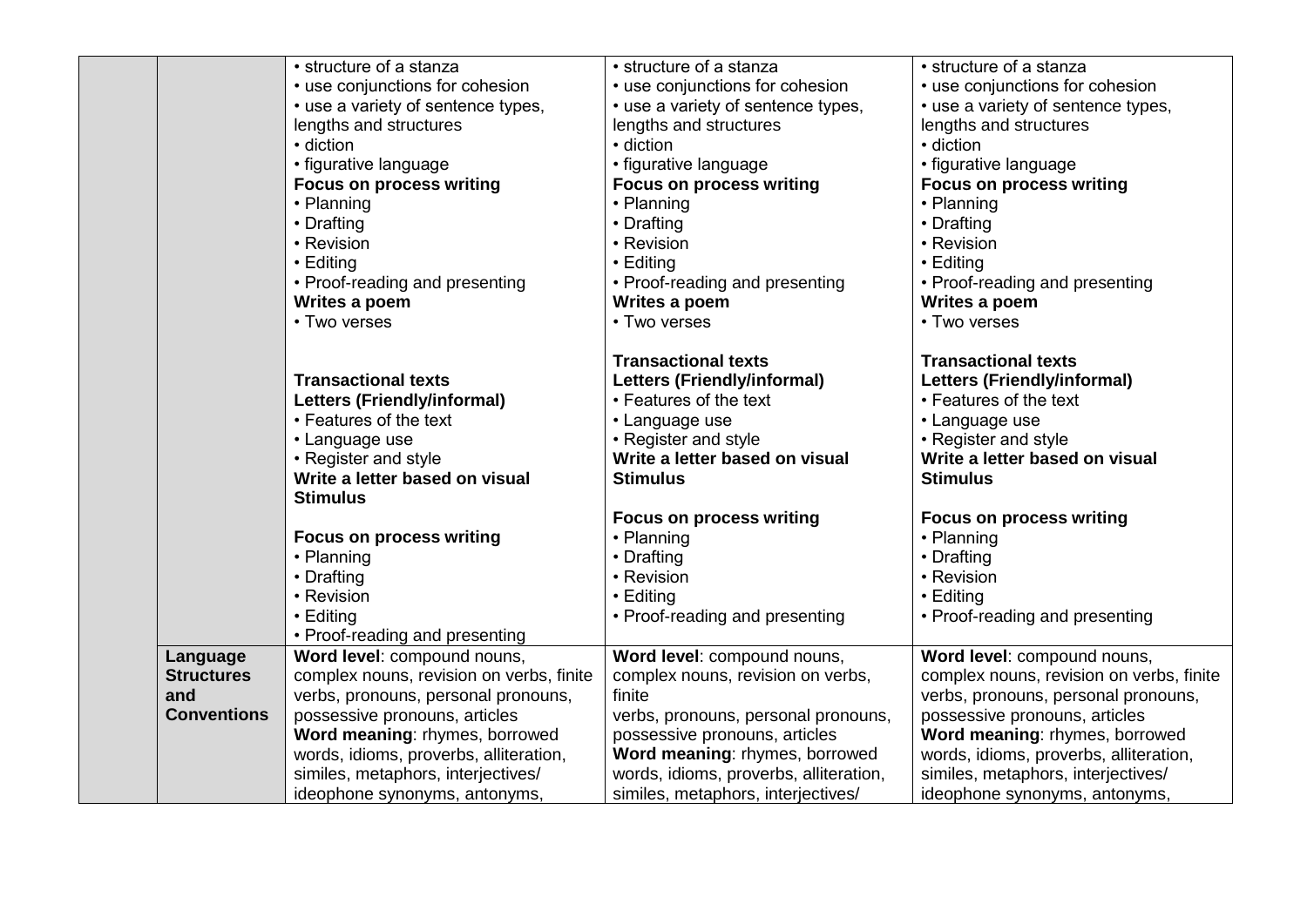|         |                      | Punctuation: full stop, comma              | ideophone synonyms, antonyms,<br>Punctuation: full stop, comma | Punctuation: full stop, comma              |
|---------|----------------------|--------------------------------------------|----------------------------------------------------------------|--------------------------------------------|
| $7 - 8$ | <b>Listening and</b> | <b>Speaking and Listening strategies</b>   | <b>Speaking and Listening strategies</b>                       | <b>Speaking and Listening strategies</b>   |
|         | <b>Speaking</b>      | listen to a newspaper report               | listen to a newspaper report                                   | listen to a newspaper report               |
|         |                      | • Structure                                | • Structure                                                    | • Structure                                |
|         |                      | • Features                                 | • Features                                                     | • Features                                 |
|         |                      | • Language use                             | • Language use                                                 | • Language use                             |
|         |                      | • Tone                                     | • Tone                                                         | • Tone                                     |
|         |                      | • Register                                 | • Register                                                     | • Register                                 |
|         |                      | • Introduction and conclusion              | • Introduction and conclusion                                  | • Introduction and conclusion              |
|         |                      | <b>Discuss findings</b>                    | <b>Discuss findings</b>                                        | <b>Discuss findings</b>                    |
|         |                      | Oral presentation of report                | Oral presentation of report                                    | Oral presentation of report                |
|         |                      | • Language use                             | • Language use                                                 | • Language use                             |
|         |                      | • Register                                 | • Register                                                     | • Register                                 |
|         |                      | • Tone                                     | • Tone                                                         | • Tone                                     |
|         |                      | • Body language                            | • Body language                                                | • Body language                            |
|         |                      | • Introduction and conclusion              | • Introduction and conclusion                                  | • Introduction and conclusion              |
|         | <b>Reading and</b>   | Read newspaper or magazine article         | Read newspaper or magazine                                     | Read newspaper or magazine article         |
|         | <b>Viewing</b>       | • Key features of literature text: such    | article                                                        | • Key features of literature text: such    |
|         |                      | as character, characterisation, plot,      | • Key features of literature text: such                        | as character, characterisation, plot,      |
|         |                      | conflict, background, setting, narrator,   | as character, characterisation, plot,                          | conflict, background, setting, narrator,   |
|         |                      | theme                                      | conflict, background, setting, narrator,                       | theme                                      |
|         |                      | <b>Reading process:</b>                    | theme                                                          | <b>Reading process:</b>                    |
|         |                      | • Pre-reading (Introduce text)             | <b>Reading process:</b>                                        | • Pre-reading (Introduce text)             |
|         |                      | • During reading (features of text)        | • Pre-reading (Introduce text)                                 | • During reading (features of text)        |
|         |                      | • Post-reading (answer questions,          | • During reading (features of text)                            | • Post-reading (answer questions,          |
|         |                      | compare, contrast, evaluate)               | • Post-reading (answer questions,                              | compare, contrast, evaluate)               |
|         |                      |                                            | compare, contrast, evaluate)                                   |                                            |
|         |                      | <b>Poetry</b>                              | <b>Poetry</b>                                                  | <b>Poetry</b>                              |
|         |                      | • Key features of poem                     | • Key features of poem                                         | • Key features of poem                     |
|         |                      | • internal structure of a poem, figures of | • internal structure of a poem, figures                        | • internal structure of a poem, figures of |
|         |                      | speech/imagery, rhyme, rhythm              | of                                                             | speech/imagery, rhyme, rhythm              |
|         |                      | • external structure of a poem, lines,     | speech/imagery, rhyme, rhythm                                  | • external structure of a poem, lines,     |
|         |                      | words, stanzas, typography                 | • external structure of a poem, lines,                         | words, stanzas, typography                 |
|         |                      | • figurative meaning                       | words, stanzas, typography                                     | • figurative meaning                       |
|         |                      | · mood                                     | • figurative meaning                                           | • mood                                     |
|         |                      | • theme and message                        | • mood                                                         | • theme and message                        |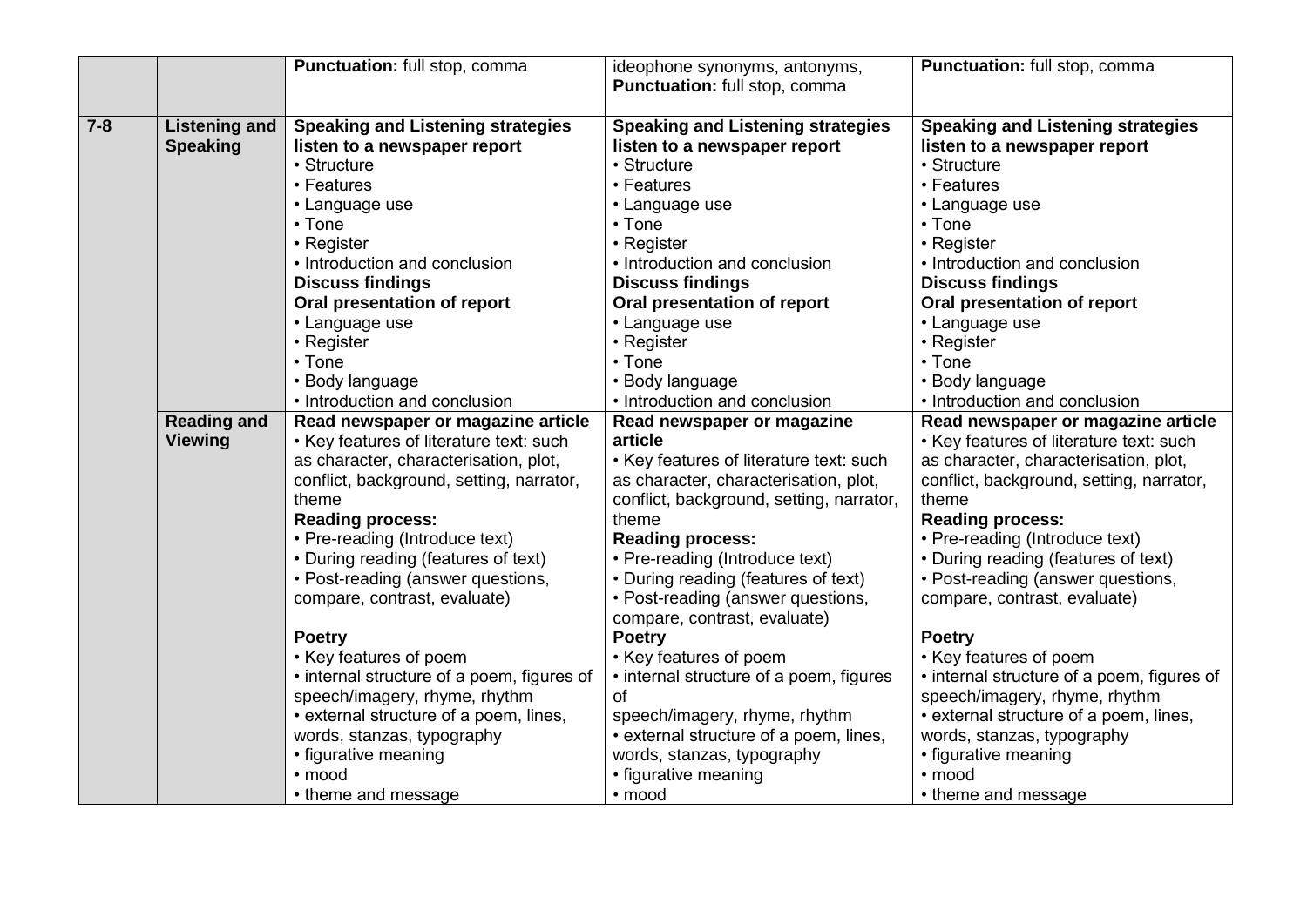|                    |                                                           | • theme and message                                           |                                               |
|--------------------|-----------------------------------------------------------|---------------------------------------------------------------|-----------------------------------------------|
|                    | <b>FORMAL ASSESSMENT TASK 3 (50 MARKS)</b>                |                                                               | <b>FORMAL ASSESSMENT TASK 3:</b>              |
|                    | <b>RESPONSE TO TEXTS:</b>                                 |                                                               | <b>RESPONSE TO TEXT (70 MARKS)</b>            |
|                    | Literary or non-literary (20 marks)<br>$\bullet$          |                                                               |                                               |
|                    | Visual text (10 marks)                                    |                                                               | Literary/non- literary Text (25 marks)        |
|                    | Language structures and<br>conventions (20 marks)         |                                                               | Visual Text (15 marks)                        |
|                    |                                                           |                                                               | Summary (10 marks)                            |
|                    |                                                           |                                                               | Language Structures (20 marks)                |
|                    |                                                           |                                                               |                                               |
| <b>Writing and</b> | Long transactional text e.g.                              | Long transactional text e.g.                                  | Long transactional text e.g.                  |
| <b>Presenting</b>  | Newspaper article/magazine article                        | Newspaper article/magazine article                            | Newspaper article/magazine article            |
|                    | • Correct format                                          | • Correct format                                              | • Correct format                              |
|                    | • Purpose                                                 | • Purpose                                                     | • Purpose                                     |
|                    | • Main and supporting ideas                               | • Main and supporting ideas                                   | • Main and supporting ideas                   |
|                    | • Logical order of sentences                              | • Logical order of sentences                                  | • Logical order of sentences                  |
|                    | • Use conjunctions to ensure cohesion                     | • Use conjunctions to ensure cohesion                         | • Use conjunctions to ensure cohesion         |
|                    | • Use a variety of sentences types,                       | • Use a variety of sentences types,<br>lengths and structures | • Use a variety of sentences types,           |
|                    | lengths and structures<br><b>Focus on process writing</b> |                                                               | lengths and structures                        |
|                    | • Planning                                                | <b>Focus on process writing</b><br>• Planning                 | <b>Focus on process writing</b><br>• Planning |
|                    | • Drafting                                                | • Drafting                                                    | • Drafting                                    |
|                    | • Revision                                                | • Revision                                                    | • Revision                                    |
|                    | • Editing                                                 | • Editing                                                     | • Editing                                     |
|                    | • Proof-reading and presenting                            | • Proof-reading and presenting                                | • Proof-reading and presenting                |
|                    | Write a newspaper/magazine article                        | Write a newspaper/magazine article                            | Write a newspaper/magazine article            |
| Language           | Word level: Nouns - compound,                             | Word level: Nouns - compound,                                 | Word level: Nouns - compound,                 |
| <b>Structures</b>  | gerund,                                                   | gerund,                                                       | gerund,                                       |
| and                | diminutives, augmentatives                                | diminutives, augmentatives                                    | diminutives, augmentatives                    |
| <b>Conventions</b> | Verbs: finite; non-finite verbs;                          | Verbs: finite; non-finite verbs;                              | Verbs: finite; non-finite verbs;              |
|                    | Prepositions                                              | Prepositions                                                  | Prepositions                                  |
|                    | Adjectives: comparative, superlative                      | Adjectives: comparative, superlative                          | Adjectives: comparative, superlative          |
|                    | Sentence level: verb phrase; verb                         | Sentence level: verb phrase; verb                             | Sentence level: verb phrase; verb             |
|                    | clause; supporting sentences, topic                       | clause; supporting sentences, topic                           | clause; supporting sentences, topic           |
|                    | sentence; noun phrase; noun, adjectival                   | sentence; noun phrase; noun,                                  | sentence; noun phrase; noun, adjectival       |
|                    | and adverbial clause;                                     | adjectival                                                    | and adverbial clause;                         |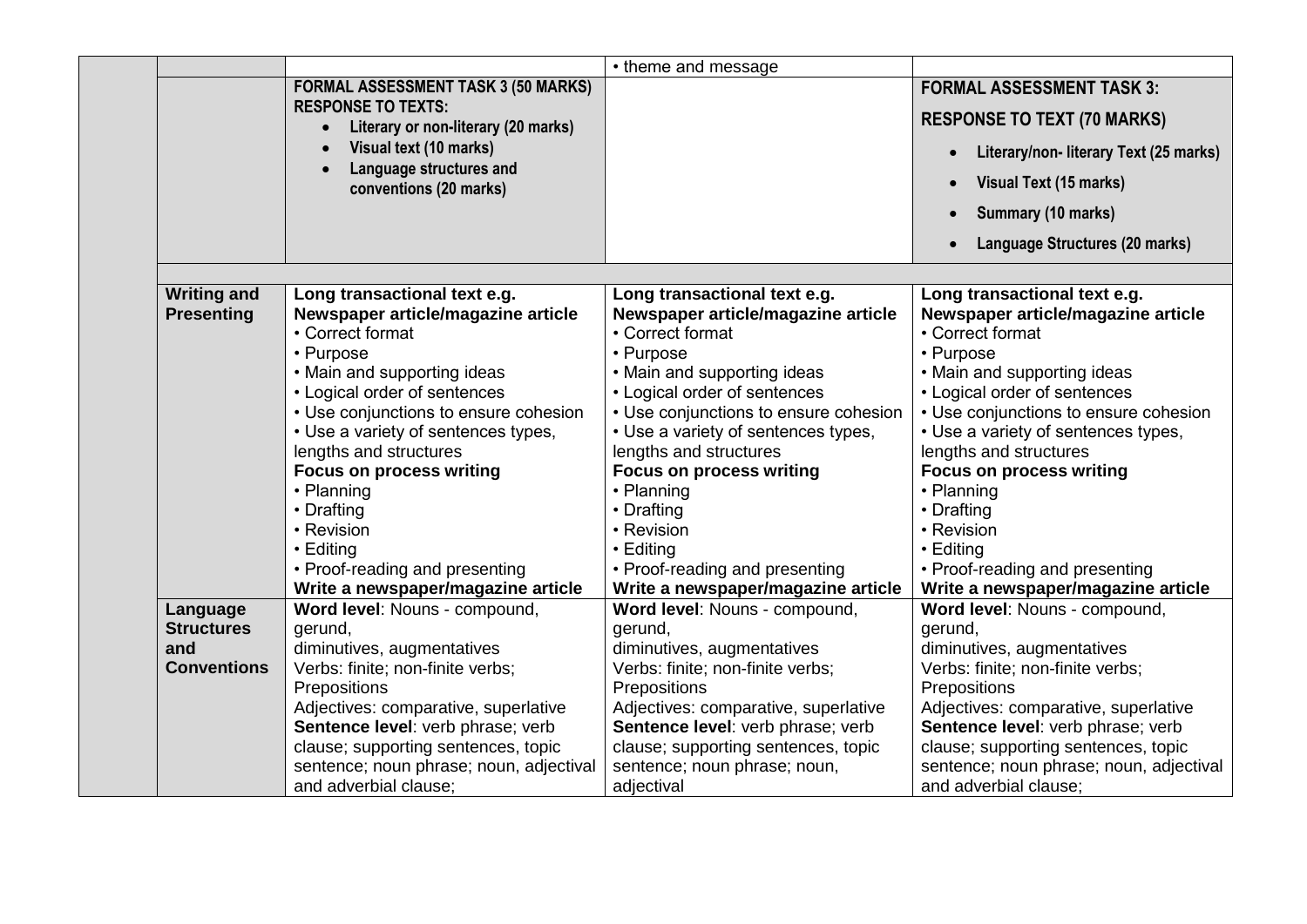|          |                                         | conjunctions; emotive and manipulative<br>language                         | and adverbial clause;<br>conjunctions; emotive and                         | conjunctions; emotive and manipulative<br>language                         |
|----------|-----------------------------------------|----------------------------------------------------------------------------|----------------------------------------------------------------------------|----------------------------------------------------------------------------|
|          |                                         | Word meaning: synonyms, antonyms,                                          | manipulative                                                               | Word meaning: synonyms, antonyms,                                          |
|          |                                         | literal, figurative                                                        | language                                                                   | literal, figurative                                                        |
|          |                                         | <b>Punctuation: exclamation mark;</b>                                      | Word meaning: synonyms,                                                    | <b>Punctuation: exclamation mark;</b>                                      |
|          |                                         | question mark; comma; full stop                                            | antonyms,                                                                  | question mark; comma; full stop                                            |
|          |                                         | Abbreviations - initialism, acronym,                                       | literal, figurative                                                        | Abbreviations - initialism, acronym,                                       |
|          |                                         | clipped, truncation, aphesis,                                              | Punctuation: exclamation mark;                                             | clipped, truncation, aphesis,                                              |
|          |                                         | portmanteau                                                                | question mark; comma; full stop                                            | portmanteau                                                                |
|          |                                         |                                                                            | Abbreviations - initialism, acronym,                                       |                                                                            |
|          |                                         |                                                                            | clipped, truncation, aphesis,                                              |                                                                            |
|          |                                         |                                                                            | portmanteau                                                                |                                                                            |
| $9 - 10$ |                                         |                                                                            |                                                                            |                                                                            |
|          | <b>Listening and</b><br><b>Speaking</b> | <b>Speaking and Listening strategies</b><br>Group discussion/conversation: | <b>Speaking and Listening strategies</b><br>Group discussion/conversation: | <b>Speaking and Listening strategies</b><br>Group discussion/conversation: |
|          |                                         | Listen to/watch an advertisement and                                       | Listen to/watch an advertisement and                                       | Listen to/watch an advertisement and                                       |
|          |                                         | discuss)                                                                   | discuss)                                                                   | discuss)                                                                   |
|          |                                         | • Tone                                                                     | $\cdot$ Tone                                                               | • Tone                                                                     |
|          |                                         | • Pacing                                                                   | • Pacing                                                                   | • Pacing                                                                   |
|          |                                         | • Emotive and manipulative language                                        | • Emotive and manipulative language                                        | • Emotive and manipulative language                                        |
|          |                                         | use                                                                        | use                                                                        | use                                                                        |
|          |                                         | • Font size                                                                | • Font size                                                                | • Font size                                                                |
|          |                                         | • Body language                                                            | • Body language                                                            | • Body language                                                            |
|          |                                         |                                                                            |                                                                            |                                                                            |
|          |                                         | <b>Listening comprehension:</b>                                            | <b>Listening comprehension:</b>                                            | <b>Listening comprehension:</b>                                            |
|          |                                         | advertisement                                                              | advertisement                                                              | advertisement                                                              |
|          |                                         | • Record main and support ideas by                                         | • Record main and support ideas by                                         | • Record main and support ideas by                                         |
|          |                                         | making notes                                                               | making notes                                                               | making notes                                                               |
|          |                                         | • Share ideas and experiences and                                          | • Share ideas and experiences and                                          | • Share ideas and experiences and                                          |
|          |                                         | showing understanding of concepts                                          | showing understanding of concepts                                          | showing understanding of concepts                                          |
|          |                                         | • Identify persuasive/manipulative                                         | • Identify persuasive/manipulative                                         | • Identify persuasive/manipulative                                         |
|          |                                         | techniques                                                                 | techniques                                                                 | techniques                                                                 |
|          | <b>Reading and</b>                      | • Answer questions<br><b>Reading / viewing for</b>                         | • Answer questions                                                         | • Answer questions                                                         |
|          | <b>Viewing</b>                          | comprehension (visual text such as                                         | Reading / viewing for<br>comprehension (visual text such as                | <b>Reading / viewing for</b><br>comprehension (visual text such as         |
|          |                                         | advertisement / poster / cartoons /                                        | advertisement / poster / cartoons /                                        | advertisement / poster / cartoons /                                        |
|          |                                         | strips)                                                                    | strips)                                                                    | strips)                                                                    |
|          |                                         | • Skimming                                                                 | • Skimming                                                                 | • Skimming                                                                 |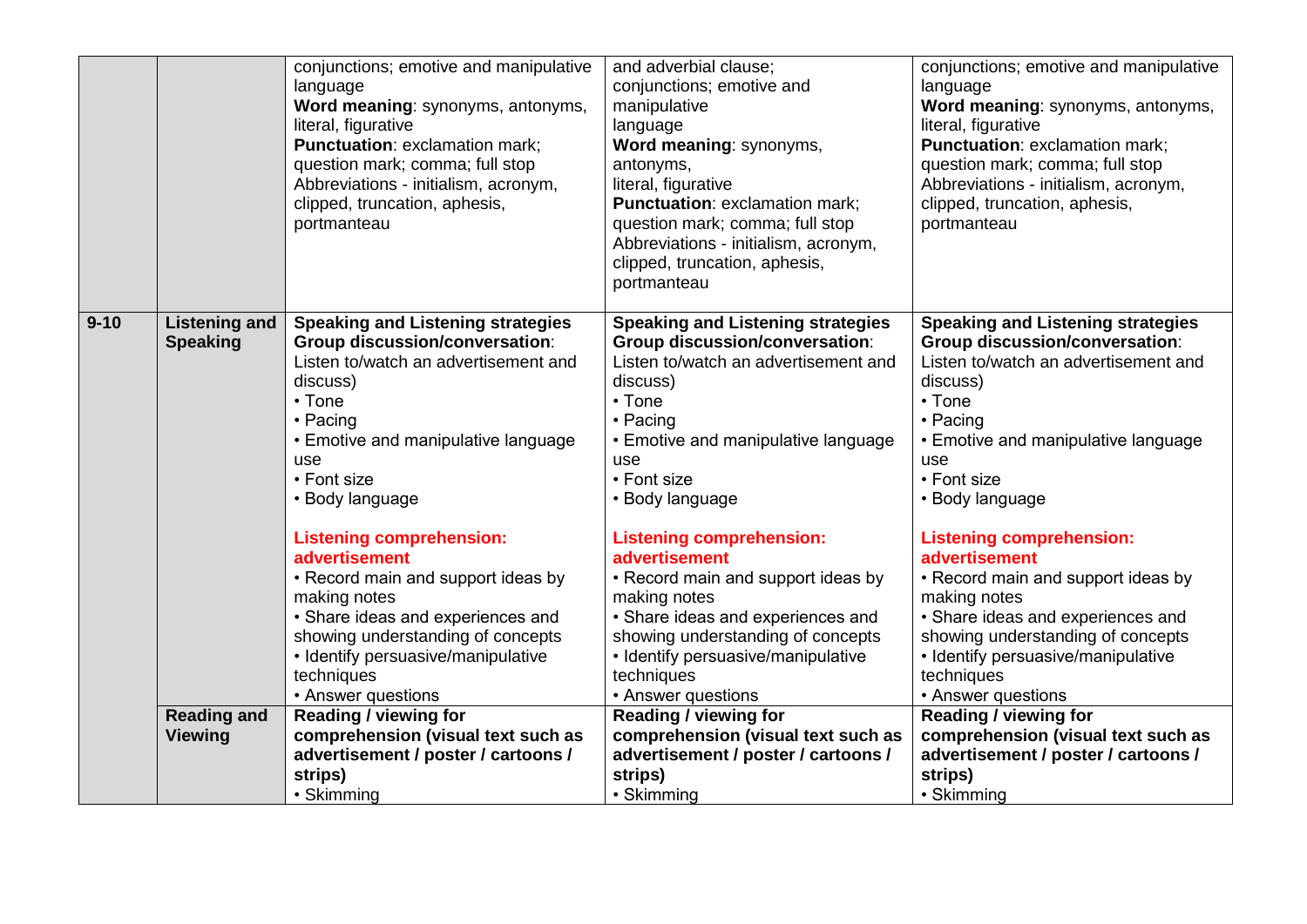|                    | • Scanning                                 | • Scanning                                 | • Scanning                                 |
|--------------------|--------------------------------------------|--------------------------------------------|--------------------------------------------|
|                    | • Intensive reading                        | • Intensive reading                        | • Intensive reading                        |
|                    | • Make inferences (characters, setting,    | • Make inferences (characters, setting,    | • Make inferences (characters, setting,    |
|                    | milieu, message)                           | milieu, message)                           | milieu, message)                           |
|                    | • Infer meaning of unfamiliar words by     | • Infer meaning of unfamiliar words by     | • Infer meaning of unfamiliar words by     |
|                    | word attack skills                         | word attack skills                         | word attack skills                         |
|                    | • Emotive language                         | • Emotive language                         | • Emotive language                         |
|                    | • Body language                            | • Body language                            | • Body language                            |
|                    | • Use of punctuation and font              | • Use of punctuation and font              | • Use of punctuation and font              |
|                    | • Pre-reading                              | • Pre-reading                              | • Pre-reading                              |
|                    | • During reading (features of text)        | • During reading (features of text)        | • During reading (features of text)        |
|                    | • Post-reading (answer questions,          | • Post-reading (answer questions,          | • Post-reading (answer questions,          |
|                    | compare, contrast, evaluate)               | compare, contrast, evaluate)               | compare, contrast, evaluate)               |
|                    |                                            |                                            |                                            |
|                    | Literary text like youth novel/short       | Literary text like youth novel/short       | Literary text like youth novel/short       |
|                    | stories/drama                              | stories/drama                              | stories/drama                              |
|                    | • Pre-reading (Introduce text)             | • Pre-reading (Introduce text)             | • Pre-reading (Introduce text)             |
|                    | -- Explore literary features like titles,  | -- Explore literary features like titles,  | -- Explore literary features like titles,  |
|                    | headings, illustrations, font size, font   | headings, illustrations, font size, font   | headings, illustrations, font size, font   |
|                    | type                                       | type                                       | type                                       |
|                    | -- Explore parts of book like cover, title | -- Explore parts of book like cover, title | -- Explore parts of book like cover, title |
|                    | page, index, chapters, glossary            | page, index, chapters, glossary            | page, index, chapters, glossary            |
|                    | • During reading (features of text)        | • During reading (features of text)        | • During reading (features of text)        |
|                    | • Post-reading (answer questions,          | • Post-reading (answer questions,          | • Post-reading (answer questions,          |
|                    | compare, contrast, evaluate)               | compare, contrast, evaluate)               | compare, contrast, evaluate)               |
|                    | <b>Reading strategies</b>                  | <b>Reading strategies</b>                  | <b>Reading strategies</b>                  |
|                    | • Skimming                                 | • Skimming                                 | • Skimming                                 |
|                    | • Scanning                                 | • Scanning                                 | • Scanning                                 |
|                    | • Intensive reading                        | • Intensive reading                        | • Intensive reading                        |
|                    | • Summarising                              | • Summarising                              | • Summarising                              |
|                    | • Visualizing                              | • Visualizing                              | • Visualizing                              |
|                    | • Inferring meaning and conclusions        | • Inferring meaning and conclusions        | • Inferring meaning and conclusions        |
| <b>Writing and</b> | <b>Transactional texts:</b>                | <b>Transactional texts:</b>                | <b>Transactional texts:</b>                |
| <b>Presenting</b>  | <b>Advertisement/poster</b>                | <b>Advertisement/poster</b>                | <b>Advertisement/poster</b>                |
|                    | • Correct format                           | • Correct format                           | • Correct format                           |
|                    | • Purpose                                  | • Purpose                                  | • Purpose                                  |
|                    | • Text features                            | • Text features                            | • Text features                            |
|                    | • Language use                             | • Language use                             | • Language use                             |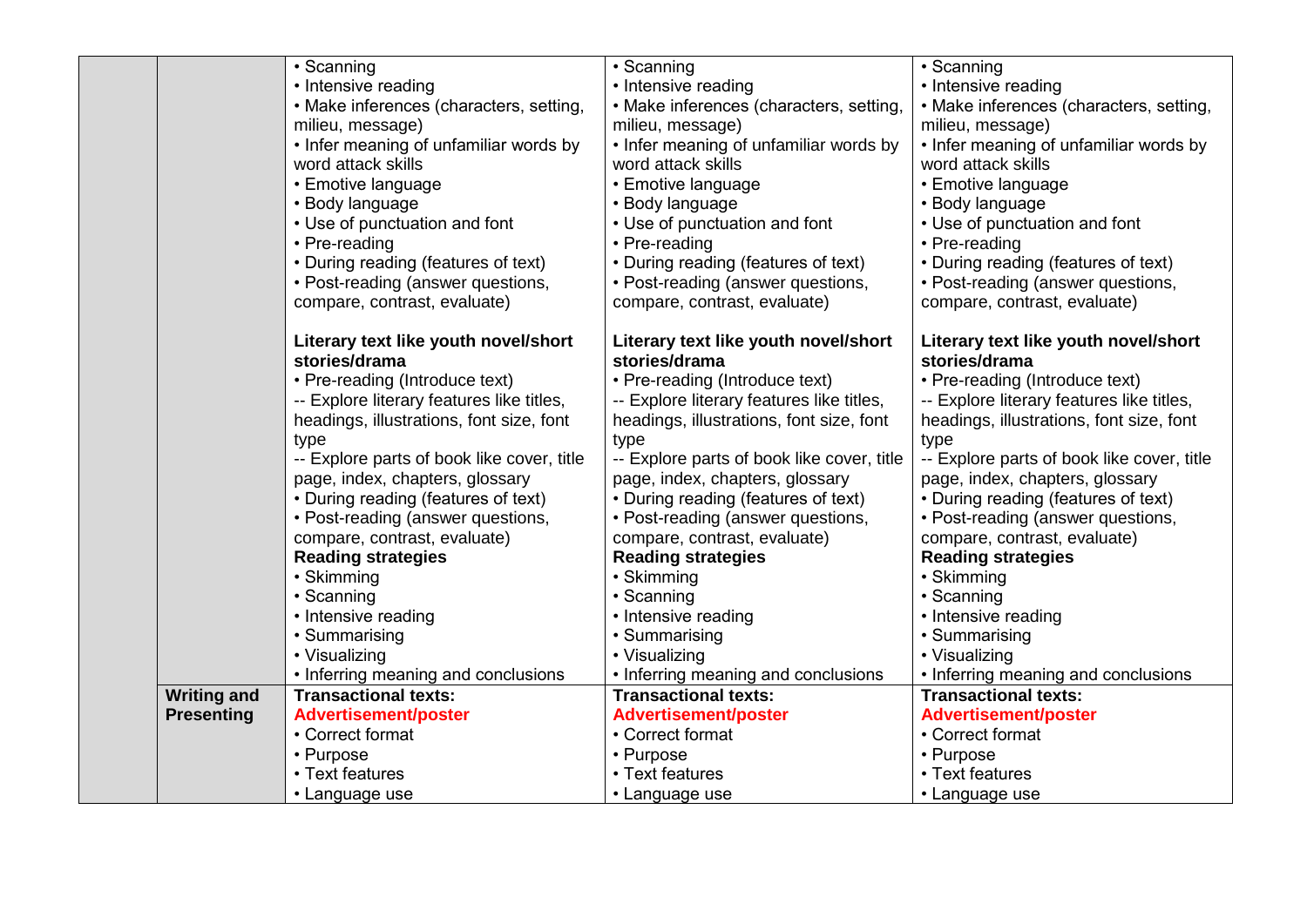|                    | • Register                            | • Register                            | • Register                                 |
|--------------------|---------------------------------------|---------------------------------------|--------------------------------------------|
|                    | <b>Focus on process writing</b>       | <b>Focus on process writing</b>       | <b>Focus on process writing</b>            |
|                    | • Planning                            | • Planning                            | • Planning                                 |
|                    | • Drafting                            | • Drafting                            | • Drafting                                 |
|                    | • Revision                            | • Revision                            | • Revision                                 |
|                    | $\cdot$ Editing                       | • Editing                             | • Editing                                  |
|                    | • Proof-reading and presenting        | • Proof-reading and presenting        | • Proof-reading and presenting             |
|                    | Write a advertisement/poster          | Write a advertisement/poster          | Write a advertisement/poster               |
| Language           | Word level: adverbs of manner, time;  | Word level: adverbs of manner, time;  | Word level: adverbs of manner, time;       |
| <b>Structures</b>  | definite and indefinite articles.     | definite and indefinite articles.     | definite and indefinite articles.          |
| and                | Infinite verbs; gerunds               | Infinite verbs; gerunds               | Infinite verbs; gerunds                    |
| <b>Conventions</b> | Adjectives: comparative, superlative  | Adjectives: comparative, superlative  | Adjectives: comparative, superlative       |
|                    | Sentence level: sentence structure;   | Sentence level: sentence structure;   | <b>Sentence level:</b> sentence structure; |
|                    | adjectival and adverbial clauses, and | adjectival and adverbial clauses, and | adjectival and adverbial clauses, and      |
|                    | phrases; negation; statement.         | phrases; negation; statement.         | phrases; negation; statement.              |
|                    | Word meaning: synonyms, antonyms,     | Word meaning: synonyms,               | Word meaning: synonyms, antonyms,          |
|                    | literal, figurative                   | antonyms,                             | literal, figurative                        |
|                    | Punctuation: full stop, comma         | literal, figurative                   | <b>Punctuation:</b> full stop, comma       |
|                    |                                       | Punctuation: full stop, comma         |                                            |

| <b>FORMATIVE ASSESSMENT ACTIVITIES</b>               |                                       |                                                                  |                                            |  |
|------------------------------------------------------|---------------------------------------|------------------------------------------------------------------|--------------------------------------------|--|
| <b>Listening and Speaking activities</b>             | <b>Reading and Viewing activities</b> | <b>Writing and Presenting activities</b>                         | <b>Language Structures and Conventions</b> |  |
| Variety of Listening and Speaking                    | <b>Reading Process</b>                | <b>Writing Process</b>                                           | activities                                 |  |
| <b>activities</b>                                    | <b>Reading aloud activities</b>       | Paragraphing                                                     | Variety of Language Structures and         |  |
| <b>Listening and Speaking activities</b>             | <b>Reading Comprehension</b>          | <b>Transactional Texts</b>                                       | <b>Convention activities</b>               |  |
| that comply with the Covid-19                        | activities                            | <b>Essay</b>                                                     |                                            |  |
| conditions                                           | Literature activities based on        | <b>Creative Writing</b>                                          |                                            |  |
|                                                      | the three prescribed genres           |                                                                  |                                            |  |
|                                                      | for the semester                      |                                                                  |                                            |  |
|                                                      |                                       | <b>GRADE 7 ENG HL SUMMARY OF FORMAL ASSESSMENT TASKS: TERM 1</b> |                                            |  |
| <b>FORMAL ASSESSMENT TASK 1</b>                      | <b>FORMAL ASSESSMENT TASK 2</b>       | <b>FORMAL ASSESSMENT TASK 3 (50 MARKS) - GRADES 7-8</b>          |                                            |  |
| <b>ORAL – GRADES 7-8</b>                             | <b>WRITING - GRADES 7-8</b>           | <b>RESPONSE TO TEXTS:</b>                                        |                                            |  |
| <b>Reading Aloud (20 marks)</b><br>Essay: (30 marks) |                                       | Literary or non-literary (20 marks)                              |                                            |  |
| (Commence with this task in term                     | <b>Narrative / Reflective</b>         | Visual text (10 marks)<br>$\bullet$                              |                                            |  |
| 1 and conclude in term 2 when the                    | (During the course of the Term)       | Language structures and conventions (20 marks)                   |                                            |  |
| mark will be recorded.)                              |                                       |                                                                  |                                            |  |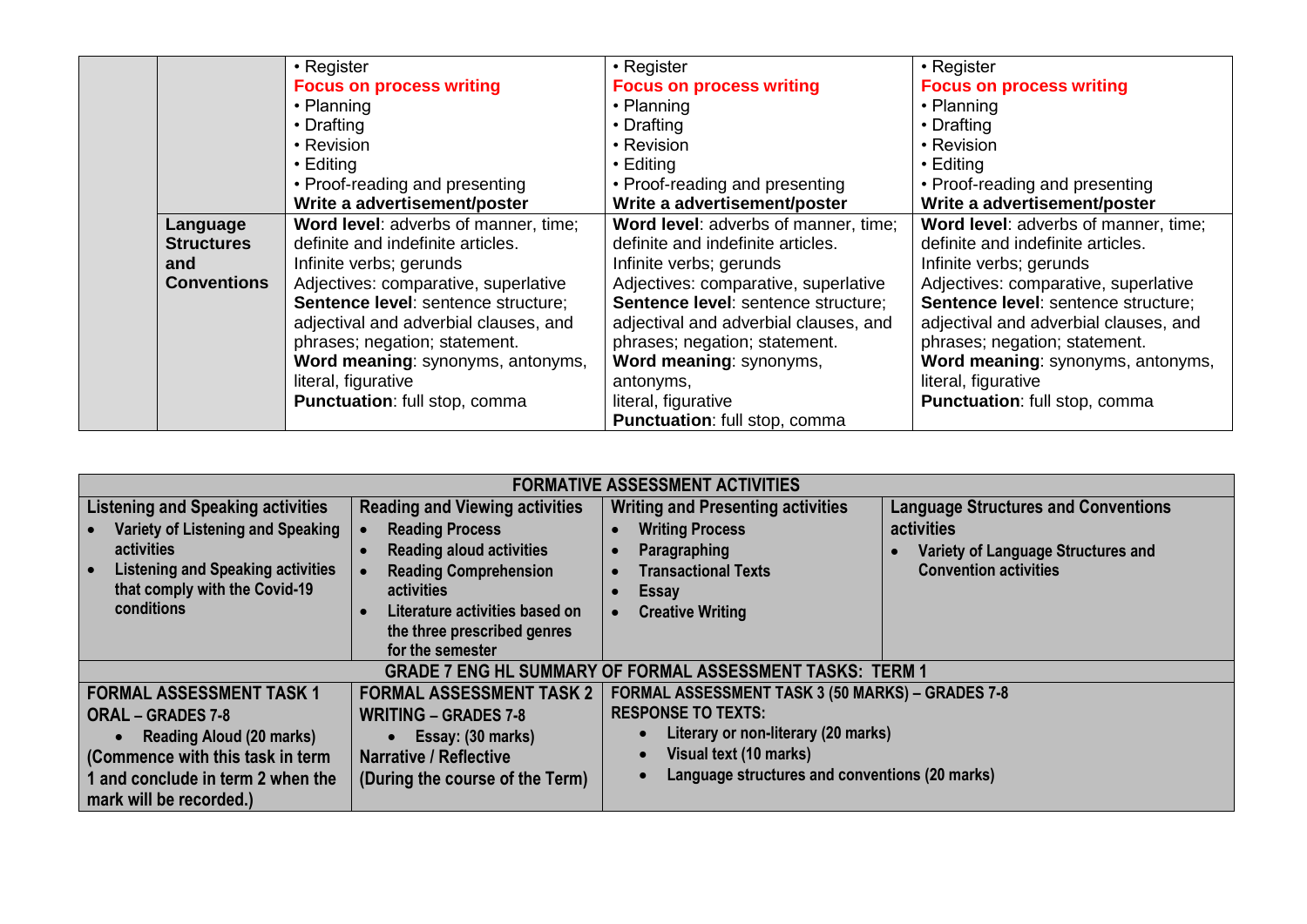| <b>FORMAL ASSESSMENT TASK 3: RESPONSE TO TEXT (70 MARKS) – GRADE 9</b> |
|------------------------------------------------------------------------|
| Literary/non-literary Text (25 marks)                                  |
| Visual Text (15 marks)                                                 |
| Summary (10 marks)                                                     |
| Language Structures (20 marks)                                         |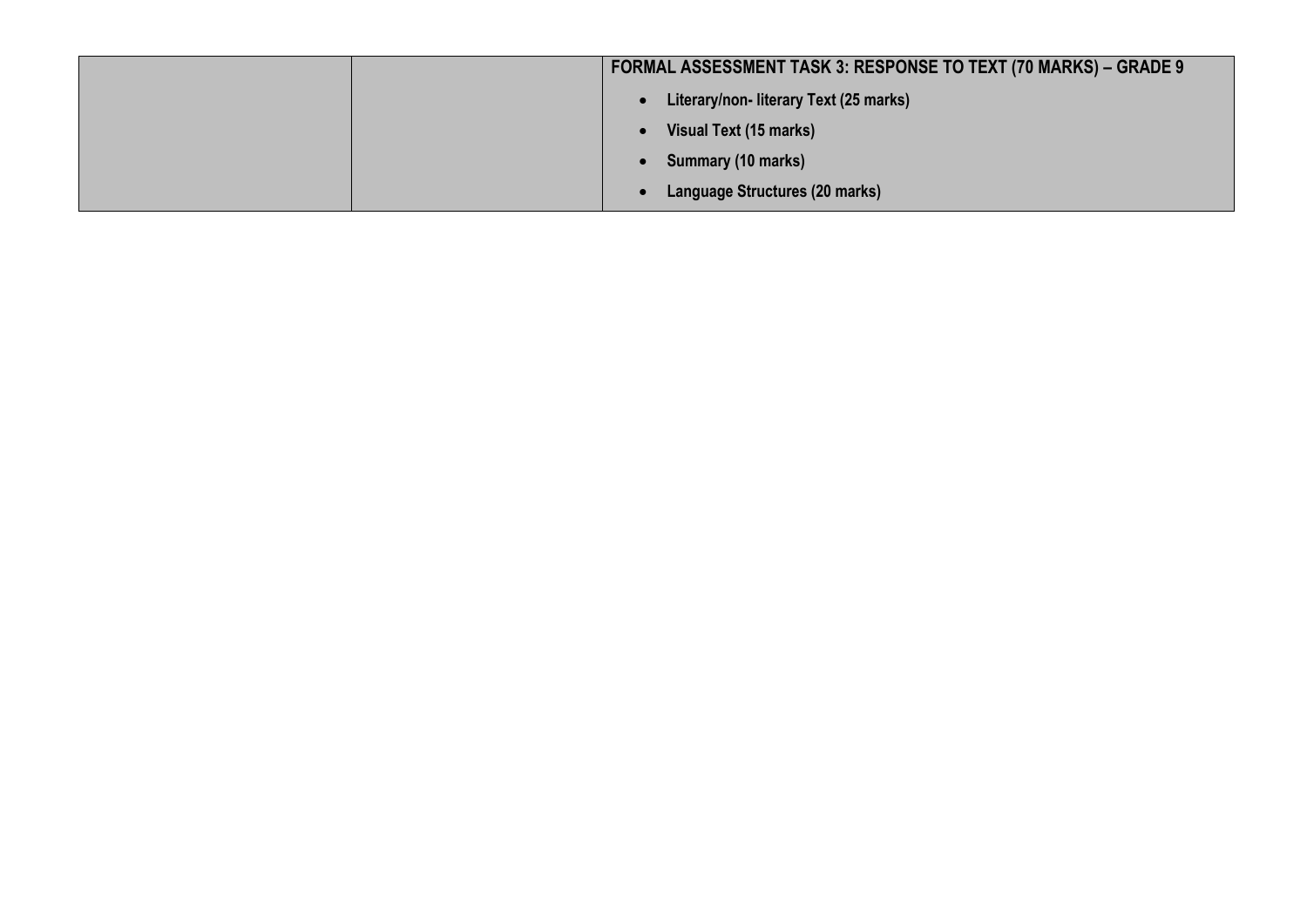|       |                      |                                            | <b>TERM 2</b>                            |                                            |
|-------|----------------------|--------------------------------------------|------------------------------------------|--------------------------------------------|
| $1-2$ | <b>Listening and</b> | <b>Listening and Speaking strategies</b>   | <b>Listening and Speaking strategies</b> | <b>Listening and Speaking strategies</b>   |
|       | <b>Speaking</b>      | Listening comprehension:                   | Listening comprehension:                 | <b>Listening comprehension:</b>            |
|       |                      | • Listen to instructions/directions        | • Listen to instructions/directions      | • Listen to instructions/directions        |
|       |                      | • Take notes                               | • Take notes                             | • Take notes                               |
|       |                      | • Answer questions                         | • Answer questions                       | • Answer questions                         |
|       |                      | Different kinds of oral communication      | Different kinds of oral communication    | Different kinds of oral communication      |
|       |                      | e.g. A unprepared news presentation/       | e.g. A unprepared news presentation/     | e.g. A unprepared news presentation/       |
|       |                      | speech                                     | speech                                   | speech                                     |
|       |                      | <b>Giving directions:</b>                  | <b>Giving directions:</b>                | <b>Giving directions:</b>                  |
|       |                      | • Features of the text                     | • Features of the text                   | • Features of the text                     |
|       |                      | • Language and conventions                 | • Language and conventions               | • Language and conventions                 |
|       |                      | • Body language                            | • Body language                          | • Body language                            |
|       | <b>Reading and</b>   | Read information text with visuals,        | Read information text with visuals,      | Read information text with visuals,        |
|       | <b>Viewing</b>       | e.g. maps, landmark, scales                | e.g. maps, landmark, scales              | e.g. maps, landmark, scales                |
|       |                      | • Format                                   | • Format                                 | • Format                                   |
|       |                      | • Language use                             | • Language use                           | • Language use                             |
|       |                      | • Features                                 | • Features                               | • Features                                 |
|       |                      | <b>Reading process:</b>                    | <b>Reading process:</b>                  | <b>Reading process:</b>                    |
|       |                      | • Pre-reading (Introduce text)             | • Pre-reading (Introduce text)           | • Pre-reading (Introduce text)             |
|       |                      | • During reading (features of text)        | • During reading (features of text)      | • During reading (features of text)        |
|       |                      | • Post-reading (answer questions,          | • Post-reading (answer questions,        | • Post-reading (answer questions,          |
|       |                      | compare, contrast, evaluate)               | compare, contrast, evaluate)             | compare, contrast, evaluate)               |
|       |                      | • Poetry                                   | • Poetry                                 | • Poetry                                   |
|       |                      | • Key features of poem                     | • Key features of poem                   | • Key features of poem                     |
|       |                      | • internal structure of a poem, figures of | • internal structure of a poem, figures  | • internal structure of a poem, figures of |
|       |                      | speech/imagery, rhyme, rhythm              | of                                       | speech/imagery, rhyme, rhythm              |
|       |                      | • external structure of a poem, lines,     | speech/imagery, rhyme, rhythm            | • external structure of a poem, lines,     |
|       |                      | words, stanzas,                            | • external structure of a poem, lines,   | words, stanzas,                            |
|       |                      | • typography                               | words, stanzas,                          | • typography                               |
|       |                      | • figurative meaning                       | • typography                             | • figurative meaning                       |
|       |                      | $\cdot$ mood                               | • figurative meaning                     | • mood                                     |
|       |                      | • theme and message                        | · mood                                   | • theme and message                        |
|       |                      | <b>Reading/Viewing visual text</b>         | • theme and message                      | <b>Reading/Viewing visual text</b>         |
|       |                      | • Scanning                                 | <b>Reading/Viewing visual text</b>       | • Scanning                                 |
|       |                      | • Intensive reading                        | • Scanning                               | • Intensive reading                        |
|       |                      | • Make inferences                          | • Intensive reading                      | • Make inferences                          |
|       |                      | • Make a summary (use mind maps)           | • Make inferences                        | • Make a summary (use mind maps)           |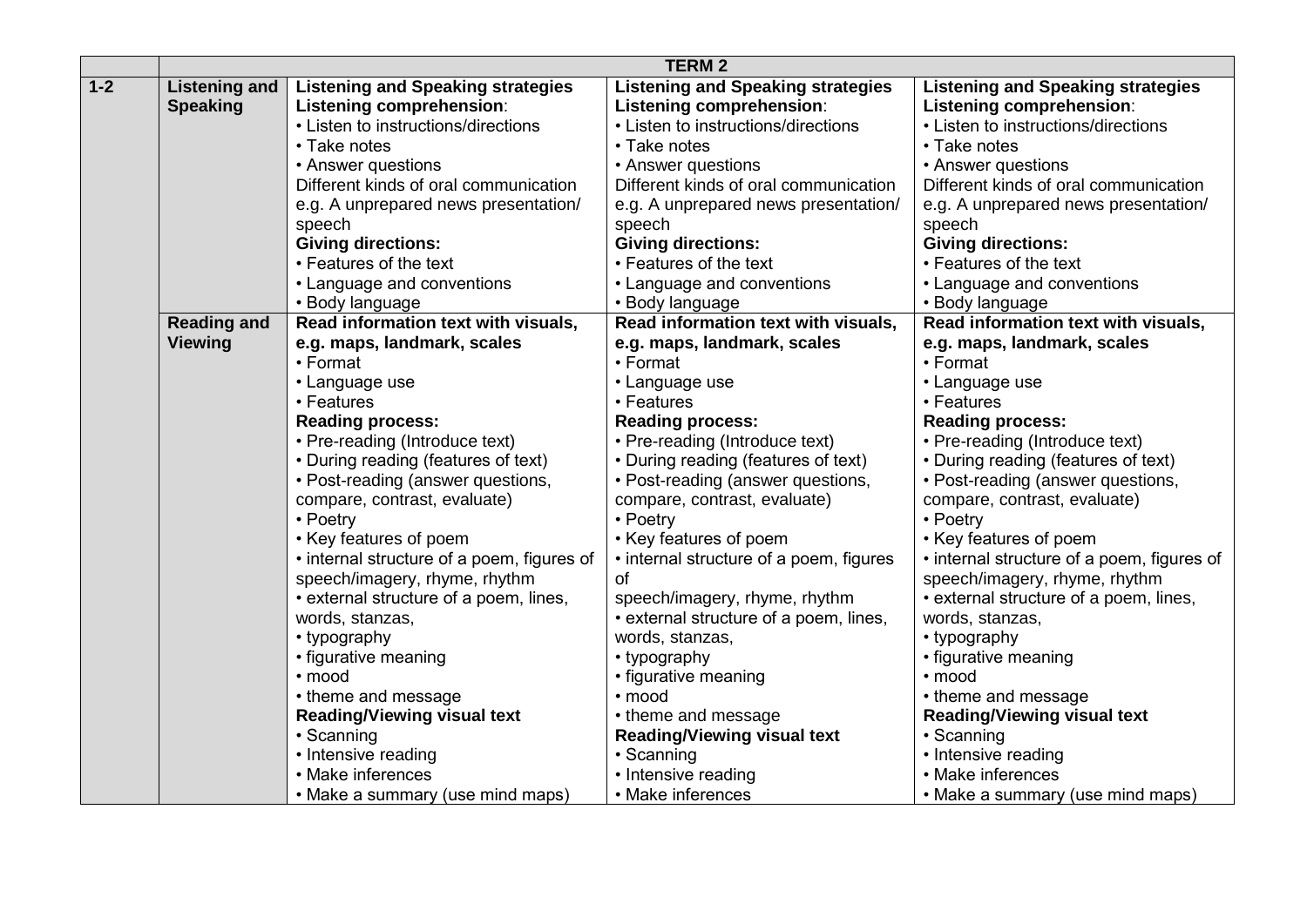|                    |                                            | • Make a summary (use mind maps)       |                                            |
|--------------------|--------------------------------------------|----------------------------------------|--------------------------------------------|
| <b>Writing and</b> | <b>Transactional text e.g. Directions/</b> | Transactional text e.g. Directions/    | <b>Transactional text e.g. Directions/</b> |
| <b>Presenting</b>  | Instructions/                              | Instructions/                          | Instructions/                              |
|                    | • Correct format                           | • Correct format                       | • Correct format                           |
|                    | • Organize content (mind map)              | • Organize content (mind map)          | • Organize content (mind map)              |
|                    | • Main and supporting ideas                | • Main and supporting ideas            | • Main and supporting ideas                |
|                    | • Paragraph conventions                    | • Paragraph conventions                | • Paragraph conventions                    |
|                    | • Logical progression of paragraphs to     | • Logical progression of paragraphs to | • Logical progression of paragraphs to     |
|                    | ensure coherence                           | ensure coherence                       | ensure coherence                           |
|                    | • Conjunctions for cohesion                | • Conjunctions for cohesion            | • Conjunctions for cohesion                |
|                    | • Language conventions                     | • Language conventions                 | • Language conventions                     |
|                    | <b>Focus on process writing</b>            | <b>Focus on process writing</b>        | <b>Focus on process writing</b>            |
|                    | • Planning                                 | • Planning                             | • Planning                                 |
|                    | • Drafting                                 | • Drafting                             | • Drafting                                 |
|                    | • Revision                                 | • Revision                             | • Revision                                 |
|                    | $\cdot$ Editing                            | • Editing                              | • Editing                                  |
|                    | • Proof-reading and presenting             | • Proof-reading and presenting         | • Proof-reading and presenting             |
|                    | Write an instruction text                  | Write an instruction text              | Write an instruction text                  |
| Language           | <b>Reinforcement of language</b>           | <b>Reinforcement of language</b>       | <b>Reinforcement of language</b>           |
| <b>Structures</b>  | <b>structures</b>                          | <b>structures</b>                      | <b>structures</b>                          |
| and                | and conventions covered in previous        | and conventions covered in             | and conventions covered in previous        |
| <b>Conventions</b> | weeks                                      | previous                               | weeks                                      |
|                    | Word level work:                           | weeks                                  | Word level work:                           |
|                    | Adjectives: comparative, superlative;      | Word level work:                       | Adjectives: comparative, superlative;      |
|                    | common and proper nouns; pronouns:         | Adjectives: comparative, superlative;  | common and proper nouns; pronouns:         |
|                    | personal, relative, refflexsive and        | common and proper nouns; pronouns:     | personal, relative, refflexsive and        |
|                    | possesive conjunctions                     | personal, relative, refflexsive and    | possesive conjunctions                     |
|                    | Sentence level: verb phrase; verb          | possesive conjunctions                 | Sentence level: verb phrase; verb          |
|                    | clause; supporting sentences, topic        | Sentence level: verb phrase; verb      | clause; supporting sentences, topic        |
|                    | sentence; noun phrase; noun, adjectival    | clause; supporting sentences, topic    | sentence; noun phrase; noun, adjectival    |
|                    | and adverbial clause;                      | sentence; noun phrase; noun,           | and adverbial clause;                      |
|                    | Word meaning: synonyms; antonyms;          | adjectival                             | Word meaning: synonyms; antonyms;          |
|                    | contextual;                                | and adverbial clause;                  | contextual;                                |
|                    | <b>Punctuation and spelling: spelling</b>  | Word meaning: synonyms;                | <b>Punctuation and spelling: spelling</b>  |
|                    | patterns: full stop, comma                 | antonyms;                              | patterns: full stop, comma                 |
|                    | <b>Vocabulary in context</b>               | contextual;                            | <b>Vocabulary in context</b>               |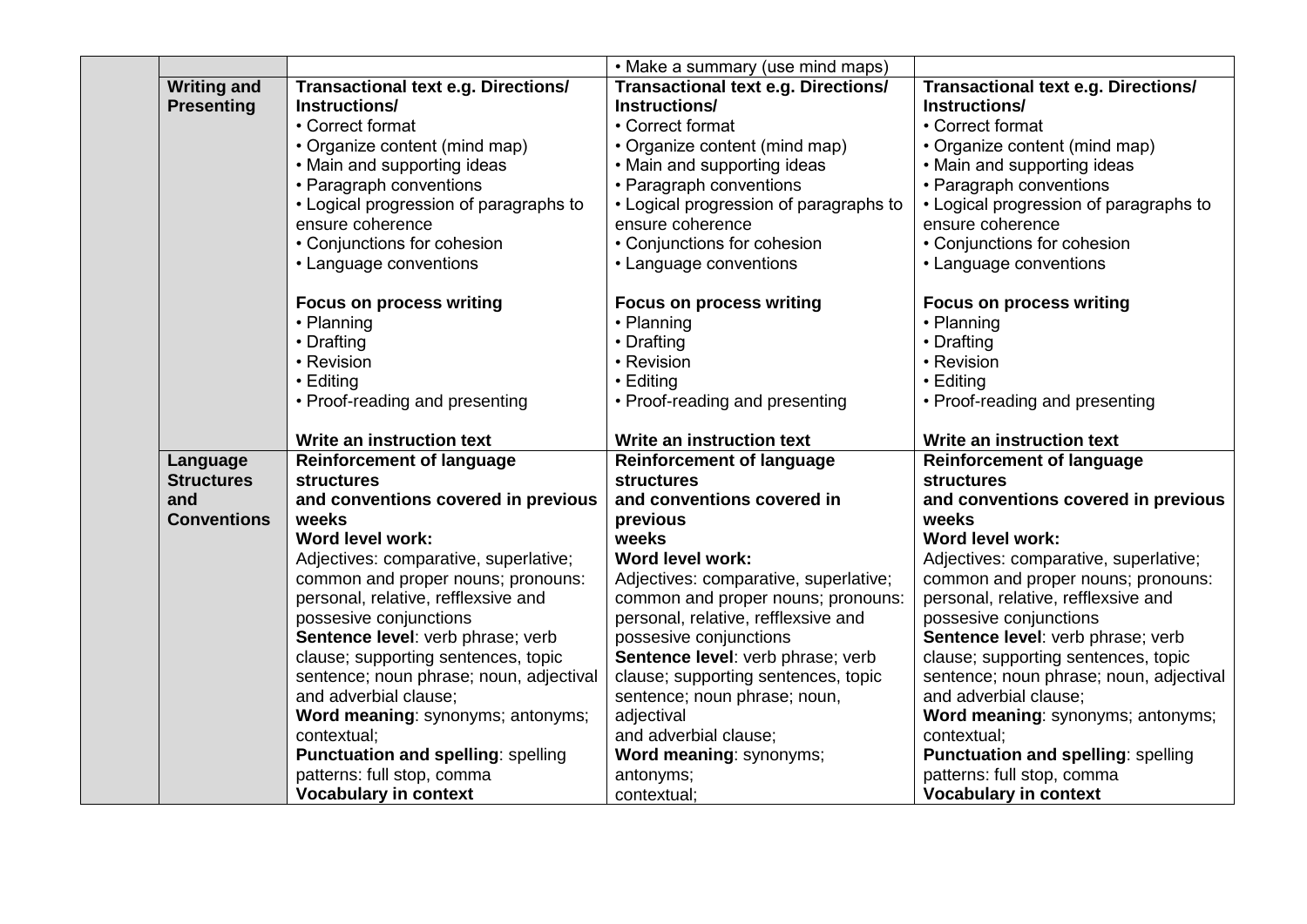|         |                      | Remedial grammar from learners'                                                                         | Punctuation and spelling: spelling       | Remedial grammar from learners'            |
|---------|----------------------|---------------------------------------------------------------------------------------------------------|------------------------------------------|--------------------------------------------|
|         |                      | writing                                                                                                 | patterns: full stop, comma               | writing                                    |
|         |                      |                                                                                                         | <b>Vocabulary in context</b>             |                                            |
|         |                      |                                                                                                         | <b>Remedial grammar from learners'</b>   |                                            |
|         |                      |                                                                                                         | writing                                  |                                            |
| $3 - 4$ | <b>Listening and</b> | <b>Listening and Speaking strategies</b>                                                                | <b>Listening and Speaking strategies</b> | <b>Listening and Speaking strategies</b>   |
|         | <b>Speaking</b>      | Forum/panel discussion:                                                                                 | Forum/panel discussion:                  | Forum/panel discussion:                    |
|         |                      | • Indicate roles                                                                                        | • Indicate roles                         | • Indicate roles                           |
|         |                      | • Speakers take turns                                                                                   | • Speakers take turns                    | • Speakers take turns                      |
|         |                      | • Explain view points and reach                                                                         | • Explain view points and reach          | • Explain view points and reach            |
|         |                      | consensus                                                                                               | consensus                                | consensus                                  |
|         |                      | • Use appropriate language, style and                                                                   | • Use appropriate language, style and    | • Use appropriate language, style and      |
|         |                      | register                                                                                                | register                                 | register                                   |
|         |                      | <b>Debate</b>                                                                                           | <b>Debate</b>                            | <b>Debate</b>                              |
|         |                      | • Indicate roles                                                                                        | • Indicate roles                         | • Indicate roles                           |
|         |                      | • Learn text conventions                                                                                | • Learn text conventions                 | • Learn text conventions                   |
|         |                      | • Speakers take turns                                                                                   | • Speakers take turns                    | • Speakers take turns                      |
|         |                      | • Explain view points and reach                                                                         | • Explain view points and reach          | • Explain view points and reach            |
|         |                      | consensus                                                                                               | consensus                                | consensus                                  |
|         |                      | • Use appropriate language, style and                                                                   | • Use appropriate language, style and    | • Use appropriate language, style and      |
|         |                      | register                                                                                                | register                                 | register                                   |
|         |                      | <b>Poetry</b>                                                                                           | <b>Poetry</b>                            |                                            |
|         |                      | • Key features of poem                                                                                  | • Key features of poem                   | <b>Poetry</b>                              |
|         |                      | • internal structure of a poem, figures of                                                              | • internal structure of a poem, figures  | • Key features of poem                     |
|         |                      | speech/imagery, rhyme, rhythm                                                                           | 0f                                       | • internal structure of a poem, figures of |
|         |                      | • external structure of a poem, lines,                                                                  | speech/imagery, rhyme, rhythm            | speech/imagery, rhyme, rhythm              |
|         |                      | words, stanzas, typography                                                                              | • external structure of a poem, lines,   | • external structure of a poem, lines,     |
|         |                      | • figurative meaning                                                                                    | words, stanzas, typography               | words, stanzas, typography                 |
|         |                      | · mood                                                                                                  | • figurative meaning                     | • figurative meaning                       |
|         |                      | • theme and message                                                                                     | · mood                                   | · mood                                     |
|         |                      |                                                                                                         | • theme and message                      | • theme and message                        |
|         |                      | <b>FORMAL ASSESSMENT TASK 1 ORAL:</b>                                                                   |                                          |                                            |
|         | $\bullet$            | Reading aloud (20 marks)                                                                                |                                          |                                            |
|         |                      | Teachers start the process during Term 1 to ensure that all learners are assessed by the end of Term 2) |                                          |                                            |
|         | <b>Reading and</b>   | Read a newspaper/magazine article                                                                       | Read a newspaper/magazine article        | Read a newspaper/magazine article          |
|         | <b>Viewing</b>       | about current/social issues                                                                             | about current/social issues              | about current/social issues                |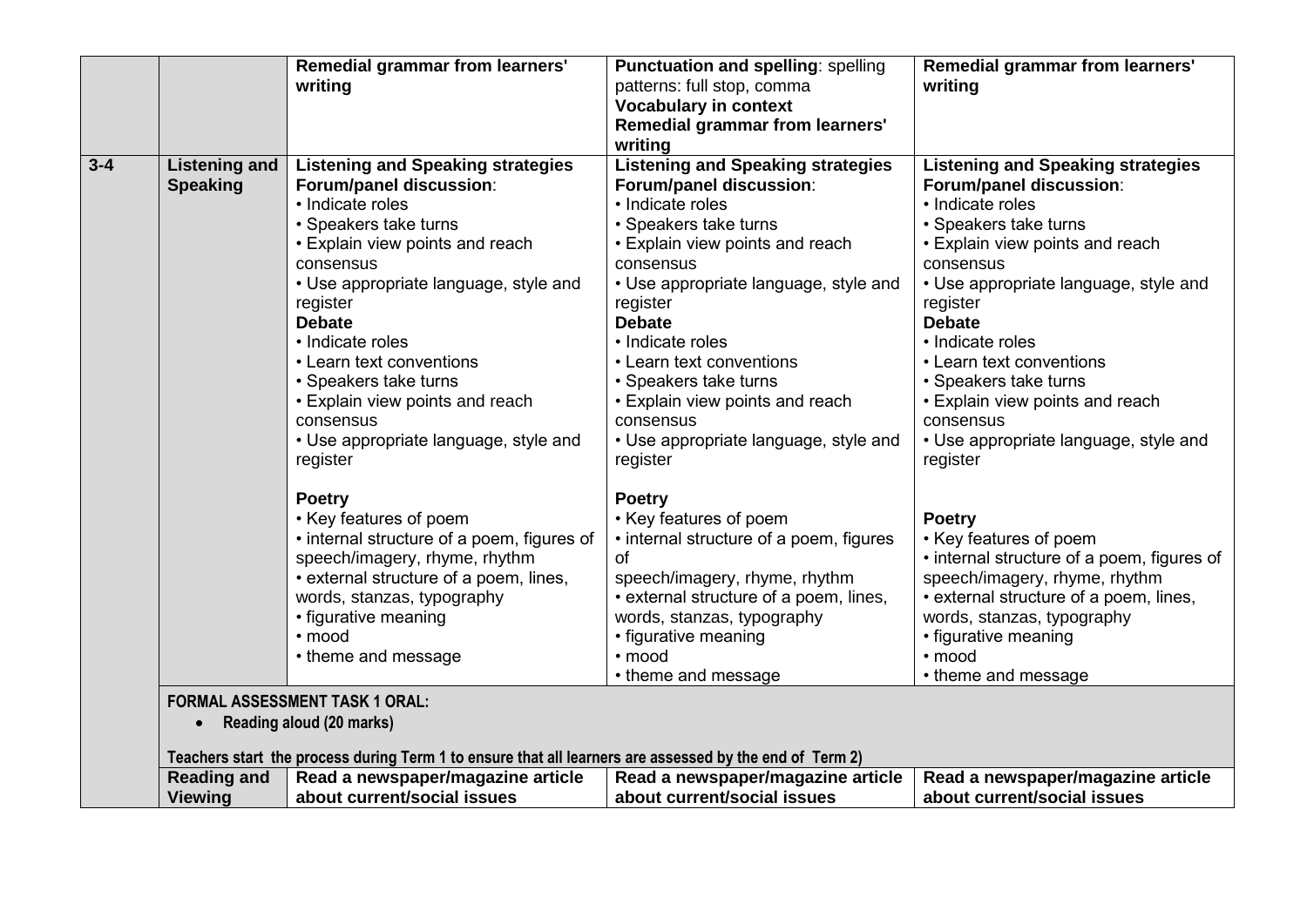|                    | • Format                               | • Format                            | • Format                               |
|--------------------|----------------------------------------|-------------------------------------|----------------------------------------|
|                    | • Text features                        | • Text features                     | • Text features                        |
|                    | • Language use                         | • Language use                      | • Language use                         |
|                    | • Tone                                 | $\cdot$ Tone                        | $\cdot$ Tone                           |
|                    | • Sequencing                           | • Sequencing                        | • Sequencing                           |
|                    | <b>Reading process:</b>                | <b>Reading process:</b>             | <b>Reading process:</b>                |
|                    | • Pre-reading (Introduce text)         | • Pre-reading (Introduce text)      | • Pre-reading (Introduce text)         |
|                    | • During reading (features of text)    | • During reading (features of text) | • During reading (features of text)    |
|                    | • Post-reading (answer questions,      | • Post-reading (answer questions,   | • Post-reading (answer questions,      |
|                    | compare, contrast, evaluate)           | compare, contrast, evaluate)        | compare, contrast, evaluate)           |
| <b>Writing and</b> | Write an essay: Argumentative/         | Write an essay: Argumentative/      | Write an essay: Argumentative/         |
| <b>Presenting</b>  | discursive essay                       | discursive essay                    | discursive essay                       |
|                    | • Word choice,                         | • Word choice,                      | • Word choice,                         |
|                    | • Personal voice and style             | • Personal voice and style          | • Personal voice and style             |
|                    | • Vivid description                    | • Vivid description                 | • Vivid description                    |
|                    | $\cdot$ Tone                           | $\cdot$ Tone                        | $\cdot$ Tone                           |
|                    | • Main and supporting ideas            | • Main and supporting ideas         | • Main and supporting ideas            |
|                    | • Mind-maps to organise coherent ideas | • Mind-maps to organise coherent    | • Mind-maps to organise coherent ideas |
|                    | • Present essay for assessment         | ideas                               | • Present essay for assessment         |
|                    | <b>Focus on process writing</b>        | • Present essay for assessment      | <b>Focus on process writing</b>        |
|                    | • Planning                             | <b>Focus on process writing</b>     | • Planning                             |
|                    | • Drafting                             | • Planning                          | • Drafting                             |
|                    | • Revision                             | • Drafting                          | • Revision                             |
|                    | • Editing                              | • Revision                          | • Editing                              |
|                    | • Proof-reading and presenting         | • Editing                           | • Proof-reading and presenting         |
|                    |                                        | • Proof-reading and presenting      |                                        |
|                    | Write an essay following the process   |                                     | Write an essay following the process   |
|                    | approach to writing                    | Write an essay following the        | approach to writing                    |
|                    |                                        | process                             |                                        |
|                    |                                        | approach to writing                 |                                        |
| Language           | <b>Reinforcement of language</b>       | <b>Reinforcement of language</b>    | <b>Reinforcement of language</b>       |
| <b>Structures</b>  | <b>structures</b>                      | <b>structures</b>                   | <b>structures</b>                      |
| and                | and conventions covered in previous    | and conventions covered in          | and conventions covered in previous    |
| <b>Conventions</b> | weeks                                  | previous                            | weeks                                  |
|                    | Word level work:                       | weeks                               | Word level work:                       |
|                    | Stems; prefixes and suffixes;          | Word level work:                    | Stems; prefixes and suffixes;          |
|                    | Adjectives                             | Stems; prefixes and suffixes;       | Adjectives                             |
|                    | Prepositions                           | Adjectives                          | Prepositions                           |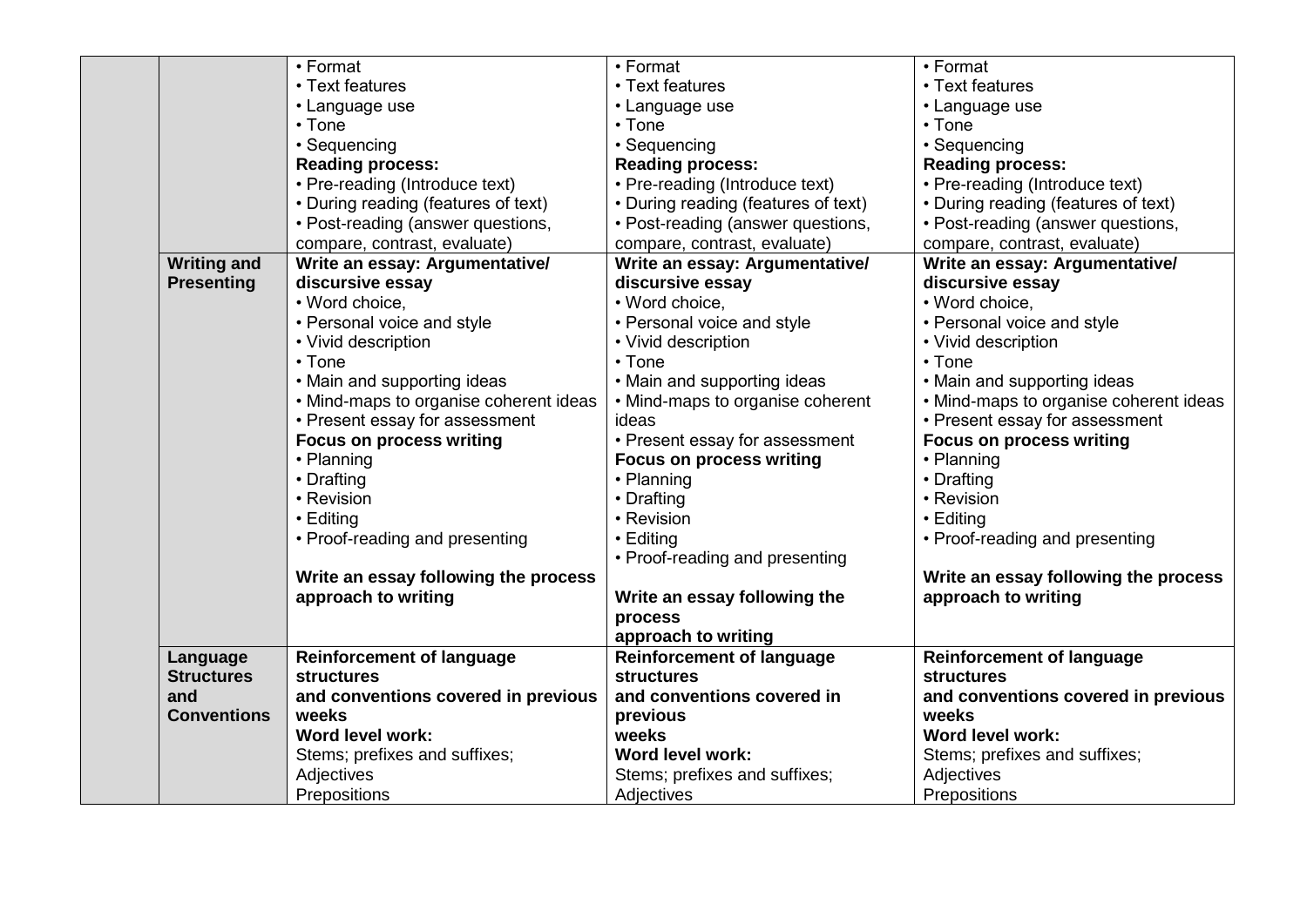|       |                      | Sentence level work:                                                         | Prepositions                                          | Sentence level work:                                  |
|-------|----------------------|------------------------------------------------------------------------------|-------------------------------------------------------|-------------------------------------------------------|
|       |                      | Definition paragraph; introductory                                           | Sentence level work:                                  | Definition paragraph; introductory                    |
|       |                      | paragraph; concluding paragraph;                                             | Definition paragraph; introductory                    | paragraph; concluding paragraph;                      |
|       |                      | tenses; sentence structure; sentence                                         | paragraph; concluding paragraph;                      | tenses; sentence structure; sentence                  |
|       |                      | types                                                                        | tenses; sentence structure; sentence                  | types                                                 |
|       |                      | <b>Word meaning:</b>                                                         | types                                                 | Word meaning:                                         |
|       |                      | Idioms and proverbs                                                          | Word meaning:                                         | Idioms and proverbs                                   |
|       |                      | <b>Punctuation and spelling:</b>                                             | Idioms and proverbs                                   | <b>Punctuation and spelling:</b>                      |
|       |                      | spelling patterns.                                                           | <b>Punctuation and spelling:</b>                      | spelling patterns.                                    |
|       |                      | <b>Vocabulary in context</b>                                                 | spelling patterns.                                    | <b>Vocabulary in context</b>                          |
|       |                      | <b>Remedial grammar from learners'</b>                                       | <b>Vocabulary in context</b>                          | Remedial grammar from learners'                       |
|       |                      | writing                                                                      | Remedial grammar from learners'                       | writing                                               |
|       |                      |                                                                              | writing                                               |                                                       |
|       |                      |                                                                              |                                                       |                                                       |
| $5-6$ |                      |                                                                              |                                                       |                                                       |
|       | <b>Listening and</b> | <b>Listening and Speaking strategies</b><br><b>Conversation about drama:</b> | <b>Listening and Speaking strategies</b>              | <b>Listening and Speaking strategies</b>              |
|       | <b>Speaking</b>      |                                                                              | <b>Conversation about drama:</b>                      | <b>Conversation about drama:</b>                      |
|       |                      | • Take part in informal conversations                                        | • Take part in informal conversations                 | • Take part in informal conversations                 |
|       |                      | about simple topics                                                          | about simple topics                                   | about simple topics                                   |
|       |                      | • Use correct register<br>• Maintain the conversation                        | • Use correct register<br>• Maintain the conversation | • Use correct register<br>• Maintain the conversation |
|       |                      |                                                                              |                                                       |                                                       |
|       |                      | • Identify main and supporting ideas<br>• Take notes                         | • Identify main and supporting ideas<br>• Take notes  | • Identify main and supporting ideas<br>• Take notes  |
|       |                      |                                                                              |                                                       |                                                       |
|       |                      | • Answer questions                                                           | • Answer questions                                    | • Answer questions                                    |
|       |                      | Use incomplete dialogues for<br>learners                                     | Use incomplete dialogues for<br>learners              | Use incomplete dialogues for<br>learners              |
|       |                      | <b>Dialogue</b>                                                              | <b>Dialogue</b>                                       | <b>Dialogue</b>                                       |
|       |                      | • Take part in a dialogue                                                    | • Take part in a dialogue                             | • Take part in a dialogue                             |
|       |                      | • Use appropriate language                                                   | • Use appropriate language                            | • Use appropriate language                            |
|       |                      | • Respond appropriately                                                      | • Respond appropriately                               | • Respond appropriately                               |
|       |                      | • Observe dialogue conventions, e.g.                                         | · Observe dialogue conventions, e.g.                  | · Observe dialogue conventions, e.g.                  |
|       |                      | turn taking                                                                  | turn taking                                           | turn taking                                           |
|       |                      | • Use appropriate body language                                              | • Use appropriate body language                       | • Use appropriate body language                       |
|       | <b>Reading and</b>   | Literary text like youth novel/drama                                         | Literary text like youth novel/drama                  | Literary text like youth novel/drama                  |
|       | <b>Viewing</b>       | • Key features of literature text: such                                      | • Key features of literature text: such               | • Key features of literature text: such               |
|       |                      | as character, characterisation, plot,                                        | as character, characterisation, plot,                 | as character, characterisation, plot,                 |
|       |                      | conflict, background, setting, narrator,                                     | conflict, background, setting, narrator,              | conflict, background, setting, narrator,              |
|       |                      | theme                                                                        | theme                                                 | theme                                                 |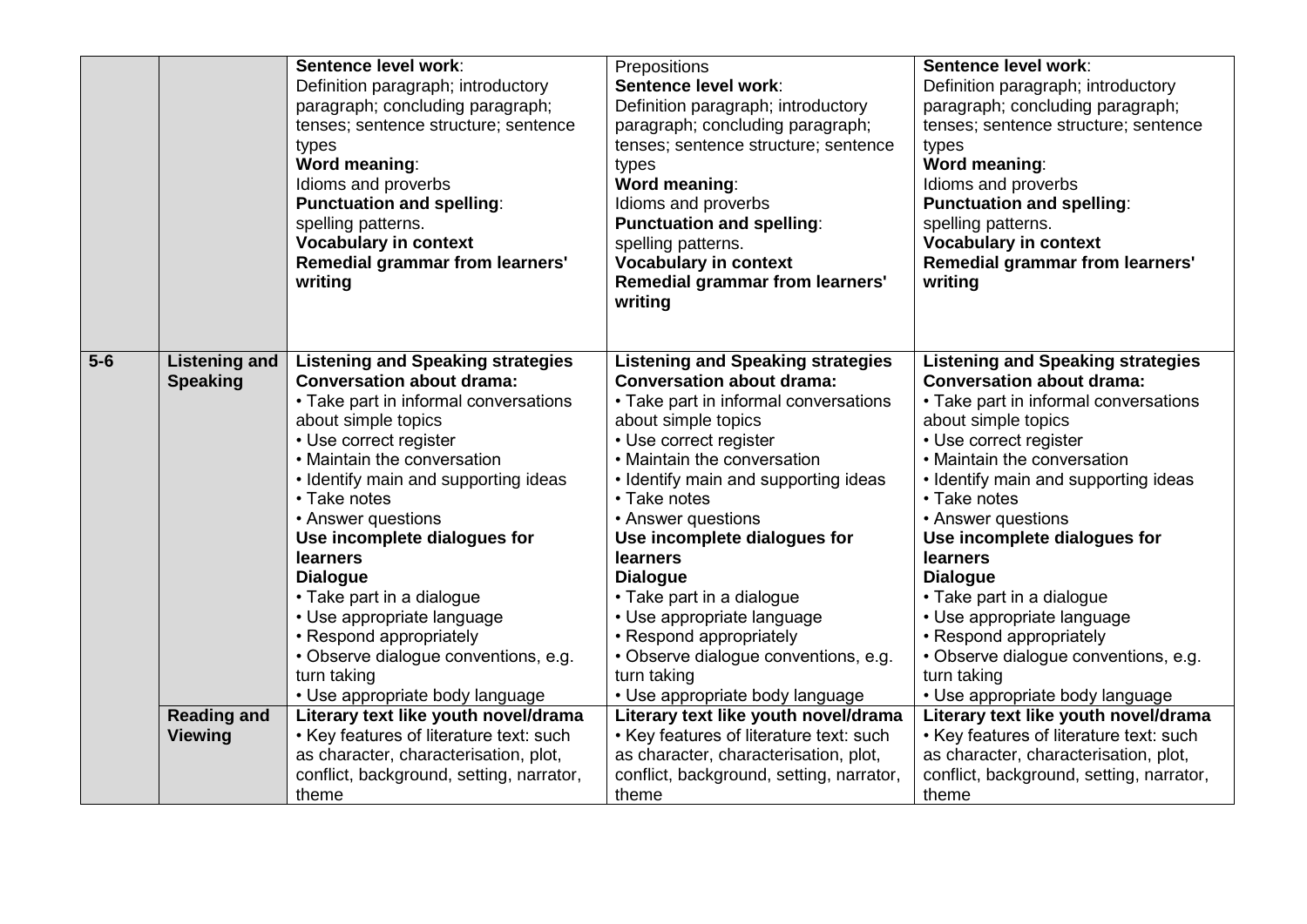|                    | <b>Reading process:</b>                                         | <b>Reading process:</b>                 | Reading process:                                                   |
|--------------------|-----------------------------------------------------------------|-----------------------------------------|--------------------------------------------------------------------|
|                    | • Pre-reading (Introduce text)                                  | • Pre-reading (Introduce text)          | • Pre-reading (Introduce text)                                     |
|                    | • During reading (features of text)                             | • During reading (features of text)     | • During reading (features of text)                                |
|                    | • Post-reading (answer questions,                               | • Post-reading (answer questions,       | • Post-reading (answer questions,                                  |
|                    | compare, contrast, evaluate)                                    | compare, contrast, evaluate)            | compare, contrast, evaluate)                                       |
|                    | <b>Reading/viewing for comprehension</b>                        | <b>Reading/viewing for</b>              | Reading/viewing for comprehension                                  |
|                    | (use written and/or visual text such                            | comprehension                           | (use written and/or visual text such                               |
|                    | as cartoons/strips)                                             | (use written and/or visual text such    | as cartoons/strips)                                                |
|                    | • Skimming                                                      | as cartoons/strips)                     | • Skimming                                                         |
|                    | • Scanning                                                      | • Skimming                              | • Scanning                                                         |
|                    | • Intensive reading                                             | • Scanning                              | • Intensive reading                                                |
|                    | • Make inferences (characters, setting,                         | • Intensive reading                     | • Make inferences (characters, setting,                            |
|                    | milieu, message)                                                | • Make inferences (characters, setting, | milieu, message)                                                   |
|                    | • Infer meaning of unfamiliar words by                          | milieu, message)                        | • Infer meaning of unfamiliar words by                             |
|                    | word attack skills                                              | • Infer meaning of unfamiliar words by  | word attack skills                                                 |
|                    | • Emotive language                                              | word attack skills                      | • Emotive language                                                 |
|                    |                                                                 | • Emotive language                      |                                                                    |
| <b>Writing and</b> | Write a drama review                                            | Write a drama review                    | Write a drama review                                               |
| <b>Presenting</b>  | <b>Paragraph conventions:</b>                                   | <b>Paragraph conventions:</b>           | <b>Paragraph conventions:</b>                                      |
|                    | • Topic sentence of paragraph                                   | • Topic sentence of paragraph           | • Topic sentence of paragraph                                      |
|                    | • Main and supporting ideas                                     | • Main and supporting ideas             | • Main and supporting ideas                                        |
|                    | • Logical order of paragraphs                                   | • Logical order of paragraphs           | • Logical order of paragraphs                                      |
|                    | • Conjunctions for cohesion                                     | • Conjunctions for cohesion             | • Conjunctions for cohesion                                        |
|                    | • Use a variety of sentence types,                              | • Use a variety of sentence types,      | • Use a variety of sentence types,                                 |
|                    | lengths and structures                                          | lengths and structures                  | lengths and structures                                             |
|                    | <b>Focus on process writing</b>                                 | <b>Focus on process writing</b>         | <b>Focus on process writing</b>                                    |
|                    | • Planning                                                      | • Planning                              | • Planning                                                         |
|                    | • Drafting                                                      | • Drafting                              | • Drafting                                                         |
|                    | • Revision                                                      | • Revision                              | • Revision                                                         |
|                    | • Editing                                                       | • Editing                               | • Editing                                                          |
|                    | • Proof-reading and presenting                                  | • Proof-reading and presenting          | • Proof-reading and presenting                                     |
|                    | <b>FORMAL ASSESSMENT TASK 4:</b>                                |                                         | <b>FORMAL ASSESSMENT TASK 4:</b>                                   |
|                    |                                                                 |                                         | <b>WRITING</b>                                                     |
|                    |                                                                 |                                         |                                                                    |
|                    | Transactional writing: (10 marks) (2 short or 1 long: 10 marks) |                                         | $\bullet$                                                          |
|                    | Written before the controlled test                              |                                         | Transactional writing: (20 marks) (2<br>short or 1 long: 10 marks) |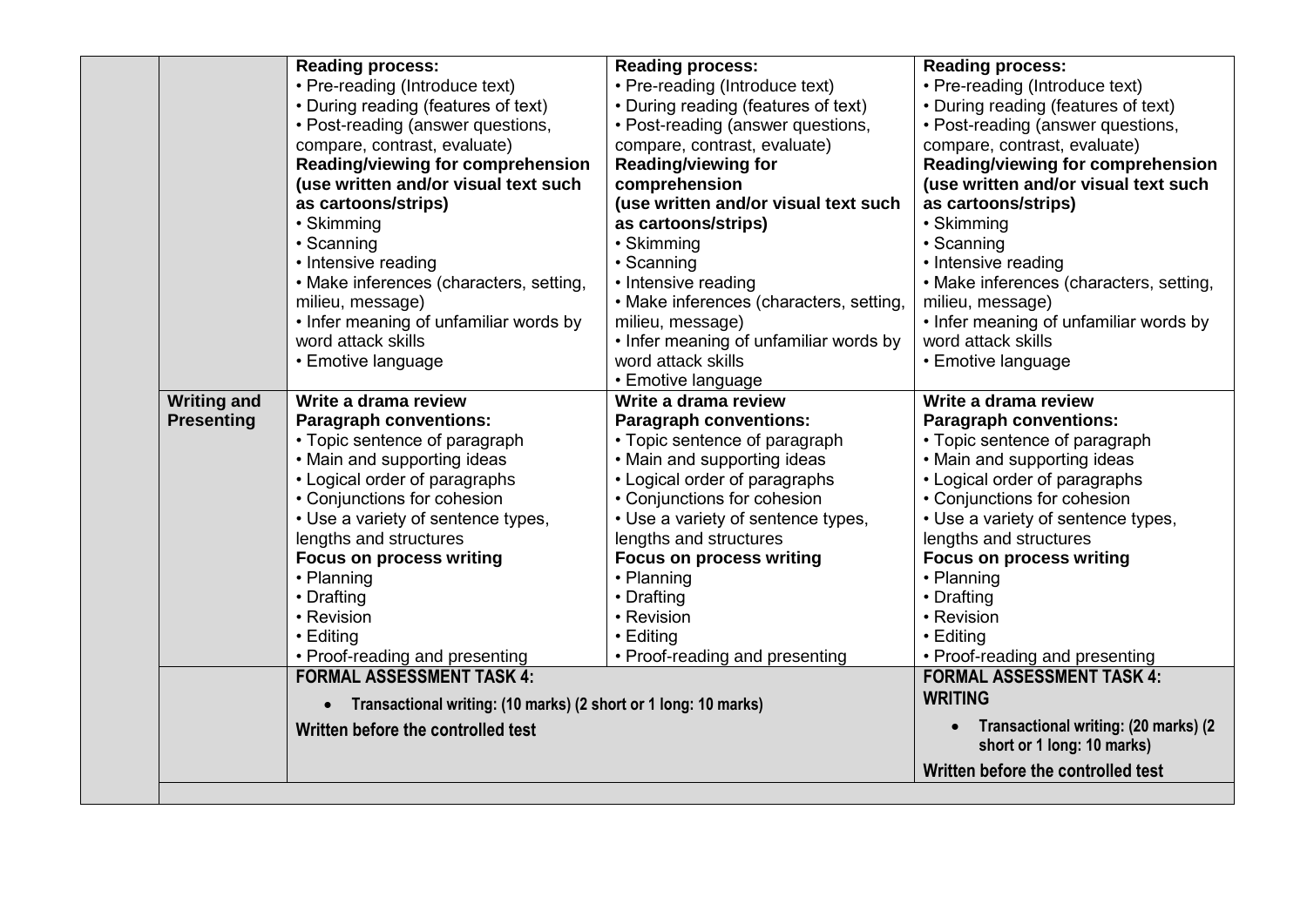|         | Language             | <b>Reinforcement of language</b>                 | <b>Reinforcement of language</b>         | <b>Reinforcement of language</b>                 |
|---------|----------------------|--------------------------------------------------|------------------------------------------|--------------------------------------------------|
|         | <b>Structures</b>    | <b>structures</b>                                | <b>structures</b>                        | <b>structures</b>                                |
|         | and                  | and conventions covered in previous              | and conventions covered in               | and conventions covered in previous              |
|         | <b>Conventions</b>   | weeks                                            | previous                                 | weeks                                            |
|         |                      | Word level work:                                 | weeks                                    | Word level work:                                 |
|         |                      | Relative pronouns; singular and plural           | Word level work:                         | Relative pronouns; singular and plural           |
|         |                      | forms                                            | Relative pronouns; singular and plural   | forms                                            |
|         |                      | Sentence level work:                             | forms                                    | Sentence level work:                             |
|         |                      | Procedure; compare/contrast                      | Sentence level work:                     | Procedure; compare/contrast                      |
|         |                      | Description paragraph; introductory              | Procedure; compare/contrast              | Description paragraph; introductory              |
|         |                      | and closing paragraphs; sentences;               | Description paragraph; introductory      | and closing paragraphs; sentences;               |
|         |                      | supporting sentences, topic sentence;            | and closing paragraphs; sentences;       | supporting sentences, topic sentence;            |
|         |                      | speech; voice; bias and prejudice                | supporting sentences, topic sentence;    | speech; voice; bias and prejudice                |
|         |                      | Word meaning: synonyms, antonyms                 | speech; voice; bias and prejudice        | Word meaning: synonyms, antonyms                 |
|         |                      | Punctuation and spelling: quotation              | Word meaning: synonyms, antonyms         | Punctuation and spelling: quotation              |
|         |                      | marks; spelling patterns; punctuation            | Punctuation and spelling: quotation      | marks; spelling patterns; punctuation            |
|         |                      | marks                                            | marks; spelling patterns; punctuation    | marks                                            |
|         |                      | <b>Vocabulary in context</b>                     | marks                                    | <b>Vocabulary in context</b>                     |
|         |                      | <b>Remedial grammar from learners'</b>           | <b>Vocabulary in context</b>             | Remedial grammar from learners'                  |
|         |                      | writing                                          | Remedial grammar from learners'          | writing                                          |
|         |                      |                                                  | writing                                  |                                                  |
| $7 - 8$ | <b>Listening and</b> | <b>Speaking and Listening strategies</b>         | <b>Speaking and Listening strategies</b> | <b>Speaking and Listening strategies</b>         |
|         | <b>Speaking</b>      | Listening to a speech by a prominent             | Listening to a speech by a               | Listening to a speech by a prominent             |
|         |                      | member of the society                            | prominent                                | member of the society                            |
|         |                      | • Language use                                   | member of the society                    | • Language use                                   |
|         |                      | • Bias and prejudice                             | • Language use                           | • Bias and prejudice                             |
|         |                      | • Stereotypes                                    | • Bias and prejudice                     | • Stereotypes                                    |
|         |                      | $\cdot$ Tone                                     | • Stereotypes                            | • Tone                                           |
|         |                      | • Language and power                             | • Tone                                   | • Language and power                             |
|         |                      | • Answer questions                               | • Language and power                     | • Answer questions                               |
|         |                      | <b>Prepared speech</b>                           | • Answer questions                       | <b>Prepared speech</b>                           |
|         |                      | Learners to undertake research or                | <b>Prepared speech</b>                   | Learners to undertake research or                |
|         |                      | investigation as a preparatory activity.         | Learners to undertake research or        | investigation as a preparatory activity.         |
|         |                      | • Presentation conventions                       | investigation as a preparatory activity. | • Presentation conventions                       |
|         |                      | • Body language<br>• Introduction and conclusion | • Presentation conventions               | • Body language<br>• Introduction and conclusion |
|         |                      |                                                  | • Body language                          |                                                  |
|         |                      | • Language use                                   | • Introduction and conclusion            | • Language use                                   |
|         |                      |                                                  | • Language use                           |                                                  |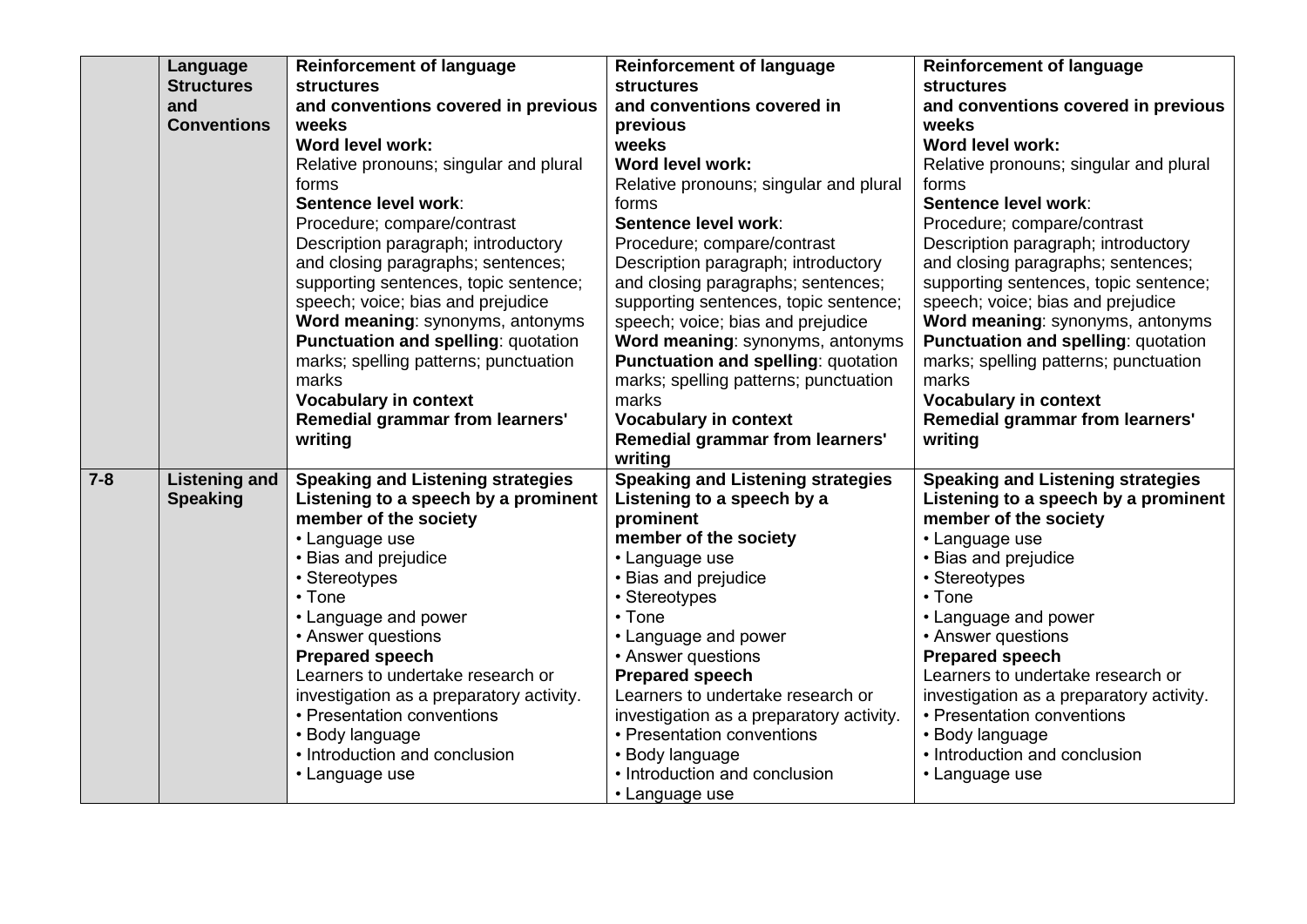| <b>Reading and</b> | Read a speech                                                        | Read a speech                           | Read a speech                                                        |
|--------------------|----------------------------------------------------------------------|-----------------------------------------|----------------------------------------------------------------------|
| <b>Viewing</b>     | • Identify and discuss key features                                  | • Identify and discuss key features     | • Identify and discuss key features                                  |
|                    | • Analyse language use                                               | • Analyse language use                  | • Analyse language use                                               |
|                    | • Identify and discuss emotive or                                    | • Identify and discuss emotive or       | • Identify and discuss emotive or                                    |
|                    | manipulative use of language                                         | manipulative use of language            | manipulative use of language                                         |
|                    | • Analyse introduction and conclusion                                | • Analyse introduction and conclusion   | • Analyse introduction and conclusion                                |
|                    | <b>Reading process:</b>                                              | <b>Reading process:</b>                 | <b>Reading process:</b>                                              |
|                    | • Pre-reading (Introduce text)                                       | • Pre-reading (Introduce text)          | • Pre-reading (Introduce text)                                       |
|                    | • During reading (features of text)                                  | • During reading (features of text)     | • During reading (features of text)                                  |
|                    | • Post-reading (answer questions,                                    | • Post-reading (answer questions,       | • Post-reading (answer questions,                                    |
|                    | compare, contrast, evaluate)                                         | compare, contrast, evaluate)            | compare, contrast, evaluate)                                         |
|                    | <b>Reading strategies:</b>                                           | <b>Reading strategies:</b>              | <b>Reading strategies:</b>                                           |
|                    | Guided reading, Group reading,                                       | Guided reading, Group reading,          | Guided reading, Group reading,                                       |
|                    | Independent reading                                                  | Independent reading                     | Independent reading                                                  |
|                    | Reading/viewing of written/visual                                    | Reading/viewing of written/visual       | Reading/viewing of written/visual                                    |
|                    | text                                                                 | text                                    | text                                                                 |
|                    | for comprehension                                                    | for comprehension                       | for comprehension                                                    |
|                    | • Skimming and Scanning                                              | • Skimming and Scanning                 | • Skimming and Scanning                                              |
|                    | • Intensive reading                                                  | • Intensive reading                     | • Intensive reading                                                  |
|                    | • Purpose and target group                                           | • Purpose and target group              | • Purpose and target group                                           |
|                    | • Inferring meaning and conclusions                                  | • Inferring meaning and conclusions     | • Inferring meaning and conclusions                                  |
|                    | • Identify manipulative language                                     | • Identify manipulative language        | • Identify manipulative language                                     |
|                    | • Influence of selection and omission on                             | • Influence of selection and omission   | • Influence of selection and omission on                             |
|                    | the meaning of text                                                  | on the meaning of text                  | the meaning of text                                                  |
|                    | • How language and images reflect and                                | • How language and images reflect       | • How language and images reflect and                                |
|                    | shape values and attitudes                                           | and shape values and attitudes          | shape values and attitudes                                           |
|                    | • Impact of use of font types and sizes,                             | • Impact of use of font types and       | • Impact of use of font types and sizes,                             |
|                    | headings and caption on meaning                                      | sizes, headings and caption on          | headings and caption on meaning                                      |
|                    |                                                                      | meaning                                 |                                                                      |
|                    | <b>Poetry</b>                                                        |                                         | <b>Poetry</b>                                                        |
|                    | • Key features of poem<br>• internal structure of a poem, figures of | <b>Poetry</b><br>• Key features of poem | • Key features of poem<br>• internal structure of a poem, figures of |
|                    | speech/imagery, rhyme, rhythm                                        | • internal structure of a poem, figures | speech/imagery, rhyme, rhythm                                        |
|                    | • external structure of a poem, lines,                               | of                                      | · external structure of a poem, lines,                               |
|                    | words, stanzas, typography                                           | speech/imagery, rhyme, rhythm           | words, stanzas, typography                                           |
|                    | • figurative meaning                                                 | • external structure of a poem, lines,  | • figurative meaning                                                 |
|                    | · mood                                                               | words, stanzas, typography              | · mood                                                               |
|                    | • theme and message                                                  | • figurative meaning                    | • theme and message                                                  |
|                    |                                                                      |                                         |                                                                      |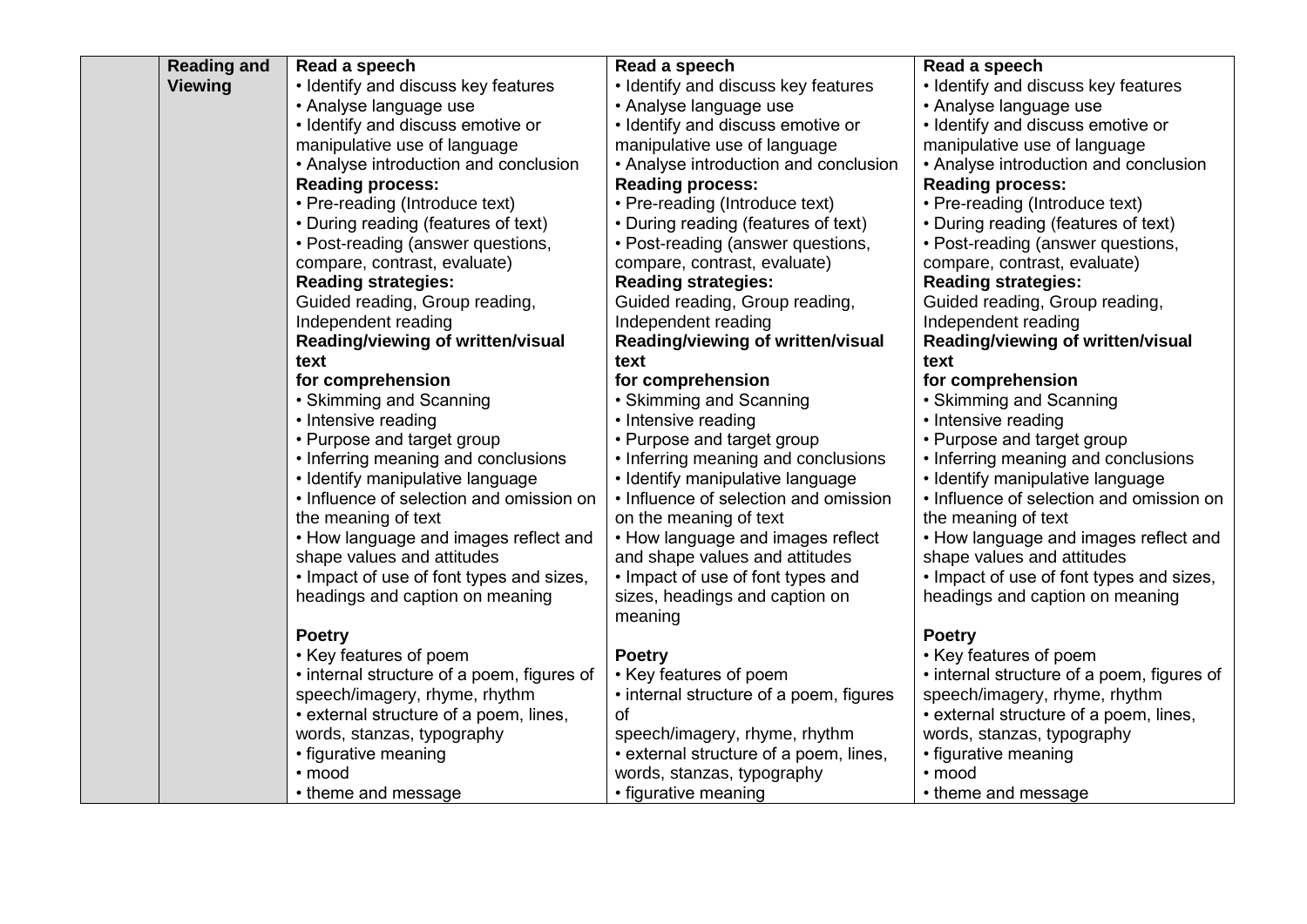|                    |                                        | • mood                                 |                                        |
|--------------------|----------------------------------------|----------------------------------------|----------------------------------------|
|                    |                                        | • theme and message                    |                                        |
| <b>Writing and</b> | Write a speech                         | Write a speech                         | Write a speech                         |
| <b>Presenting</b>  | <b>Focus on process writing</b>        | <b>Focus on process writing</b>        | <b>Focus on process writing</b>        |
|                    | • Planning                             | • Planning                             | • Planning                             |
|                    | • Drafting                             | • Drafting                             | • Drafting                             |
|                    | • Revision                             | • Revision                             | • Revision                             |
|                    | • Editing                              | • Editing                              | • Editing                              |
|                    | • Proof-reading and presenting         | • Proof-reading and presenting         | • Proof-reading and presenting         |
|                    | Write a speech:                        | Write a speech:                        | Write a speech:                        |
|                    | • Explain the requirements of text to  | • Explain the requirements of text to  | • Explain the requirements of text to  |
|                    | write a narrative essay                | write a narrative essay                | write a narrative essay                |
|                    | • Identify the target audience         | • Identify the target audience         | • Identify the target audience         |
|                    | • Decide on style, purpose and format  | • Decide on style, purpose and format  | • Decide on style, purpose and format  |
|                    | • Use appropriate words                | • Use appropriate words                | • Use appropriate words                |
|                    | • Introduction to development, climax  | • Introduction to development, climax  | • Introduction to development, climax  |
|                    | • Conclusion                           | • Conclusion                           | • Conclusion                           |
| Language           | Word level: Nouns - compound, gerund,  | Word level: Nouns - compound,          | Word level: Nouns - compound, gerund,  |
| <b>Structures</b>  | diminutives, augmentatives             | gerund,                                | diminutives, augmentatives             |
| and                | Verbs: finite; non-finite verbs;       | diminutives, augmentatives             | Verbs: finite; non-finite verbs;       |
| <b>Conventions</b> | Prepositions, Adjectives: comparative, | Verbs: finite; non-finite verbs;       | Prepositions, Adjectives: comparative, |
|                    | superlative                            | Prepositions, Adjectives: comparative, | superlative                            |
|                    |                                        | superlative                            |                                        |
|                    | Sentence level: direct and indirect    |                                        | Sentence level: direct and indirect    |
|                    | speech, verb phrase; verb clause;      | Sentence level: direct and indirect    | speech, verb phrase; verb clause;      |
|                    | supporting sentences, topic sentence;  | speech, verb phrase; verb clause;      | supporting sentences, topic sentence;  |
|                    | noun phrase; noun, adjectival          | supporting sentences, topic sentence;  | noun phrase; noun, adjectival          |
|                    | synonyms, antonyms, and adverbial      | noun phrase; noun, adjectival          | synonyms, antonyms, and adverbial      |
|                    | clause; conjunctions; emotive and      | synonyms, antonyms, and adverbial      | clause; conjunctions; emotive and      |
|                    | manipulative language                  | clause; conjunctions; emotive and      | manipulative language                  |
|                    |                                        | manipulative language                  |                                        |
|                    | Word meaning:                          |                                        | Word meaning:                          |
|                    | literal, figurative                    | Word meaning:                          | literal, figurative                    |
|                    | Punctuation: exclamation mark;         | literal, figurative                    | Punctuation: exclamation mark;         |
|                    | question mark; comma; full stop,       |                                        | question mark; comma; full stop,       |
|                    | inverted commas, semi-colon, colon     |                                        | inverted commas, semi-colon, colon     |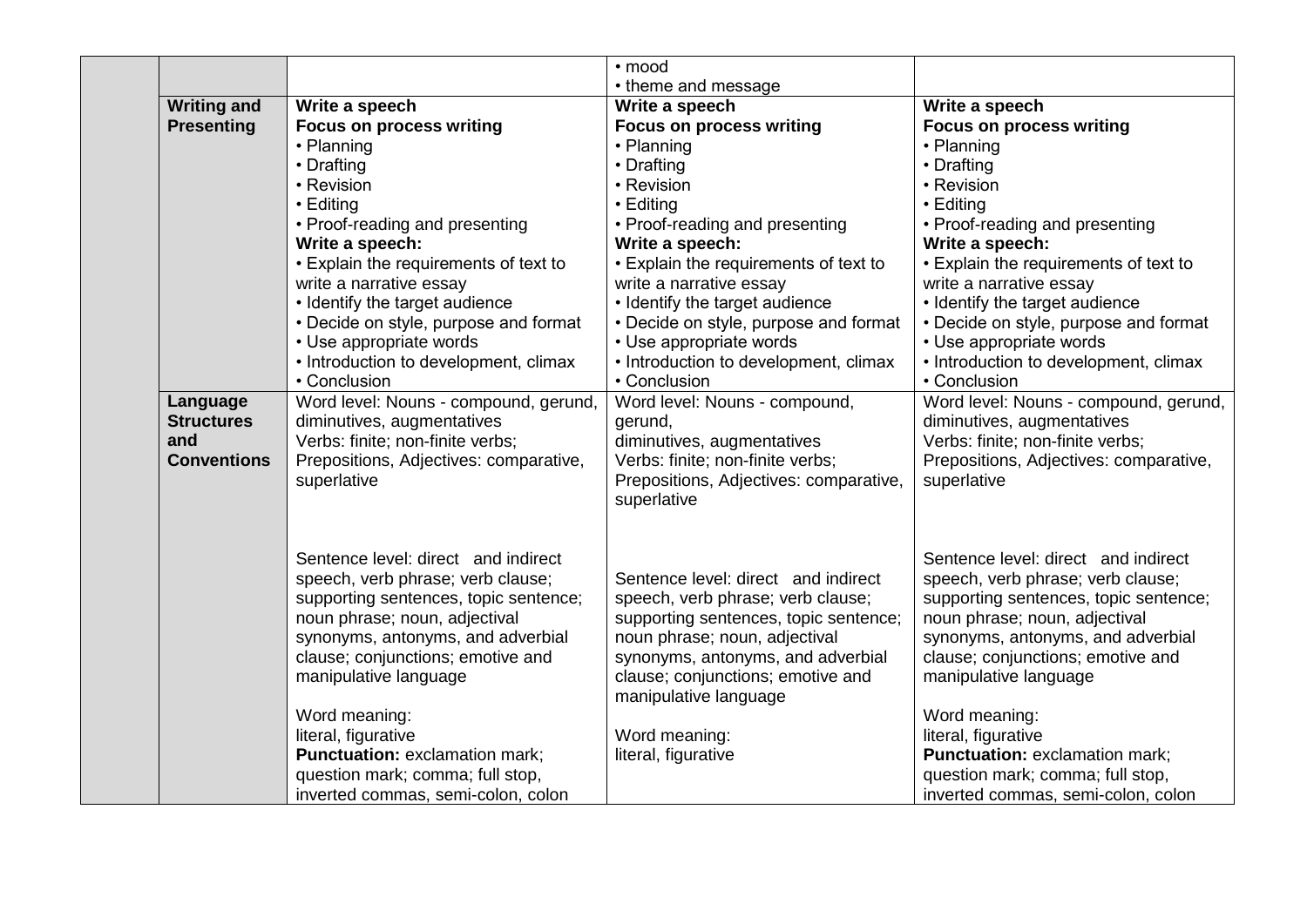|                                                                                   |                                                                                                                                                                                                                | clipped, truncation, aphesis,<br>portmanteau                                                | Abbreviations - initialism, acronym,                                                                                                                                                                                                                                                | clipped, truncation, aphesis,<br>portmanteau                                                                                                              | <b>Punctuation: exclamation mark:</b><br>question mark; comma; full stop,<br>inverted commas, semi-colon, colon<br>Abbreviations - initialism, acronym, | Abbreviations - initialism, acronym,<br>clipped, truncation, aphesis,<br>portmanteau                                                                                                                                                                                                                  |
|-----------------------------------------------------------------------------------|----------------------------------------------------------------------------------------------------------------------------------------------------------------------------------------------------------------|---------------------------------------------------------------------------------------------|-------------------------------------------------------------------------------------------------------------------------------------------------------------------------------------------------------------------------------------------------------------------------------------|-----------------------------------------------------------------------------------------------------------------------------------------------------------|---------------------------------------------------------------------------------------------------------------------------------------------------------|-------------------------------------------------------------------------------------------------------------------------------------------------------------------------------------------------------------------------------------------------------------------------------------------------------|
| $9 - 10$                                                                          |                                                                                                                                                                                                                |                                                                                             | <b>FORMAL ASSESSMENT TASK 5: CONTROLLED TEST</b><br><b>RESPONSE TO TEXTS (60 MARKS)</b><br>Question 1: Literary / non-literary text (20 marks)<br>Question 2: Visual text (10 marks)<br>Question 3: Summary (10 marks)<br>Question 4: Language structures and Conventions (20 marks |                                                                                                                                                           |                                                                                                                                                         | <b>FORMAL ASSESSMENT TASK 5:</b><br><b>CONTROLLED TEST</b><br><b>RESPONSE TO TEXT (70 MARKS)</b><br>Question 1: Literary/ Non- Literary<br>Text (25 marks)<br>Question 2: Visual Text (15 marks)<br>Question 3: Summary (10 marks)<br><b>Language Structures and</b><br><b>Conventions (20 marks)</b> |
|                                                                                   |                                                                                                                                                                                                                |                                                                                             |                                                                                                                                                                                                                                                                                     |                                                                                                                                                           |                                                                                                                                                         |                                                                                                                                                                                                                                                                                                       |
|                                                                                   | <b>Listening and Speaking</b><br><b>activities</b><br>Variety of Listening and<br><b>Speaking activities</b><br><b>Listening and Speaking</b><br>activities that comply with the<br><b>Covid-19 conditions</b> |                                                                                             | <b>Reading and Viewing</b><br><b>activities</b><br><b>Reading Process</b><br><b>Reading aloud activities</b><br><b>Reading Comprehension</b><br><b>activities</b><br>Literature activities based<br>on the three prescribed<br>genres for the semester                              | <b>FORMATIVE ASSESSMENT ACTIVITIES</b><br><b>Writing Process</b><br>Paragraphing<br><b>Transactional Texts</b><br><b>Essay</b><br><b>Creative Writing</b> | <b>Writing and Presenting activities</b>                                                                                                                | <b>Language Structures and Conventions</b><br>activities<br>Variety of Language Structures and<br><b>Convention activities</b>                                                                                                                                                                        |
|                                                                                   |                                                                                                                                                                                                                |                                                                                             | <b>GRADE 7 ENG HL SUMMARY OF FORMAL ASSESSMENT TASKS: TERM 2</b>                                                                                                                                                                                                                    |                                                                                                                                                           |                                                                                                                                                         |                                                                                                                                                                                                                                                                                                       |
| <b>FORMAL ASSESSMENT TASK 1 ORAL: GRADES</b><br>$7-9$<br>Reading aloud (20 marks) |                                                                                                                                                                                                                | <b>FORMAL ASSESSMENT TASK 4:</b><br><b>GRADES 7-9</b><br>Transactional writing: (2 short or |                                                                                                                                                                                                                                                                                     | <b>RESPONSE TO TEXTS (60 MARKS) GRADE 7-8</b><br>Question 2: Visual text (10 marks)<br>$\bullet$                                                          | <b>FORMAL ASSESSMENT TASK 5: CONTROLLED TEST</b><br>Question 1: Literary / non-literary text (20 marks)                                                 |                                                                                                                                                                                                                                                                                                       |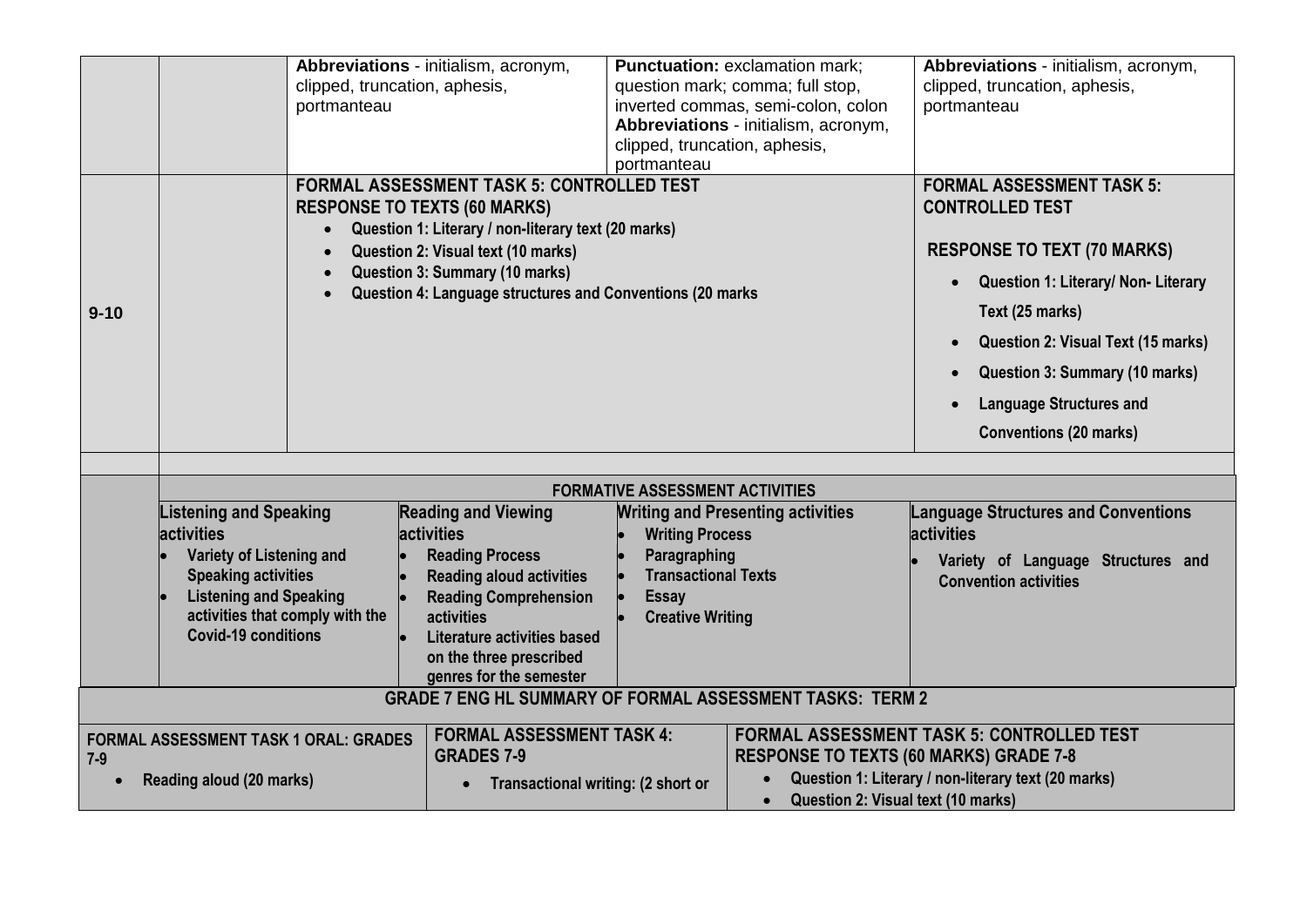| Teachers start the process during Term 1 to<br>ensure that all learners are assessed by the<br>end of Term 2) | 1 long: 10 marks)<br>Written before the controlled test | Question 3: Summary (10 marks)<br>Question 4: Language structures and Conventions (20 marks) |  |
|---------------------------------------------------------------------------------------------------------------|---------------------------------------------------------|----------------------------------------------------------------------------------------------|--|
|                                                                                                               |                                                         | <b>FORMAL ASSESSMENT TASK 5: CONTROLLED TEST</b>                                             |  |
|                                                                                                               |                                                         | <b>RESPONSE TO TEXT (70 MARKS) – GRADE 9</b>                                                 |  |
|                                                                                                               |                                                         | Question 1: Literary/ Non- Literary Text (25 marks)<br>$\bullet$                             |  |
|                                                                                                               |                                                         | Question 2: Visual Text (15 marks)<br>$\bullet$                                              |  |
|                                                                                                               |                                                         | Question 3: Summary (10 marks)<br>$\bullet$                                                  |  |
|                                                                                                               |                                                         | Language Structures and Conventions (20 marks)                                               |  |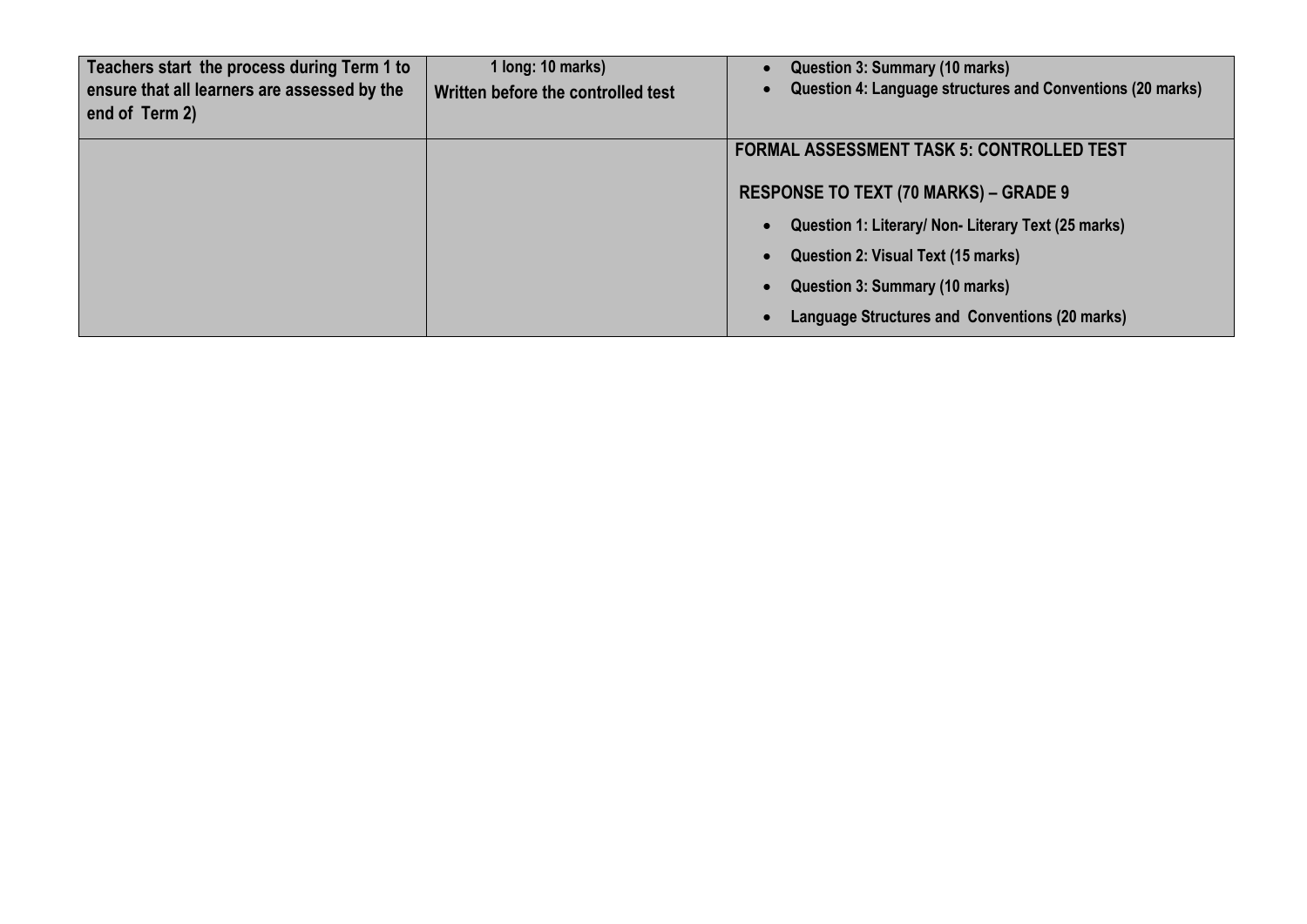|       | <b>TERM3</b>         |                                            |                                                           |                                            |  |
|-------|----------------------|--------------------------------------------|-----------------------------------------------------------|--------------------------------------------|--|
| $1-2$ | <b>Listening and</b> | <b>Listening and Speaking strategies</b>   | <b>Listening and Speaking strategies</b>                  | <b>Listening and Speaking strategies</b>   |  |
|       | <b>Speaking</b>      | <b>Listening comprehension (use</b>        | <b>Listening comprehension (use</b>                       | <b>Listening comprehension (use</b>        |  |
|       |                      | recorded dialogue)                         | recorded dialogue)                                        | recorded dialogue)                         |  |
|       |                      | • Listen to dialogue                       | • Listen to dialogue                                      | • Listen to dialogue                       |  |
|       |                      | • Take notes                               | • Take notes                                              | • Take notes                               |  |
|       |                      | -- Language and power                      | -- Language and power                                     | -- Language and power                      |  |
|       |                      | -- Tone                                    | -- Tone                                                   | -- Tone                                    |  |
|       |                      | -- Mood                                    | -- Mood                                                   | -- Mood                                    |  |
|       |                      | -- Introduction and conclusion             | -- Introduction and conclusion                            | -- Introduction and conclusion             |  |
|       |                      | • Answer questions                         | • Answer questions                                        | • Answer questions                         |  |
|       |                      | <b>Group discussion/dialogue:</b>          | <b>Group discussion/dialogue:</b>                         | <b>Group discussion/dialogue:</b>          |  |
|       |                      | · Indicate roles                           | • Indicate roles                                          | · Indicate roles                           |  |
|       |                      | • Speakers take turns                      | • Speakers take turns                                     | • Speakers take turns                      |  |
|       |                      | • Explain view points and reach            | • Explain view points and reach                           | • Explain view points and reach            |  |
|       |                      | consensus                                  | consensus                                                 | consensus                                  |  |
|       |                      | • Use appropriate language, style and      | • Use appropriate language, style and                     | • Use appropriate language, style and      |  |
|       |                      | register                                   | register                                                  | register                                   |  |
|       |                      | • Present                                  | • Present                                                 | • Present                                  |  |
|       |                      |                                            |                                                           |                                            |  |
|       | <b>Reading and</b>   | Literary text like drama/play              | Literary text like drama/play                             | Literary text like drama/play              |  |
|       | <b>Viewing</b>       | • Key features of literature text: such    | • Key features of literature text: such                   | • Key features of literature text: such    |  |
|       |                      | as character, action, dialogue, plot,      | as character, action, dialogue, plot,                     | as character, action, dialogue, plot,      |  |
|       |                      | conflict, background, setting, narrator,   | conflict, background, setting, narrator,                  | conflict, background, setting, narrator,   |  |
|       |                      | theme                                      | theme                                                     | theme                                      |  |
|       |                      | Reading process:                           | Reading process:                                          | Reading process:                           |  |
|       |                      | Pre-reading strategies                     | Pre-reading strategies                                    | Pre-reading strategies                     |  |
|       |                      | • Text features - titles, headings,        | • Text features - titles, headings,                       | • Text features - titles, headings,        |  |
|       |                      | captions, illustrations,                   | captions, illustrations,                                  | captions, illustrations,                   |  |
|       |                      | • Parts of a book - title page, table of   | • Parts of a book - title page, table of                  | • Parts of a book - title page, table of   |  |
|       |                      | contents, chapters, glossary, index,       | contents, chapters, glossary, index,                      | contents, chapters, glossary, index,       |  |
|       |                      | appendix, footnotes, etc.                  | appendix, footnotes, etc.                                 | appendix, footnotes, etc.                  |  |
|       |                      | <b>Poetry</b>                              | <b>Poetry</b>                                             | <b>Poetry</b>                              |  |
|       |                      | • Key features of poem                     | • Key features of poem                                    | • Key features of poem                     |  |
|       |                      | • internal structure of a poem, figures of | • internal structure of a poem, figures                   | • internal structure of a poem, figures of |  |
|       |                      | speech/imagery, rhyme, rhythm              | <b>of</b>                                                 | speech/imagery, rhyme, rhythm              |  |
|       |                      | • external structure of a poem, lines,     | speech/imagery, rhyme, rhythm                             | • external structure of a poem, lines,     |  |
|       |                      | words, stanzas,<br>• typography            | • external structure of a poem, lines,<br>words, stanzas, | words, stanzas,<br>• typography            |  |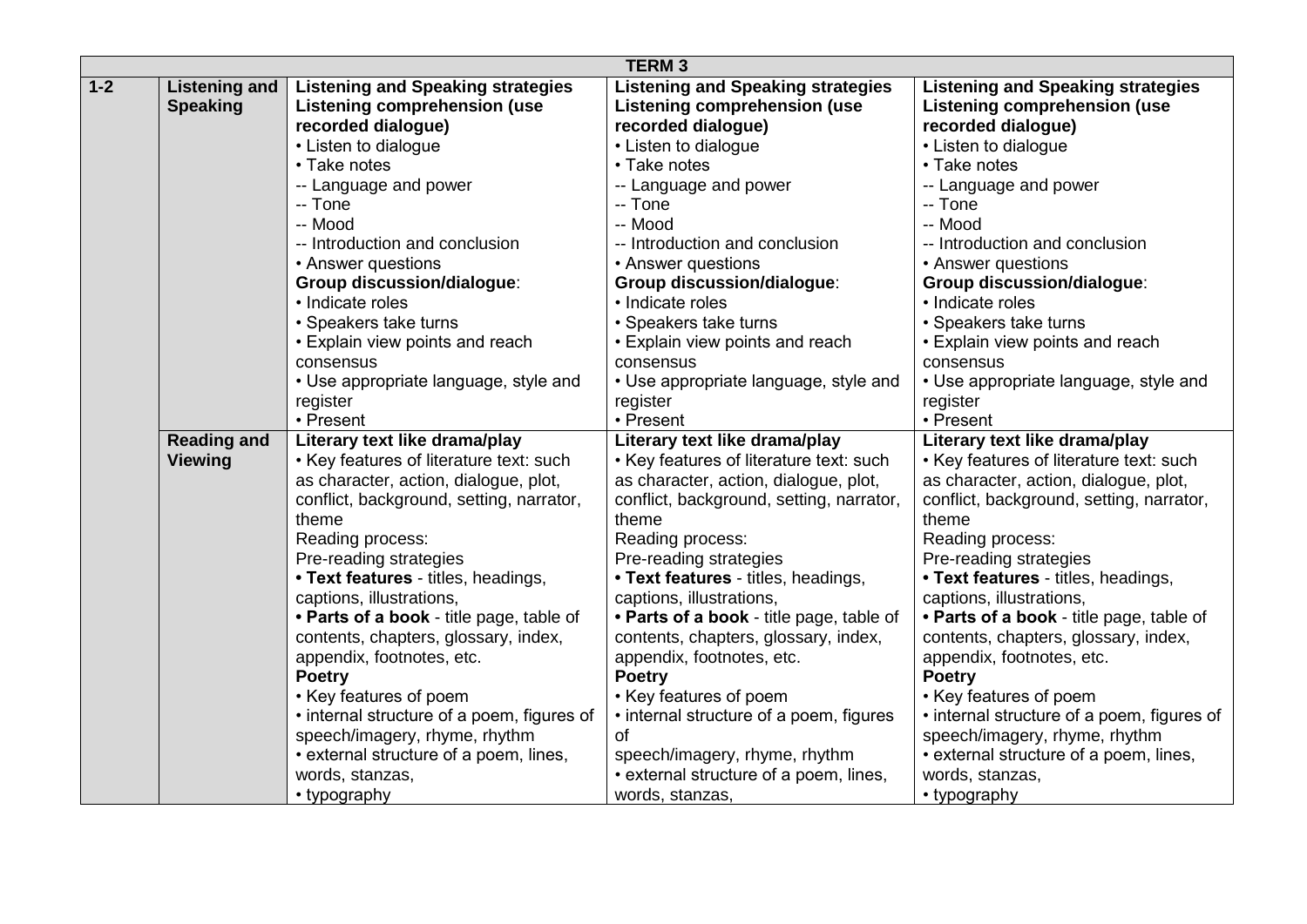|                    | • figurative meaning                      | • typography                          | • figurative meaning                      |
|--------------------|-------------------------------------------|---------------------------------------|-------------------------------------------|
|                    | · mood                                    | • figurative meaning                  | • mood                                    |
|                    | • theme and message                       | · mood                                | • theme and message                       |
|                    | <b>Reading strategies for</b>             | • theme and message                   | <b>Reading strategies for</b>             |
|                    | comprehension                             | <b>Reading strategies for</b>         | comprehension                             |
|                    |                                           | comprehension                         |                                           |
| <b>Writing and</b> | Longer transactional text e.g.            | Longer transactional text e.g.        | Longer transactional text e.g.            |
| <b>Presenting</b>  | dialogue/review                           | dialogue/review                       | dialogue/review                           |
|                    | <b>Paragraph conventions</b>              | <b>Paragraph conventions</b>          | <b>Paragraph conventions</b>              |
|                    | Correct format                            | Correct format                        | Correct format                            |
|                    | • Purpose and target group                | • Purpose and target group            | • Purpose and target group                |
|                    | • Logical order of sentences              | • Logical order of sentences          | • Logical order of sentences              |
|                    | • Use conjunctions to ensure cohesion     | • Use conjunctions to ensure cohesion | • Use conjunctions to ensure cohesion     |
|                    | • Use a variety of sentences types,       | • Use a variety of sentences types,   | • Use a variety of sentences types,       |
|                    | lengths and structures                    | lengths and structures                | lengths and structures                    |
|                    |                                           |                                       |                                           |
|                    | <b>Focus on process writing</b>           | <b>Focus on process writing</b>       | <b>Focus on process writing</b>           |
|                    | • Planning                                | • Planning                            | • Planning                                |
|                    | • Drafting                                | • Drafting                            | • Drafting                                |
|                    | • Revision                                | • Revision                            | • Revision                                |
|                    |                                           |                                       |                                           |
| Language           | <b>Reinforcement of language</b>          | <b>Reinforcement of language</b>      | <b>Reinforcement of language</b>          |
| <b>Structures</b>  | <b>structures</b>                         | <b>structures</b>                     | <b>structures</b>                         |
| and                | and conventions covered in previous       | and conventions covered in            | and conventions covered in previous       |
| <b>Conventions</b> | weeks                                     | previous                              | weeks                                     |
|                    | Word level work::                         | weeks                                 | Word level work::                         |
|                    |                                           | Word level work::                     |                                           |
|                    | Adverbs of manner, place, degree;         |                                       | Adverbs of manner, place, degree;         |
|                    | prepositions                              | Adverbs of manner, place, degree;     | prepositions                              |
|                    | Sentence level: simple sentences;         | prepositions                          | Sentence level: simple sentences;         |
|                    | complex sentences; sentence structure;    | Sentence level: simple sentences;     | complex sentences; sentence structure;    |
|                    | emotive and manipulative language         | complex sentences; sentence           | emotive and manipulative language         |
|                    | use;                                      | structure;                            | use;                                      |
|                    | fact and opinion; bias, prejudice and     | emotive and manipulative language     | fact and opinion; bias, prejudice and     |
|                    | stereotypes.                              | use;                                  | stereotypes.                              |
|                    | Word meaning: synonyms;                   | fact and opinion; bias, prejudice and | Word meaning: synonyms;                   |
|                    | homonyms;                                 | stereotypes.                          | homonyms;                                 |
|                    | paronyms                                  | Word meaning: synonyms;               | paronyms                                  |
|                    | <b>Punctuation and spelling: spelling</b> | homonyms;                             | <b>Punctuation and spelling: spelling</b> |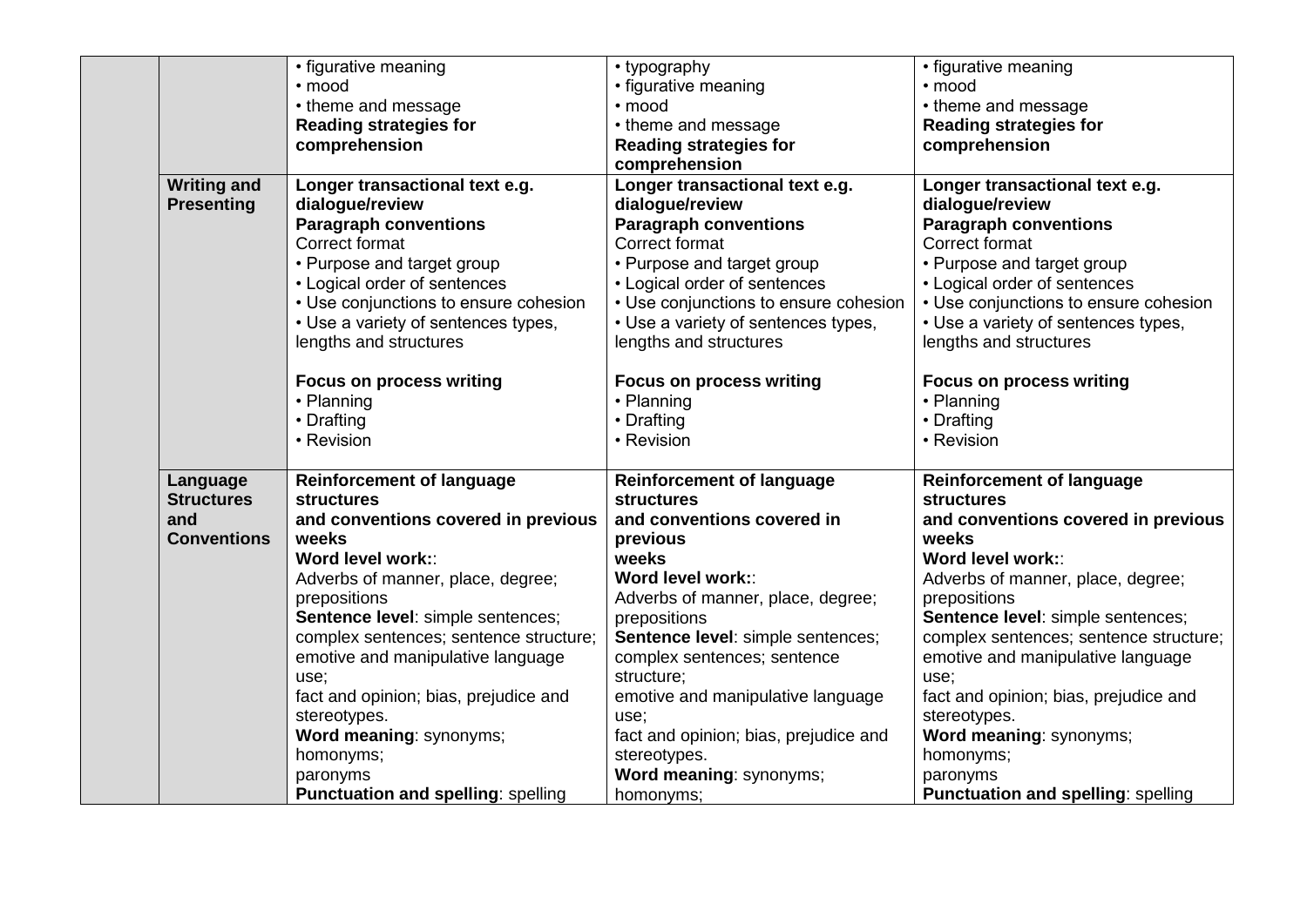|         |                      | patterns; comma; full stop; ellipsis<br><b>Vocabulary in context</b><br>Remedial grammar from learners'<br>writing | paronyms<br><b>Punctuation and spelling: spelling</b><br>patterns; comma; full stop; ellipsis<br><b>Vocabulary in context</b><br>Remedial grammar from learners'<br>writing | patterns; comma; full stop; ellipsis<br><b>Vocabulary in context</b><br>Remedial grammar from learners'<br>writing |
|---------|----------------------|--------------------------------------------------------------------------------------------------------------------|-----------------------------------------------------------------------------------------------------------------------------------------------------------------------------|--------------------------------------------------------------------------------------------------------------------|
| $3 - 4$ | <b>Listening and</b> | <b>Listening and Speaking strategies</b>                                                                           | <b>Listening and Speaking strategies</b>                                                                                                                                    | <b>Listening and Speaking strategies</b>                                                                           |
|         | <b>Speaking</b>      | Listening comprehension:                                                                                           | Listening comprehension:                                                                                                                                                    | Listening comprehension:                                                                                           |
|         |                      | • Listen to letter to the press                                                                                    | • Listen to letter to the press                                                                                                                                             | • Listen to letter to the press                                                                                    |
|         |                      | • Take notes                                                                                                       | • Take notes                                                                                                                                                                | • Take notes                                                                                                       |
|         |                      | -- Language use                                                                                                    | -- Language use                                                                                                                                                             | -- Language use                                                                                                    |
|         |                      | -- Register                                                                                                        | -- Register                                                                                                                                                                 | -- Register                                                                                                        |
|         |                      | -- Conventions                                                                                                     | -- Conventions                                                                                                                                                              | -- Conventions                                                                                                     |
|         |                      | • Share notes                                                                                                      | • Share notes                                                                                                                                                               | • Share notes                                                                                                      |
|         |                      | <b>Group discussion</b>                                                                                            | <b>Group discussion</b>                                                                                                                                                     | <b>Group discussion</b>                                                                                            |
|         |                      | • Relates to own life experiences                                                                                  | • Relates to own life experiences                                                                                                                                           | • Relates to own life experiences                                                                                  |
|         |                      | • Uses information from the text to                                                                                | • Uses information from the text to                                                                                                                                         | • Uses information from the text to                                                                                |
|         |                      | answer questions                                                                                                   | answer questions                                                                                                                                                            | answer questions                                                                                                   |
|         |                      | • Discusses the social, moral and                                                                                  | • Discusses the social, moral and                                                                                                                                           | • Discusses the social, moral and                                                                                  |
|         |                      | cultural values in the text                                                                                        | cultural values in the text                                                                                                                                                 | cultural values in the text                                                                                        |
|         |                      | • Participates in group discussion                                                                                 | • Participates in group discussion                                                                                                                                          | • Participates in group discussion                                                                                 |
|         |                      | -- Take turns                                                                                                      | -- Take turns                                                                                                                                                               | -- Take turns                                                                                                      |
|         |                      | -- Stays on the topic                                                                                              | -- Stays on the topic                                                                                                                                                       | -- Stays on the topic                                                                                              |
|         |                      | -- Asks questions                                                                                                  | -- Asks questions                                                                                                                                                           | -- Asks questions                                                                                                  |
|         | <b>Reading and</b>   | Read a newspaper/magazine article                                                                                  | Read a newspaper/magazine article                                                                                                                                           | Read a newspaper/magazine article                                                                                  |
|         | viewing              | about current/social issues                                                                                        | about current/social issues                                                                                                                                                 | about current/social issues                                                                                        |
|         |                      | $\cdot$ Format                                                                                                     | • Format                                                                                                                                                                    | • Format                                                                                                           |
|         |                      | • Text features                                                                                                    | • Text features                                                                                                                                                             | • Text features                                                                                                    |
|         |                      | • Language use                                                                                                     | • Language use                                                                                                                                                              | • Language use                                                                                                     |
|         |                      | • Tone                                                                                                             | • Tone                                                                                                                                                                      | • Tone                                                                                                             |
|         |                      | • Sequencing                                                                                                       | • Sequencing                                                                                                                                                                | • Sequencing                                                                                                       |
|         |                      | <b>Reading process:</b>                                                                                            | <b>Reading process:</b>                                                                                                                                                     | <b>Reading process:</b>                                                                                            |
|         |                      | • Pre-reading (Introduce text)                                                                                     | • Pre-reading (Introduce text)                                                                                                                                              | • Pre-reading (Introduce text)                                                                                     |
|         |                      | • During reading (features of text)                                                                                | • During reading (features of text)                                                                                                                                         | • During reading (features of text)                                                                                |
|         |                      | • Post-reading (answer questions,                                                                                  | • Post-reading (answer questions,                                                                                                                                           | • Post-reading (answer questions,                                                                                  |
|         |                      | compare, contrast, evaluate)                                                                                       | compare, contrast, evaluate)                                                                                                                                                | compare, contrast, evaluate)                                                                                       |
|         |                      | <b>Poetry</b>                                                                                                      | <b>Poetry</b>                                                                                                                                                               | <b>Poetry</b>                                                                                                      |
|         |                      | • Key features of poem                                                                                             | • Key features of poem                                                                                                                                                      | • Key features of poem                                                                                             |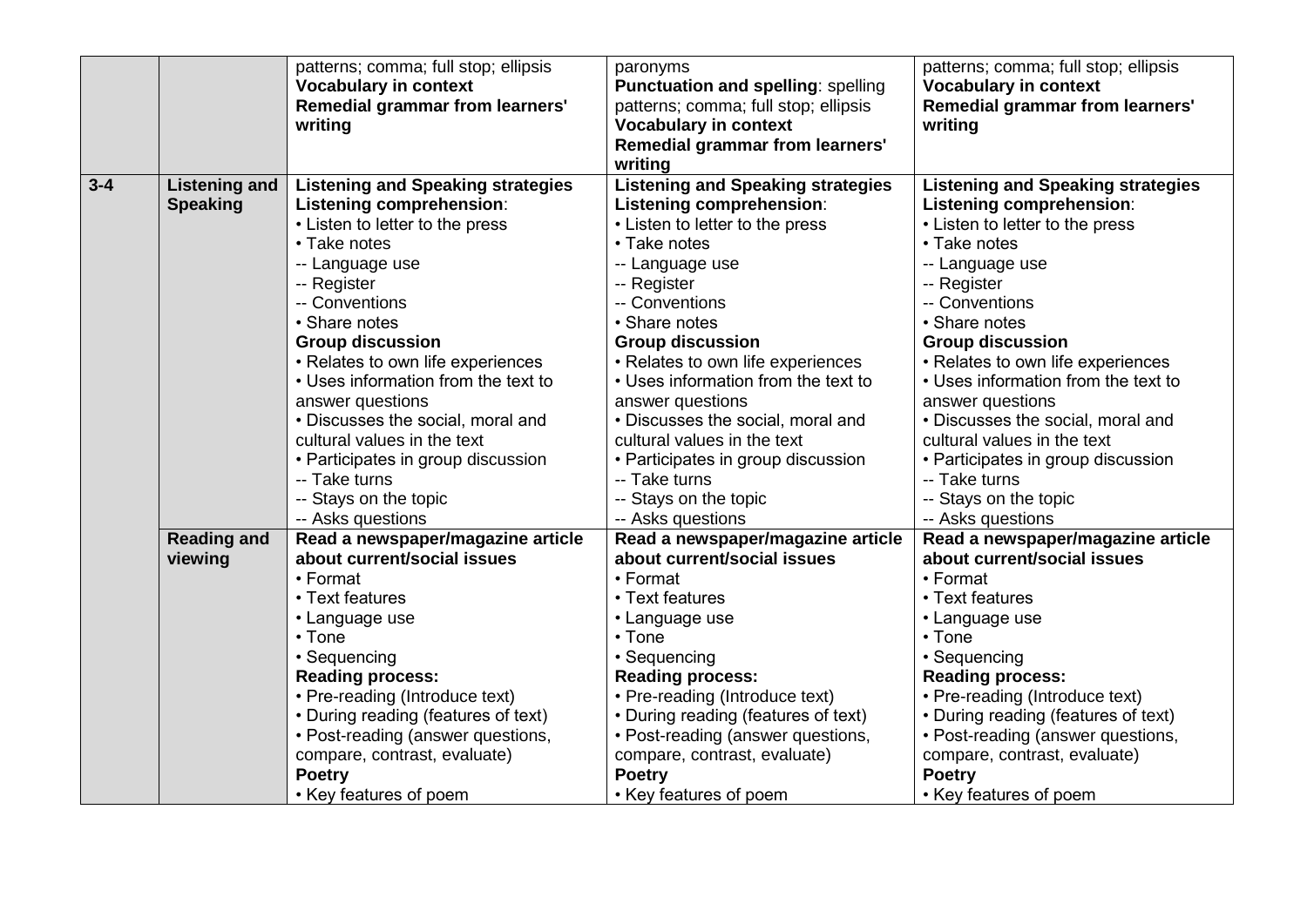|                    | • internal structure of a poem, figures of | • internal structure of a poem, figures | • internal structure of a poem, figures of |
|--------------------|--------------------------------------------|-----------------------------------------|--------------------------------------------|
|                    | speech/imagery, rhyme, rhythm              | οf                                      | speech/imagery, rhyme, rhythm              |
|                    | • external structure of a poem, lines,     | speech/imagery, rhyme, rhythm           | • external structure of a poem, lines,     |
|                    | words, stanzas,                            | • external structure of a poem, lines,  | words, stanzas,                            |
|                    | • typography                               | words, stanzas,                         | • typography                               |
|                    | • figurative meaning                       | • typography                            | • figurative meaning                       |
|                    | • mood                                     | • figurative meaning                    | · mood                                     |
|                    | • theme and message                        | • mood                                  | • theme and message                        |
|                    |                                            | • theme and message                     |                                            |
|                    | <b>OR</b>                                  |                                         |                                            |
|                    | One act play                               | <b>OR</b>                               | <b>OR</b>                                  |
|                    | Use at least                               | One act play                            | One act play                               |
|                    | • one comprehension from the textbook      | Use at least                            | Use at least                               |
|                    | • one literature text                      | • one comprehension from the            | • one comprehension from the textbook      |
|                    | -- Explain plot, sub-plot, character       | textbook                                | • one literature text                      |
|                    | portrayal, conflict and dramatic           | • one literature text                   | -- Explain plot, sub-plot, character       |
|                    | response                                   | -- Explain plot, sub-plot, character    | portrayal, conflict and dramatic           |
|                    | -- Identification of themes, mood and      | portrayal, conflict and dramatic        | response                                   |
|                    | tone                                       | response                                | -- Identification of themes, mood and      |
|                    |                                            | -- Identification of themes, mood and   | tone                                       |
|                    |                                            | tone                                    |                                            |
| <b>Writing and</b> | Transactional text: letter to the press    | Transactional text: letter to the       | Transactional text: letter to the press    |
| <b>Presenting</b>  | <b>Paragraph conventions</b>               | press                                   | <b>Paragraph conventions</b>               |
|                    | • Correct format                           | <b>Paragraph conventions</b>            | • Correct format                           |
|                    | • Purpose                                  | • Correct format                        | • Purpose                                  |
|                    | • Main and supporting and target group     | • Purpose                               | • Main and supporting and target group     |
|                    | • Logical order of sentences               | • Main and supporting and target        | • Logical order of sentences               |
|                    | • Use conjunctions to ensure cohesion      | group                                   | • Use conjunctions to ensure cohesion      |
|                    | • Use a variety of sentences types,        | • Logical order of sentences            | • Use a variety of sentences types,        |
|                    | lengths and structures                     | • Use conjunctions to ensure cohesion   | lengths and structures                     |
|                    | <b>Focus on process writing</b>            | • Use a variety of sentences types,     | <b>Focus on process writing</b>            |
|                    | • Planning                                 | lengths and structures                  | • Planning                                 |
|                    | • Drafting                                 | <b>Focus on process writing</b>         | • Drafting                                 |
|                    | • Revision                                 | • Planning                              | • Revision                                 |
|                    | $\cdot$ Editing                            | • Drafting                              | • Editing                                  |
|                    | • Proof-reading and presenting             | • Revision                              | • Proof-reading and presenting             |
|                    |                                            | $\cdot$ Editing                         |                                            |
|                    | Write a letter to the press                | • Proof-reading and presenting          | Write a letter to the press                |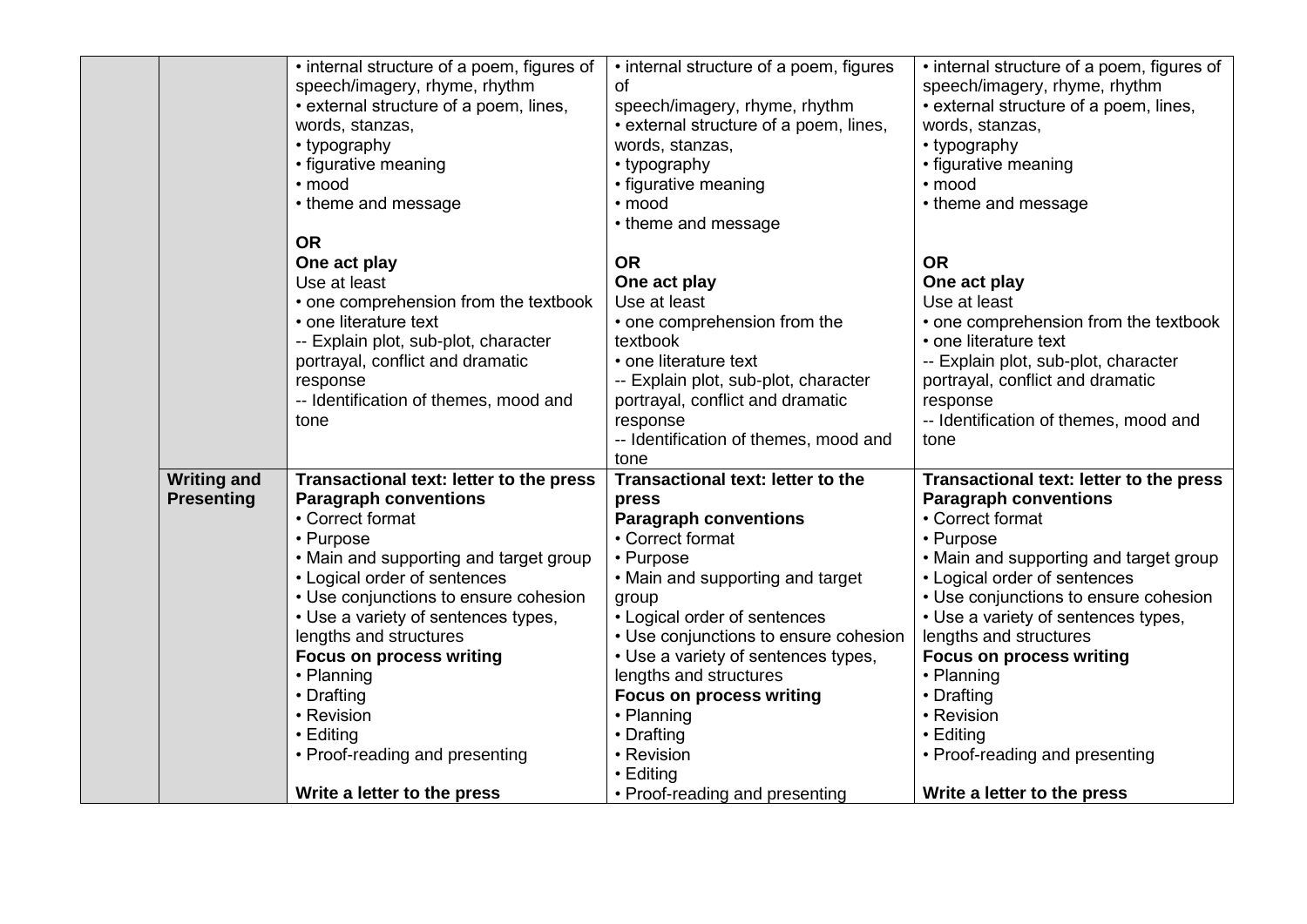|       |                                  |                                                           | Write a letter to the press                         |                                          |  |  |  |  |
|-------|----------------------------------|-----------------------------------------------------------|-----------------------------------------------------|------------------------------------------|--|--|--|--|
|       |                                  | <b>FORMAL ASSESSMENT TASK 6: CREATIVE WRITING PROJECT</b> |                                                     |                                          |  |  |  |  |
|       |                                  | Stage 1: Research (Learners do research on their project) |                                                     |                                          |  |  |  |  |
|       | $(20$ marks)                     | <b>Reinforcement of language</b>                          | <b>Reinforcement of language</b>                    | <b>Reinforcement of language</b>         |  |  |  |  |
|       | Language<br><b>Structure and</b> | <b>structures</b>                                         | <b>structures</b>                                   | <b>structures</b>                        |  |  |  |  |
|       | <b>Convention</b>                | and conventions covered in previous                       | and conventions covered in                          | and conventions covered in previous      |  |  |  |  |
|       |                                  | weeks                                                     | previous                                            | weeks                                    |  |  |  |  |
|       |                                  | Word level work:                                          | weeks                                               | Word level work:                         |  |  |  |  |
|       |                                  | Adjectives; adverbs; abbreviations;                       | Word level work:                                    | Adjectives; adverbs; abbreviations;      |  |  |  |  |
|       |                                  | roots.                                                    | Adjectives; adverbs; abbreviations;                 | roots.                                   |  |  |  |  |
|       |                                  | prefixes and suffixes                                     | roots.                                              | prefixes and suffixes                    |  |  |  |  |
|       |                                  | Sentence level: simple sentences;                         | prefixes and suffixes                               | Sentence level: simple sentences;        |  |  |  |  |
|       |                                  | complex sentences; past continuous                        | Sentence level: simple sentences;                   | complex sentences; past continuous       |  |  |  |  |
|       |                                  | tense; future continuous tense;                           | complex sentences; past continuous                  | tense; future continuous tense;          |  |  |  |  |
|       |                                  | sentence                                                  | tense; future continuous tense;                     | sentence                                 |  |  |  |  |
|       |                                  | structure; emotive and manipulative                       | sentence                                            | structure; emotive and manipulative      |  |  |  |  |
|       |                                  | language use; fact and opinion; bias,                     | structure; emotive and manipulative                 | language use; fact and opinion; bias,    |  |  |  |  |
|       |                                  | prejudice and stereotypes.                                | language use; fact and opinion; bias,               | prejudice and stereotypes.               |  |  |  |  |
|       |                                  | <b>Punctuation and spelling: spelling</b>                 | prejudice and stereotypes.                          | Punctuation and spelling: spelling       |  |  |  |  |
|       |                                  | rules and conventions                                     | <b>Punctuation and spelling: spelling</b>           | rules and conventions                    |  |  |  |  |
|       |                                  | <b>Vocabulary in context</b>                              | rules and conventions                               | <b>Vocabulary in context</b>             |  |  |  |  |
|       |                                  | <b>Remedial grammar from learners'</b>                    | <b>Vocabulary in context</b>                        | Remedial grammar from learners'          |  |  |  |  |
|       |                                  | writing                                                   | Remedial grammar from learners'                     | writing                                  |  |  |  |  |
| $5-6$ | <b>Listening and</b>             | <b>Speaking and Listening strategies</b>                  | writing<br><b>Speaking and Listening strategies</b> | <b>Speaking and Listening strategies</b> |  |  |  |  |
|       | <b>Speaking</b>                  | <b>Listen to interview</b>                                | <b>Listen to interview</b>                          | <b>Listen to interview</b>               |  |  |  |  |
|       |                                  | • Role clarification                                      | • Role clarification                                | • Role clarification                     |  |  |  |  |
|       |                                  | • Language use                                            | • Language use                                      | • Language use                           |  |  |  |  |
|       |                                  | • Language and power                                      | • Language and power                                | • Language and power                     |  |  |  |  |
|       |                                  | Discuss CV as one of the                                  | Discuss CV as one of the                            | Discuss CV as one of the                 |  |  |  |  |
|       |                                  | requirements                                              | requirements                                        | requirements                             |  |  |  |  |
|       |                                  | for job advertisement / appointment /                     | for job advertisement / appointment                 | for job advertisement / appointment /    |  |  |  |  |
|       |                                  | admission                                                 | / admission                                         | admission                                |  |  |  |  |
|       |                                  | • Information                                             | • Information                                       | • Information                            |  |  |  |  |
|       |                                  | • Relevance                                               | • Relevance                                         | • Relevance                              |  |  |  |  |
|       |                                  | • Referees                                                | • Referees                                          | • Referees                               |  |  |  |  |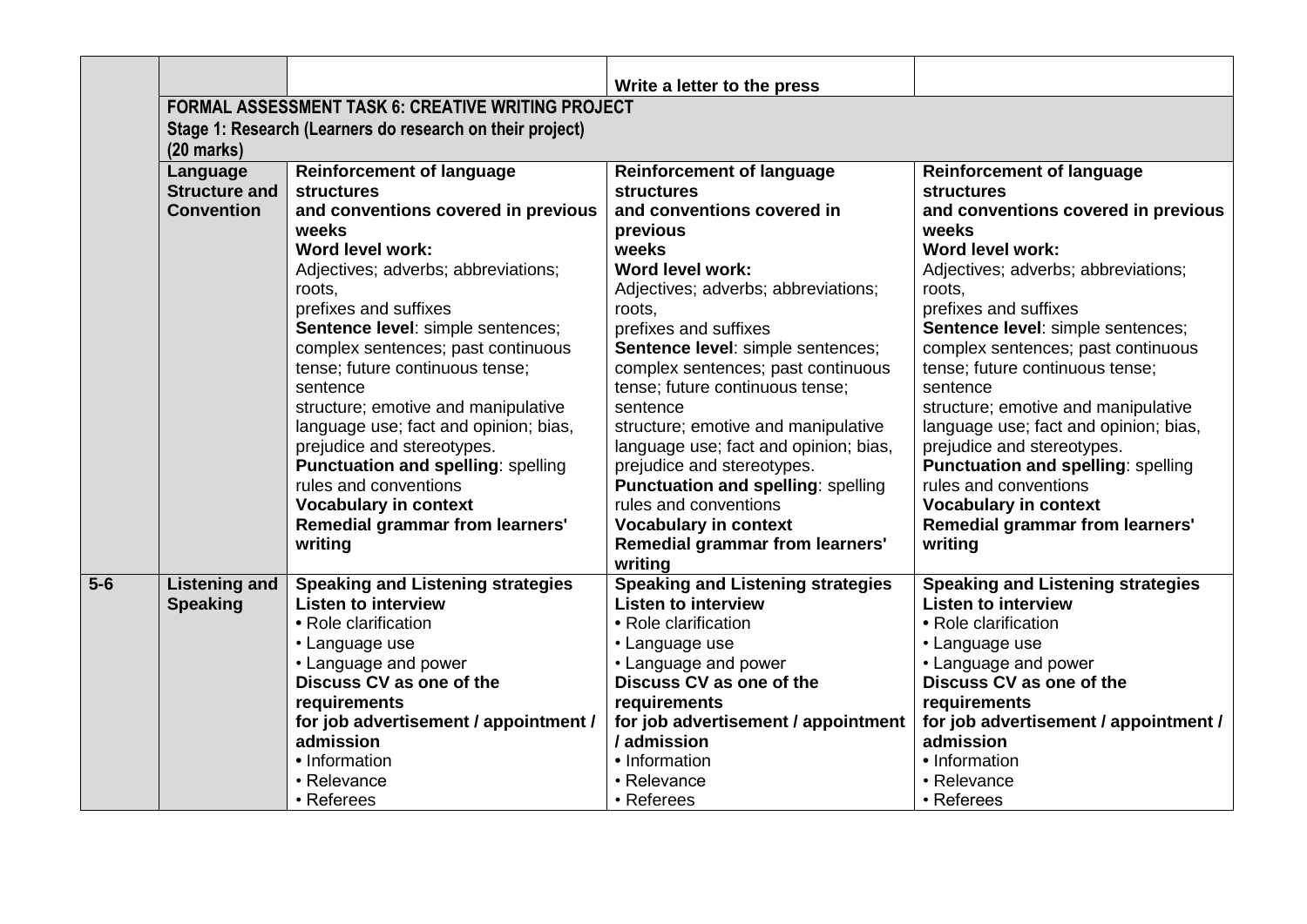|                    | • Link to covering letter                | • Link to covering letter             | • Link to covering letter                |
|--------------------|------------------------------------------|---------------------------------------|------------------------------------------|
| <b>Reading and</b> | Read/view visual text e.g.               | Read/view visual text e.g.            | Read/view visual text e.g.               |
| <b>Viewing</b>     | job advertisement / appointment /        | job advertisement / appointment /     | job advertisement / appointment /        |
|                    | admission                                | admission                             | admission                                |
|                    | Use reading/viewing strategies for       | Use reading/viewing strategies for    | Use reading/viewing strategies for       |
|                    | comprehension and information            | comprehension and information         | comprehension and information            |
|                    | • Skimming and Scanning                  | • Skimming and Scanning               | • Skimming and Scanning                  |
|                    | • Intensive reading                      | • Intensive reading                   | • Intensive reading                      |
|                    | • Purpose and target group               | • Purpose and target group            | • Purpose and target group               |
|                    | • Inferring meaning and conclusions      | • Inferring meaning and conclusions   | • Inferring meaning and conclusions      |
|                    | • Identify manipulative language         | · Identify manipulative language      | • Identify manipulative language         |
|                    | • Influence of selection and omission on | • Influence of selection and omission | • Influence of selection and omission on |
|                    | the meaning of text                      | on the meaning of text                | the meaning of text                      |
|                    | • How language and images reflect and    | • How language and images reflect     | • How language and images reflect and    |
|                    | shape values and attitudes               | and shape values and attitudes        | shape values and attitudes               |
|                    | • Impact of use of font types and sizes, | • Impact of use of font types and     | • Impact of use of font types and sizes, |
|                    | headings and caption on meaning          | sizes, headings and caption on        | headings and caption on meaning          |
|                    |                                          | meaning                               |                                          |
| <b>Writing and</b> | Transactional text: e.g.                 | Transactional text: e.g.              | Transactional text: e.g.                 |
| <b>Presenting</b>  | <b>Covering letter and CV</b>            | <b>Covering letter and CV</b>         | <b>Covering letter and CV</b>            |
|                    | • Requirements of format, style          | • Requirements of format, style       | • Requirements of format, style          |
|                    | • Target audience purpose and context    | • Target audience purpose and         | • Target audience purpose and context    |
|                    | • Word choice                            | context                               | • Word choice                            |
|                    |                                          | • Word choice                         |                                          |
|                    | • Sentence structure, lengths and types  |                                       | • Sentence structure, lengths and types  |
|                    |                                          | • Sentence structure, lengths and     |                                          |
|                    |                                          | types                                 |                                          |
|                    | <b>Focus on process writing</b>          |                                       | <b>Focus on process writing</b>          |
|                    | • Planning                               |                                       | • Planning                               |
|                    | • Drafting                               | <b>Focus on process writing</b>       | • Drafting                               |
|                    | • Revision                               | • Planning                            | • Revision                               |
|                    | • Editing                                | • Drafting                            | • Editing                                |
|                    | • Proof-reading and presenting           | • Revision                            | • Proof-reading and presenting           |
|                    |                                          | • Editing                             |                                          |
|                    | Write a covering letter and CV           | • Proof-reading and presenting        | Write a covering letter and CV           |
|                    |                                          | Write a covering letter and CV        |                                          |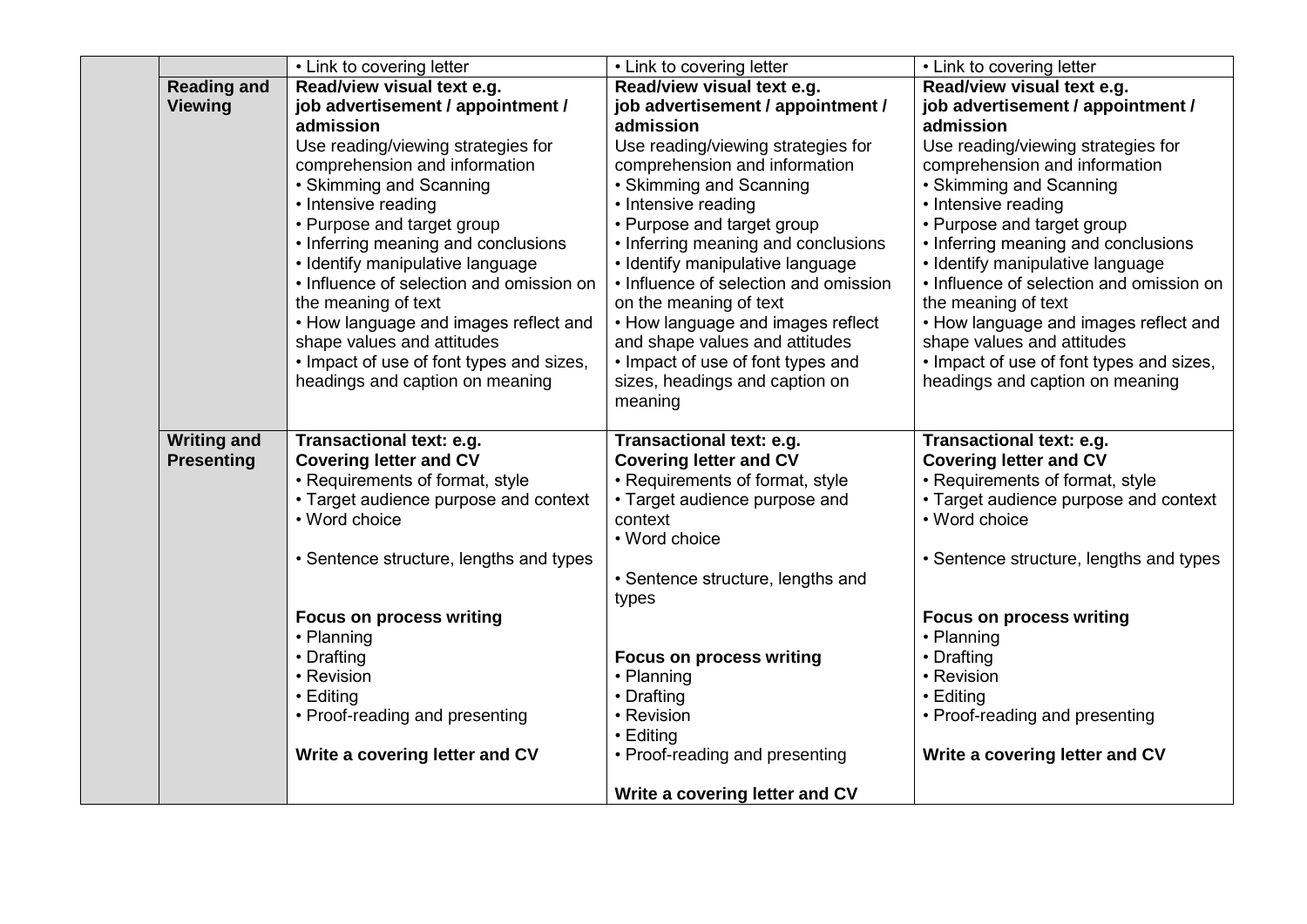|         |                                                       | <b>FORMAL ASSESSMENT TASK 6: CREATIVE WRITING PROJECT</b><br>Stage 2: Writing (Learners engage in the write-up of their project)<br>$(30 \text{ marks})$<br>Planning/pre-writing of the creative writing project<br>$\bullet$<br><b>Drafting</b><br>$\bullet$<br><b>Revising</b><br>Editing<br>$\bullet$<br>Proofreading<br>$\bullet$<br><b>Presenting</b><br>$\bullet$                                                                                                                                                                                                                    |                                                                                                                                                                                                                                                                                                                                                                                                                                                                                                                                                                                                        |                                                                                                                                                                                                                                                                                                                                                                                                                                                                                                                                                                                            |
|---------|-------------------------------------------------------|--------------------------------------------------------------------------------------------------------------------------------------------------------------------------------------------------------------------------------------------------------------------------------------------------------------------------------------------------------------------------------------------------------------------------------------------------------------------------------------------------------------------------------------------------------------------------------------------|--------------------------------------------------------------------------------------------------------------------------------------------------------------------------------------------------------------------------------------------------------------------------------------------------------------------------------------------------------------------------------------------------------------------------------------------------------------------------------------------------------------------------------------------------------------------------------------------------------|--------------------------------------------------------------------------------------------------------------------------------------------------------------------------------------------------------------------------------------------------------------------------------------------------------------------------------------------------------------------------------------------------------------------------------------------------------------------------------------------------------------------------------------------------------------------------------------------|
|         | Language<br><b>Structure and</b><br><b>Convention</b> | <b>Reinforcement of language</b><br><b>structures</b><br>and conventions covered in previous<br>weeks<br>Word level: abstract nouns; concrete<br>nouns<br>Prepositions<br>Adjectives: comparative, superlative<br>Sentence level:<br>Chronological (sequential) order; order<br>of importance; description paragraph,<br>persuasive and emotive language; bias<br>and prejudice; stereotypes; rhetoric<br>devices.<br>Word meaning: synonyms, antonyms,<br>literal, figurative<br><b>Punctuation: quotation marks;</b><br>exclamation marks; comma; full stop;<br>question marks; ellipsis | <b>Reinforcement of language</b><br><b>structures</b><br>and conventions covered in<br>previous<br>weeks<br>Word level: abstract nouns; concrete<br>nouns<br>Prepositions<br>Adjectives: comparative, superlative<br>Sentence level:<br>Chronological (sequential) order;<br>order<br>of importance; description paragraph,<br>persuasive and emotive language;<br>bias<br>and prejudice; stereotypes; rhetoric<br>devices.<br>Word meaning: synonyms,<br>antonyms,<br>literal, figurative<br><b>Punctuation: quotation marks;</b><br>exclamation marks; comma; full stop;<br>question marks; ellipsis | <b>Reinforcement of language</b><br><b>structures</b><br>and conventions covered in previous<br>weeks<br>Word level: abstract nouns; concrete<br>nouns<br>Prepositions<br>Adjectives: comparative, superlative<br>Sentence level:<br>Chronological (sequential) order; order<br>of importance; description paragraph,<br>persuasive and emotive language; bias<br>and prejudice; stereotypes; rhetoric<br>devices.<br>Word meaning: synonyms, antonyms,<br>literal, figurative<br><b>Punctuation: quotation marks;</b><br>exclamation marks; comma; full stop;<br>question marks; ellipsis |
| $7 - 8$ | <b>Listening and</b><br><b>Speaking</b>               | <b>Debate/Group discussion: Discuss</b><br>use of e-mail / posters / diary entries<br>/ flyers                                                                                                                                                                                                                                                                                                                                                                                                                                                                                             | <b>Debate/Group discussion: Discuss</b><br>use of e-mail/posters/diary entries/<br>flyers                                                                                                                                                                                                                                                                                                                                                                                                                                                                                                              | <b>Debate/Group discussion: Discuss</b><br>use of e-mail/posters/diary entries/<br>flyers                                                                                                                                                                                                                                                                                                                                                                                                                                                                                                  |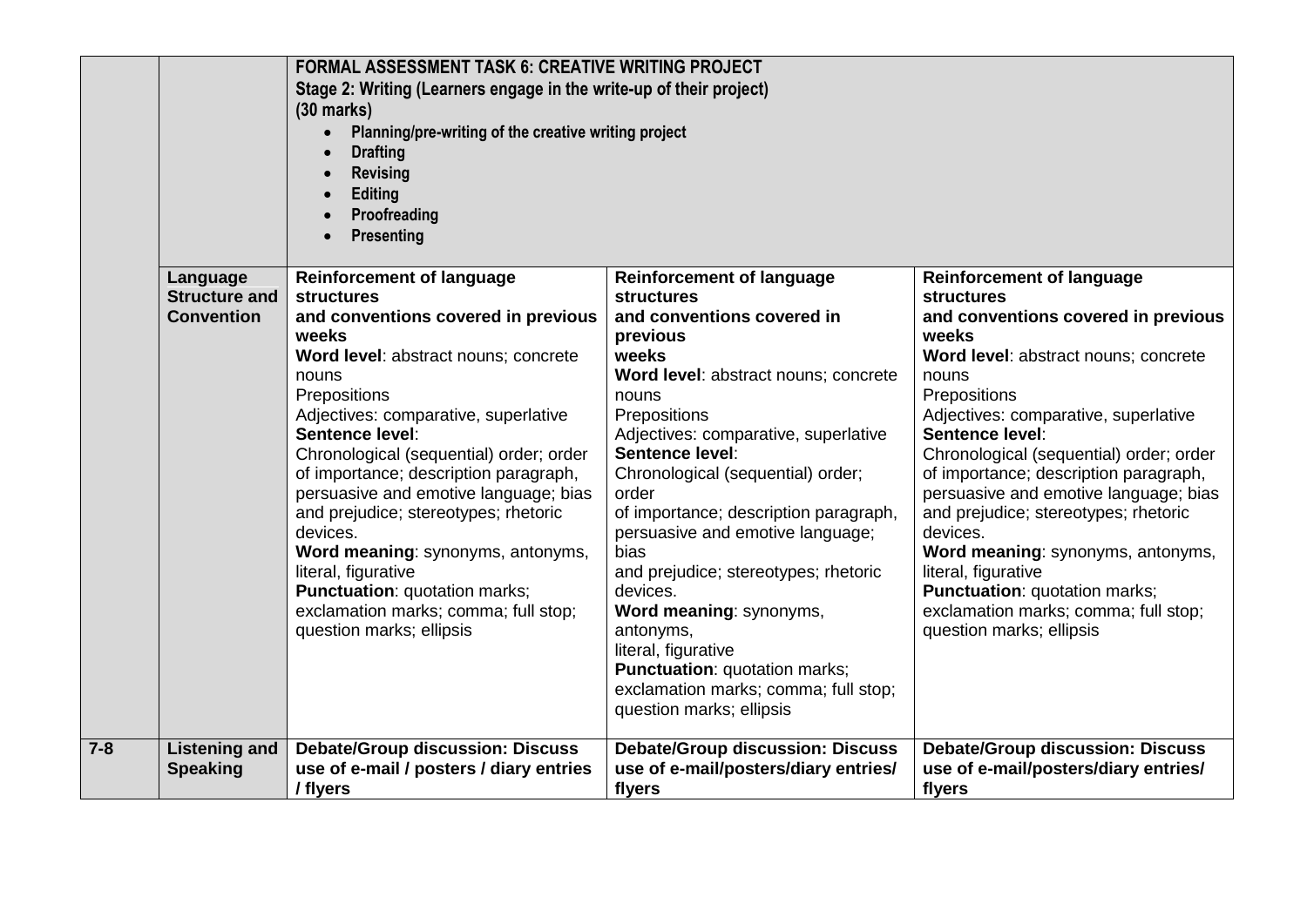|                    | • Features and conventions                                                                                                                                                                                                                                                                                                                                                 | • Features and conventions                                                                   | • Features and conventions                 |
|--------------------|----------------------------------------------------------------------------------------------------------------------------------------------------------------------------------------------------------------------------------------------------------------------------------------------------------------------------------------------------------------------------|----------------------------------------------------------------------------------------------|--------------------------------------------|
|                    | • Planning, researching, organising and                                                                                                                                                                                                                                                                                                                                    | • Planning, researching, organising                                                          | • Planning, researching, organising and    |
|                    | presenting                                                                                                                                                                                                                                                                                                                                                                 | and presenting                                                                               | presenting                                 |
|                    | <b>FORMAL ASSESSMENT TASK 7</b><br><b>CREATIVE WRITING PROJECT</b><br>Stage 3: Oral presentation (Learners do the Oral presentation of their project)<br>$(20$ marks)<br>Uses appropriate structure: introduction, body and conclusion<br>$\bullet$<br>Presents central idea and supporting details<br>Shows evidence of research/ investigation<br>$\bullet$<br>$\bullet$ | Uses appropriate body language and presentation skills, e.g. makes eye contact, volume       |                                            |
|                    | Participates in a discussion<br>$\bullet$<br>Gives constructive feedback<br><b>Maintains discussion</b><br>Shows sensitivity to the rights and feelings of others                                                                                                                                                                                                          | Commence with the oral task in term 3 and conclude in term 4 when the mark will be recorded. |                                            |
|                    |                                                                                                                                                                                                                                                                                                                                                                            |                                                                                              |                                            |
| <b>Reading and</b> | Read a text with a diary/e-mail/flyers                                                                                                                                                                                                                                                                                                                                     | Read a text with a diary/e-                                                                  | Read a text with a diary/e-mail/flyers     |
| viewing            | • The format                                                                                                                                                                                                                                                                                                                                                               | mail/flyers                                                                                  | • The format                               |
|                    | • Language use                                                                                                                                                                                                                                                                                                                                                             | • The format                                                                                 | • Language use                             |
|                    | • Target audience                                                                                                                                                                                                                                                                                                                                                          | • Language us e                                                                              | • Target audience                          |
|                    | <b>Reading process:</b>                                                                                                                                                                                                                                                                                                                                                    | • Target audience                                                                            | <b>Reading process:</b>                    |
|                    | • Pre-reading (Introduce text)                                                                                                                                                                                                                                                                                                                                             | <b>Reading process:</b>                                                                      | • Pre-reading (Introduce text)             |
|                    | • During reading (features of text)                                                                                                                                                                                                                                                                                                                                        | • Pre-reading (Introduce text)                                                               | • During reading (features of text)        |
|                    | • Post-reading (answer questions,                                                                                                                                                                                                                                                                                                                                          | • During reading (features of text)                                                          | • Post-reading (answer questions,          |
|                    | compare, contrast, evaluate)                                                                                                                                                                                                                                                                                                                                               | • Post-reading (answer questions,<br>compare, contrast, evaluate)                            | compare, contrast, evaluate)               |
|                    | <b>Poetry</b>                                                                                                                                                                                                                                                                                                                                                              |                                                                                              | <b>Poetry</b>                              |
|                    | • Key features of poem                                                                                                                                                                                                                                                                                                                                                     | Poetry                                                                                       | • Key features of poem                     |
|                    | • internal structure of a poem, figures of                                                                                                                                                                                                                                                                                                                                 | • Key features of poem                                                                       | • internal structure of a poem, figures of |
|                    | speech/imagery, rhyme, rhythm                                                                                                                                                                                                                                                                                                                                              | • internal structure of a poem, figures                                                      | speech/imagery, rhyme, rhythm              |
|                    | • external structure of a poem, lines,                                                                                                                                                                                                                                                                                                                                     | of speech/imagery, rhyme, rhythm                                                             | • external structure of a poem, lines,     |
|                    | words, stanzas, typography                                                                                                                                                                                                                                                                                                                                                 | • external structure of a poem, lines,                                                       | words, stanzas, typography                 |
|                    | • figurative meaning                                                                                                                                                                                                                                                                                                                                                       | words, stanzas, typography                                                                   | • figurative meaning                       |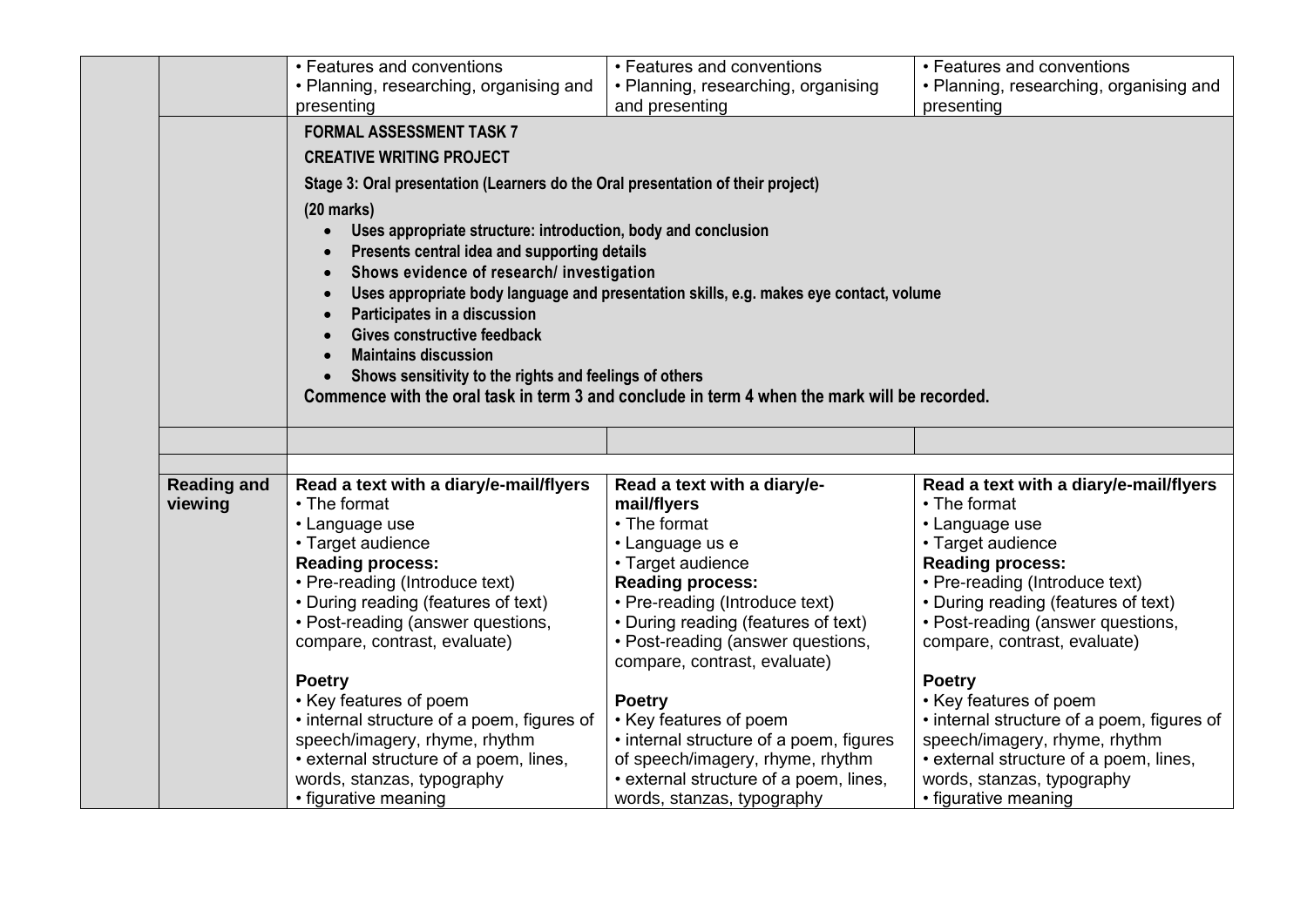|                    | • mood                                    | • figurative meaning                    | • mood                                  |
|--------------------|-------------------------------------------|-----------------------------------------|-----------------------------------------|
|                    | • theme and message                       | $\cdot$ mood                            | • theme and message                     |
|                    |                                           | • theme and message                     |                                         |
|                    |                                           |                                         |                                         |
| <b>Writing and</b> | Long / shorter transactional texts        | Long / shorter transactional texts      | Long / shorter transactional texts      |
| <b>Presenting</b>  | e.g.: e-mail, posters / diary entries /   | e.g.: e-mail, posters / diary entries / | e.g.: e-mail, posters / diary entries / |
|                    | flyers                                    | flyers                                  | flyers                                  |
|                    | • Requirements of format, style, point of | • Correct format                        | • Correct format                        |
|                    | view                                      | • Purpose                               | • Purpose                               |
|                    | • Target audience purpose and context     | • Main and supporting ideas             | • Main and supporting ideas             |
|                    | • Word choice, vivid description          | • Logical order of sentences            | • Language use                          |
|                    | • Sentence structure, lengths and types   | • Use conjunctions to ensure cohesion   | • Register                              |
|                    |                                           | • Use a variety of sentences types,     | • Logical order of sentences            |
|                    | <b>Focus on process writing</b>           | lengths and structures                  | • Use conjunctions to ensure cohesion   |
|                    | • Planning                                |                                         | • Use a variety of sentences types,     |
|                    | • Drafting                                | <b>Focus on process writing</b>         | lengths and structures                  |
|                    | • Revision                                | • Planning                              |                                         |
|                    | $\cdot$ Editing                           |                                         |                                         |
|                    | • Proof-reading and presenting            | • Drafting                              | <b>Focus on process writing</b>         |
|                    | Produce one of above-mentioned            | • Revision                              | • Planning                              |
|                    |                                           | $\cdot$ Editing                         | • Drafting                              |
|                    | texts                                     | • Proof-reading and presenting          | • Revision                              |
|                    |                                           | Write a diary entry                     | $\cdot$ Editing                         |
|                    |                                           |                                         | • Proof-reading and presenting          |
|                    |                                           |                                         | Write an e-mail following the process   |
|                    |                                           |                                         | approach to writing                     |
|                    |                                           |                                         |                                         |
|                    |                                           |                                         | <b>Transactional texts:</b>             |
|                    |                                           |                                         | contract / constitution / policy /      |
|                    |                                           |                                         | documentary                             |
|                    |                                           |                                         | • Correct format                        |
|                    |                                           |                                         | • Purpose                               |
|                    |                                           |                                         | • Main and supporting ideas             |
|                    |                                           |                                         | • Language use                          |
|                    |                                           |                                         | • Register                              |
|                    |                                           |                                         | • Logical order of sentences            |
|                    |                                           |                                         | • Use conjunctions to ensure cohesion   |
|                    |                                           |                                         | • Use a variety of sentences types,     |
|                    |                                           |                                         | lengths and structures                  |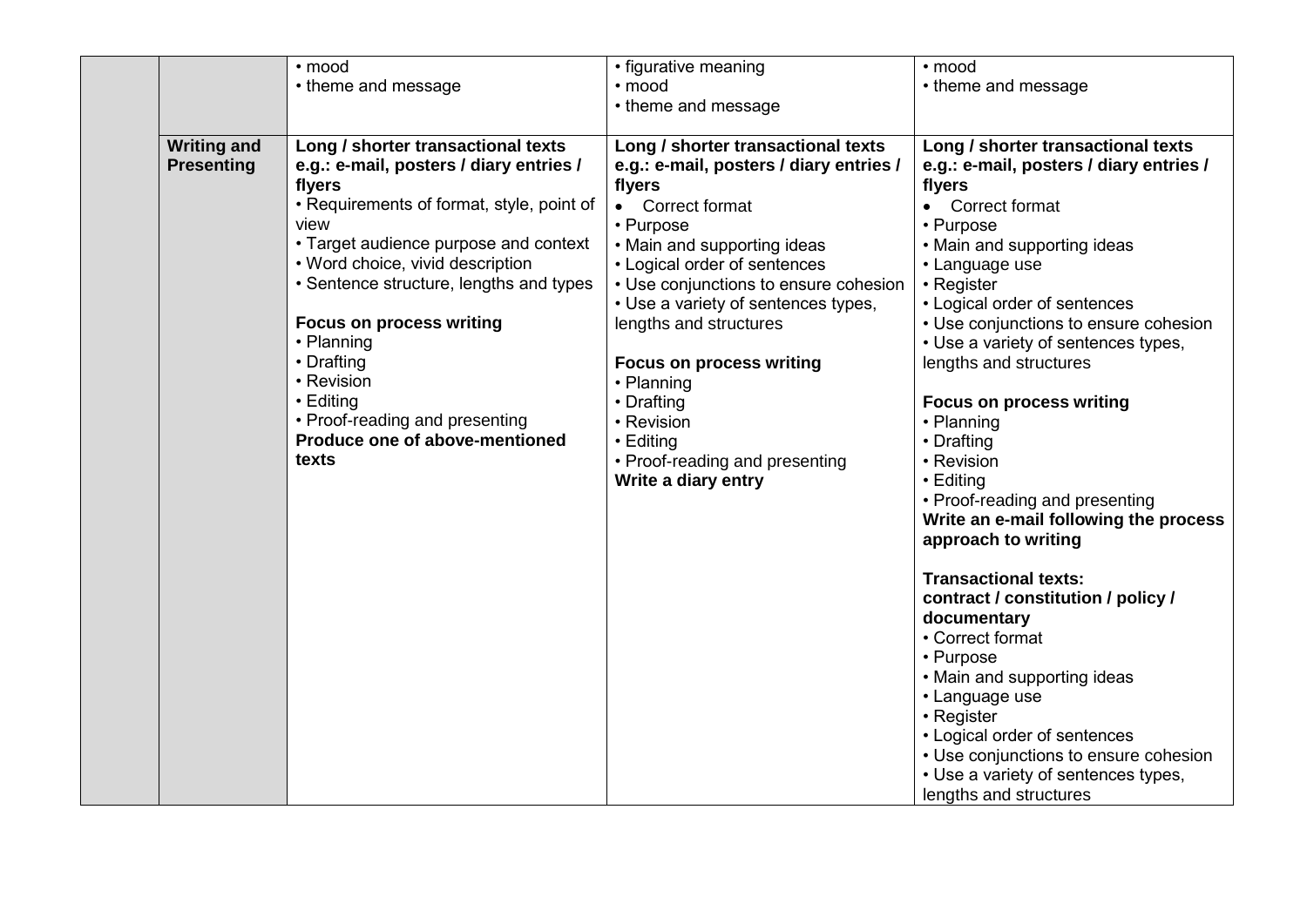|          |                      |                                                   |                                                                 | <b>Focus on process writing</b><br>• Planning<br>• Drafting<br>• Revision<br>• Editing<br>• Proof-reading and presenting |
|----------|----------------------|---------------------------------------------------|-----------------------------------------------------------------|--------------------------------------------------------------------------------------------------------------------------|
|          |                      |                                                   |                                                                 | Write a diary<br>entry/constitution/policy<br>following the process approach to<br>writing                               |
|          | Language             | <b>Reinforcement of language</b>                  | <b>Reinforcement of language</b>                                | <b>Reinforcement of language</b>                                                                                         |
|          | <b>Structure and</b> | <b>structures</b>                                 | <b>structures</b>                                               | <b>structures</b>                                                                                                        |
|          | <b>Convention</b>    | and conventions covered in previous<br>weeks      | and conventions covered in<br>previous                          | and conventions covered in previous<br>weeks                                                                             |
|          |                      | Word level work:                                  | weeks                                                           | Word level work:                                                                                                         |
|          |                      | Adjectives; adverbs; abbreviations;               | Word level work:                                                | Adjectives; adverbs; abbreviations;                                                                                      |
|          |                      | roots.                                            | Adjectives; adverbs; abbreviations;                             | roots.                                                                                                                   |
|          |                      | prefixes and suffixes                             | roots,                                                          | prefixes and suffixes                                                                                                    |
|          |                      | Sentence level: simple sentences;                 | prefixes and suffixes                                           | Sentence level: simple sentences;                                                                                        |
|          |                      | complex sentences; past continuous                | Sentence level: simple sentences;                               | complex sentences; past continuous                                                                                       |
|          |                      | tense; future continuous tense;                   | complex sentences; past continuous                              | tense; future continuous tense;                                                                                          |
|          |                      | sentence                                          | tense; future continuous tense;                                 | sentence                                                                                                                 |
|          |                      | structure; emotive and manipulative               | sentence                                                        | structure; emotive and manipulative                                                                                      |
|          |                      | language use; fact and opinion; bias,             | structure; emotive and manipulative                             | language use; fact and opinion; bias,                                                                                    |
|          |                      | prejudice and stereotypes.                        | language use; fact and opinion; bias,                           | prejudice and stereotypes.                                                                                               |
|          |                      | <b>Punctuation and spelling: spelling</b>         | prejudice and stereotypes.                                      | <b>Punctuation and spelling: spelling</b>                                                                                |
|          |                      | rules and conventions                             | <b>Punctuation and spelling: spelling</b>                       | rules and conventions                                                                                                    |
|          |                      | <b>Vocabulary in context</b>                      | rules and conventions                                           | <b>Vocabulary in context</b>                                                                                             |
|          |                      | <b>Remedial grammar from learners'</b><br>writing | <b>Vocabulary in context</b><br>Remedial grammar from learners' | Remedial grammar from learners'<br>writing                                                                               |
|          |                      |                                                   | writing                                                         |                                                                                                                          |
| $9 - 10$ | <b>Listening and</b> | <b>Listening for comprehension</b>                | <b>Listening for comprehension</b>                              | <b>Listening for comprehension</b>                                                                                       |
|          | <b>Speaking</b>      | Listen to a folklore story                        | Listen to a folklore story                                      | Listen to a folklore story                                                                                               |
|          |                      | • identify main and supportive ideas              | · identify main and supportive ideas                            | • identify main and supportive ideas                                                                                     |
|          |                      | · language use                                    | · language use                                                  | · language use                                                                                                           |
|          |                      | • register                                        | • register                                                      | • register                                                                                                               |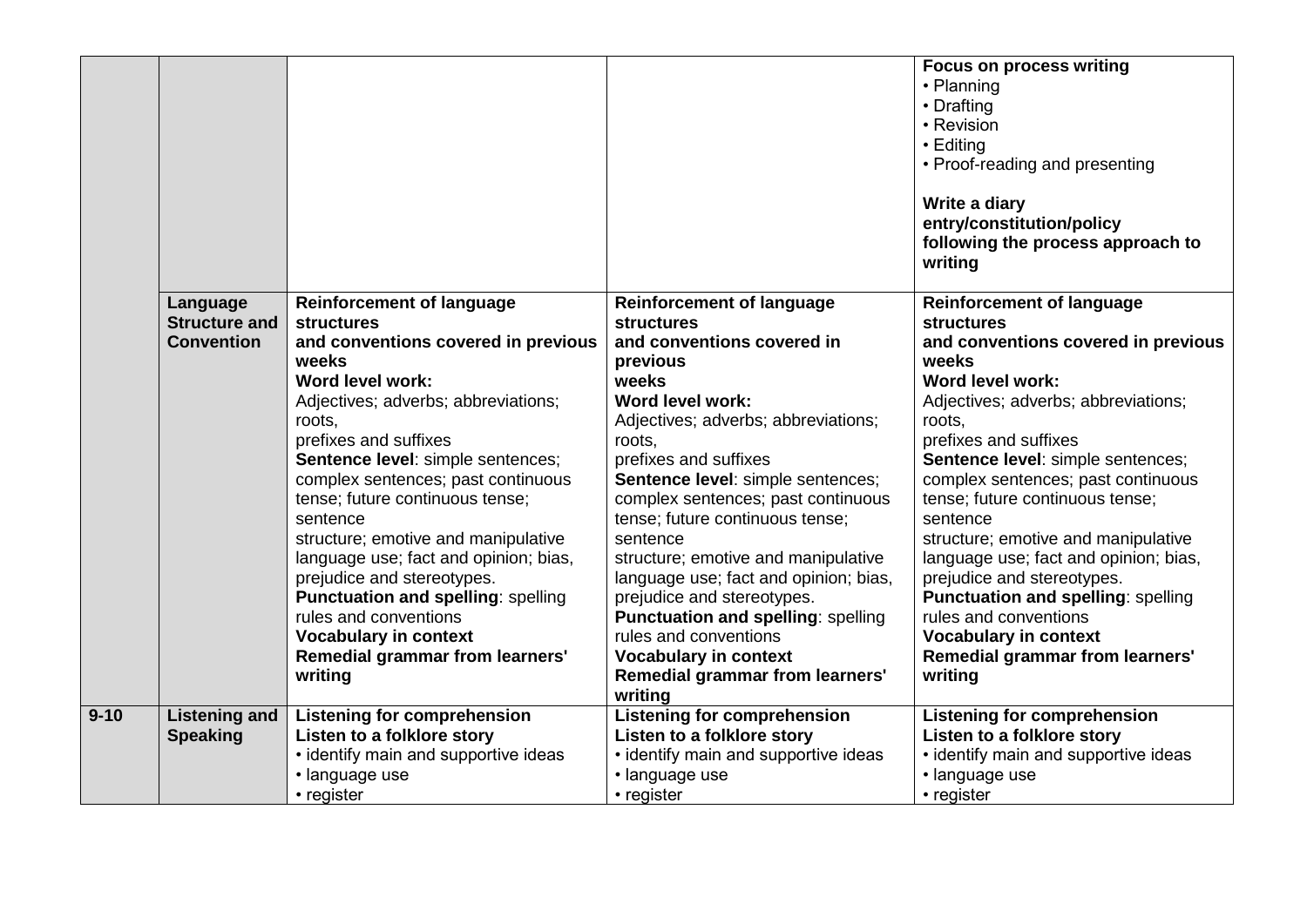|                    | • answer questions                       | • answer questions                    | • answer questions                            |
|--------------------|------------------------------------------|---------------------------------------|-----------------------------------------------|
|                    | Forum/group discussion: culture          | Forum/group discussion: culture       | Forum/group discussion: culture               |
|                    | • Indicate roles                         | • Indicate roles                      | • Indicate roles                              |
|                    | • Speakers take turns                    | • Speakers take turns                 | • Speakers take turns                         |
|                    | • Explain view points and reach          | • Explain view points and reach       | • Explain view points and reach               |
|                    | consensus                                | consensus                             | consensus                                     |
|                    | • Use appropriate language, style and    | • Use appropriate language, style and | • Use appropriate language, style and         |
|                    | register                                 | register                              | register                                      |
|                    | • Present                                | • Present                             | • Present                                     |
| <b>Reading and</b> | Read a literature text e.g.              | Read a literature text e.g.           | Read a literature text e.g. Folklore          |
| viewing            | Folklore e.g. legends, myths,            | Folklore e.g. legends, myths,         | e.g. legends, myths,                          |
|                    | fables                                   | fables                                | fables                                        |
|                    | • Literary text features such as         | • Literary text features such as      | • Literary text features such as              |
|                    | structure, character, milieu, plot,      | structure, character, milieu, plot,   | structure, character, milieu, plot,           |
|                    | conflict, symbolism, sound richness,     | conflict, symbolism, sound richness,  | conflict, symbolism, sound richness,          |
|                    | imagery, preview reflection              | imagery, preview reflection           | imagery, preview reflection                   |
|                    | <b>Reading process:</b>                  | <b>Reading process:</b>               | <b>Reading process:</b>                       |
|                    | • Pre-reading (Introduce text)           | • Pre-reading (Introduce text)        | • Pre-reading (Introduce text)                |
|                    | • During reading (features of text)      | • During reading (features of text)   | • During reading (features of text)           |
|                    | • Post-reading (answer questions,        | • Post-reading (answer questions,     | • Post-reading (answer questions,             |
|                    | compare, contrast, evaluate))            | compare, contrast, evaluate))         | compare, contrast, evaluate))                 |
|                    |                                          |                                       |                                               |
|                    | <b>FORMAL ASSESSMENT TASK 8</b>          |                                       |                                               |
|                    | <b>RESPONSE TO LITERATURE (30 MARKS)</b> |                                       |                                               |
|                    | Poem (10 marks)                          |                                       |                                               |
|                    | <b>Drama/ Short Stories (20 marks)</b>   |                                       |                                               |
| <b>Writing and</b> | Write an essay: Reflective /             | Write an essay: Reflective /          | Write an essay: Reflective /                  |
| <b>Presenting</b>  | <b>Expository essay</b>                  | <b>Expository essay</b>               | <b>Expository essay</b>                       |
|                    | • Word choice,                           | • Word choice,                        | • Word choice,                                |
|                    | • Personal voice and style               | • Personal voice and style            | • Personal voice and style                    |
|                    | • Vivid description                      | • Vivid description                   | • Vivid description                           |
|                    | $\cdot$ Tone                             | $\cdot$ Tone                          | $\cdot$ Tone                                  |
|                    | • Main and supporting ideas              | • Main and supporting ideas           | • Main and supporting ideas                   |
|                    | • Mind-maps to organise coherent ideas   | • Mind-maps to organise coherent      | • Mind-maps to organise coherent ideas        |
|                    | • Explain ideas or give facts in a       | ideas                                 | Explain ideas or give facts in a<br>$\bullet$ |
|                    | systematic way                           | Explain ideas or give facts in a      | systematic way                                |
|                    |                                          | systematic way                        |                                               |
|                    |                                          |                                       |                                               |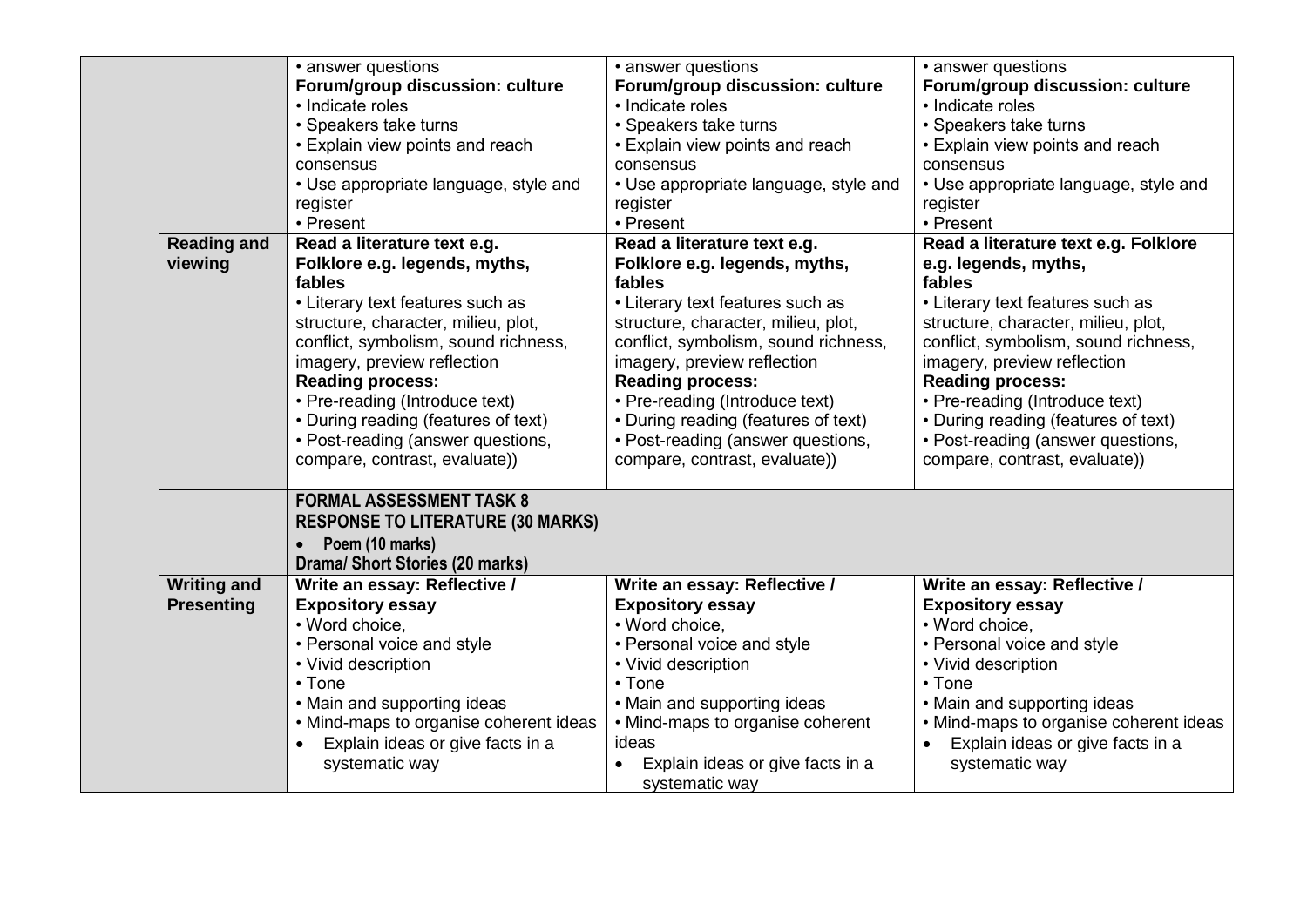|                      | Research ideas and support with<br>$\bullet$ | Research ideas and support with<br>$\bullet$ | Research ideas and support with<br>$\bullet$ |
|----------------------|----------------------------------------------|----------------------------------------------|----------------------------------------------|
|                      | facts and figures                            | facts and figures                            | facts and figures                            |
|                      | Clarify any unfamiliar concepts<br>$\bullet$ | Clarify any unfamiliar concepts<br>$\bullet$ | Clarify any unfamiliar concepts<br>$\bullet$ |
|                      | • Present essay for assessment               | • Present essay for assessment               | • Present essay for assessment               |
|                      | <b>Focus on process writing</b>              | <b>Focus on process writing</b>              | <b>Focus on process writing</b>              |
|                      | • Planning                                   | • Planning                                   | • Planning                                   |
|                      | • Drafting                                   | • Drafting                                   | • Drafting                                   |
|                      | • Revision                                   | • Revision                                   | • Revision                                   |
|                      | • Editing                                    | • Editing                                    | • Editing                                    |
|                      | • Proof-reading and presenting               | • Proof-reading and presenting               | • Proof-reading and presenting               |
|                      | Write an essay following the process         | Write an essay following the                 | Write an essay following the process         |
|                      | approach to writing                          | process                                      | approach to writing                          |
|                      |                                              | approach to writing                          |                                              |
| Language             | <b>Word level work:</b>                      | Word level work:                             | Word level work:                             |
| <b>Structure and</b> | Pronouns - personal and relative             | Pronouns - personal and relative             | Pronouns - personal and relative             |
| <b>Convention</b>    | Moods -                                      | Moods -                                      | Moods -                                      |
|                      | Subjunctive                                  | Subjunctive                                  | Subjunctive                                  |
|                      | Imperative                                   | Imperative                                   | Imperative                                   |
|                      | Potential                                    | Potential                                    | Potential                                    |
|                      | Indicative                                   | Indicative                                   | Indicative                                   |
|                      | Conditional                                  | Conditional                                  | Conditional                                  |
|                      | Sentence level work:                         | Sentence level work:                         | Sentence level work:                         |
|                      | Tenses; sentence types; speech; voice;       | Tenses; sentence types; speech;              | Tenses; sentence types; speech; voice;       |
|                      | sentence structure; direct and reported      | voice;                                       | sentence structure; direct and reported      |
|                      | speech; question forms; fact and             | sentence structure; direct and               | speech; question forms; fact and             |
|                      | opinion; ambiguity; voice; gerund            | reported                                     | opinion; ambiguity; voice; gerund            |
|                      | Word meaning: literal and figurative         | speech; question forms; fact and             | Word meaning: literal and figurative         |
|                      | meaning                                      | opinion; ambiguity; voice; gerund            | meaning                                      |
|                      | Punctuation and spelling: spelling           | Word meaning: literal and figurative         | <b>Punctuation and spelling: spelling</b>    |
|                      | patterns; punctuation marks                  | meaning                                      | patterns; punctuation marks                  |
|                      | <b>Vocabulary in context</b>                 | <b>Punctuation and spelling: spelling</b>    | <b>Vocabulary in context</b>                 |
|                      | <b>Remedial grammar from learners'</b>       | patterns; punctuation marks                  | Remedial grammar from learners'              |
|                      | writing                                      | <b>Vocabulary in context</b>                 | writing                                      |
|                      |                                              | Remedial grammar from learners'              |                                              |
|                      |                                              |                                              |                                              |
|                      |                                              | writing                                      |                                              |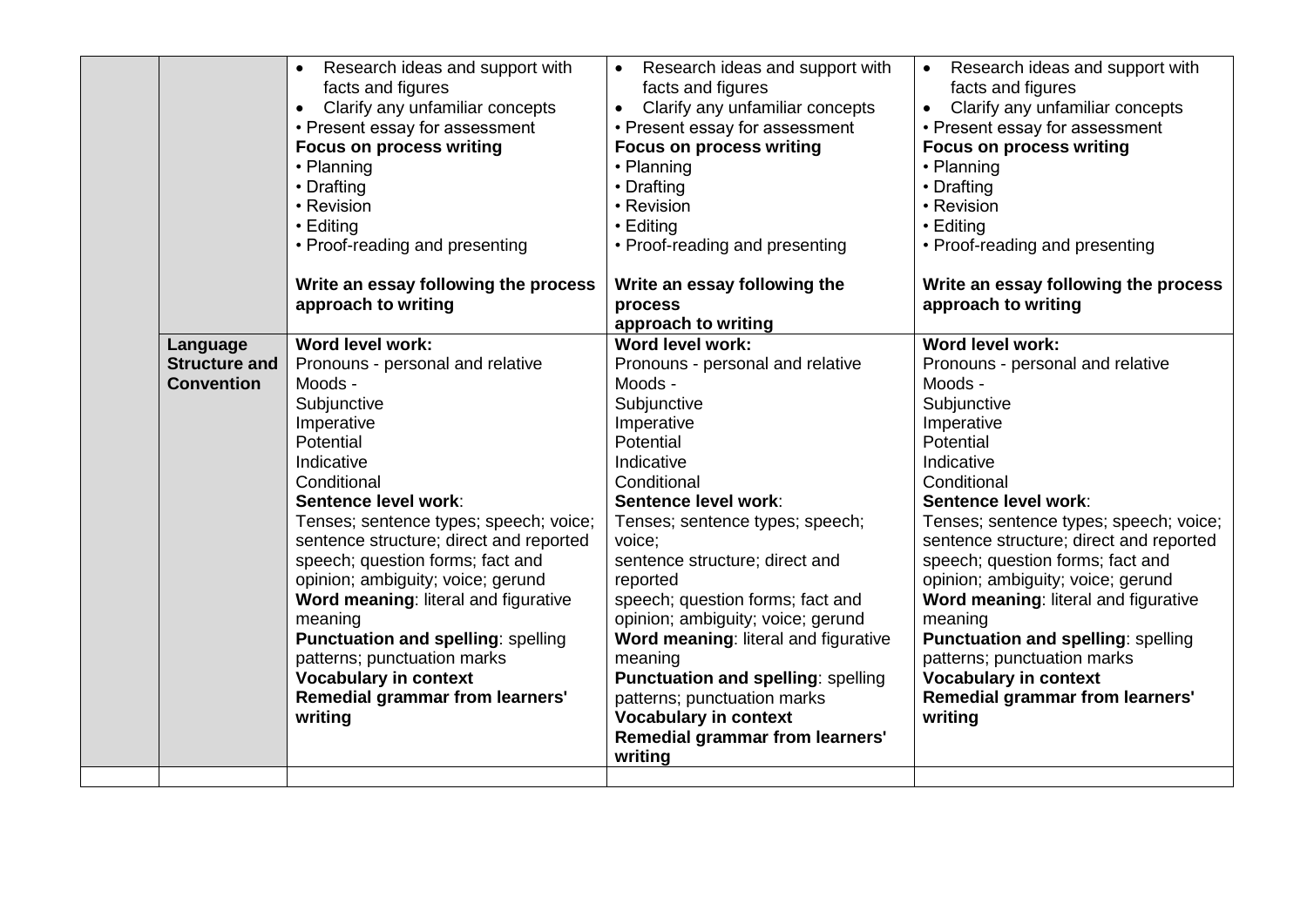|                                                                                                                                                                                                                                                                                                                                                                                                                                      | <b>FORMATIVE ASSESSMENT ACTIVITIES</b>                                                                                                                                                                                                |                                                                                                                                                                       |                                                                                                                                        |  |  |  |
|--------------------------------------------------------------------------------------------------------------------------------------------------------------------------------------------------------------------------------------------------------------------------------------------------------------------------------------------------------------------------------------------------------------------------------------|---------------------------------------------------------------------------------------------------------------------------------------------------------------------------------------------------------------------------------------|-----------------------------------------------------------------------------------------------------------------------------------------------------------------------|----------------------------------------------------------------------------------------------------------------------------------------|--|--|--|
| <b>Listening and Speaking activities</b><br>Variety of Listening and<br><b>Speaking activities</b><br>Listening and Speaking activities.<br>that comply with the Covid-19<br>conditions                                                                                                                                                                                                                                              | <b>Reading and Viewing activities</b><br><b>Reading Process</b><br><b>Reading aloud activities</b><br><b>Reading Comprehension</b><br>activities<br>Literature activities based on the<br>three prescribed genres for the<br>semester | <b>Writing and Presenting</b><br><b>activities</b><br><b>Writing Process</b><br>Paragraphing<br><b>Transactional Texts</b><br><b>Essay</b><br><b>Creative Writing</b> | <b>Language Structures and Conventions activities</b><br>Variety of Language Structures and Convention activities                      |  |  |  |
| <b>GRADE 7-9 ENG HL SUMMARY OF FORMAL ASSESSMENT TASKS: TERM 3</b><br><b>FORMAL ASSESSMENT TASK 6:</b><br><b>FORMAL ASSESSMENT TASK 7</b><br><b>CREATIVE WRITING PROJECT</b><br><b>CREATIVE WRITING PROJECT</b><br>Research & write-up of the<br>Oral presentation of the project (20 marks)<br>project $(20 + 30 = 50$ marks)<br>Commence with the oral task in term 3 and conclude in term 4 when the lo<br>mark will be recorded. |                                                                                                                                                                                                                                       |                                                                                                                                                                       | <b>FORMAL ASSESSMENT TASK 8</b><br><b>RESPONSE TO LITERATURE</b><br>$(30$ MARKS)<br>Poem (10 marks)<br>Drama/ Short Stories (20 marks) |  |  |  |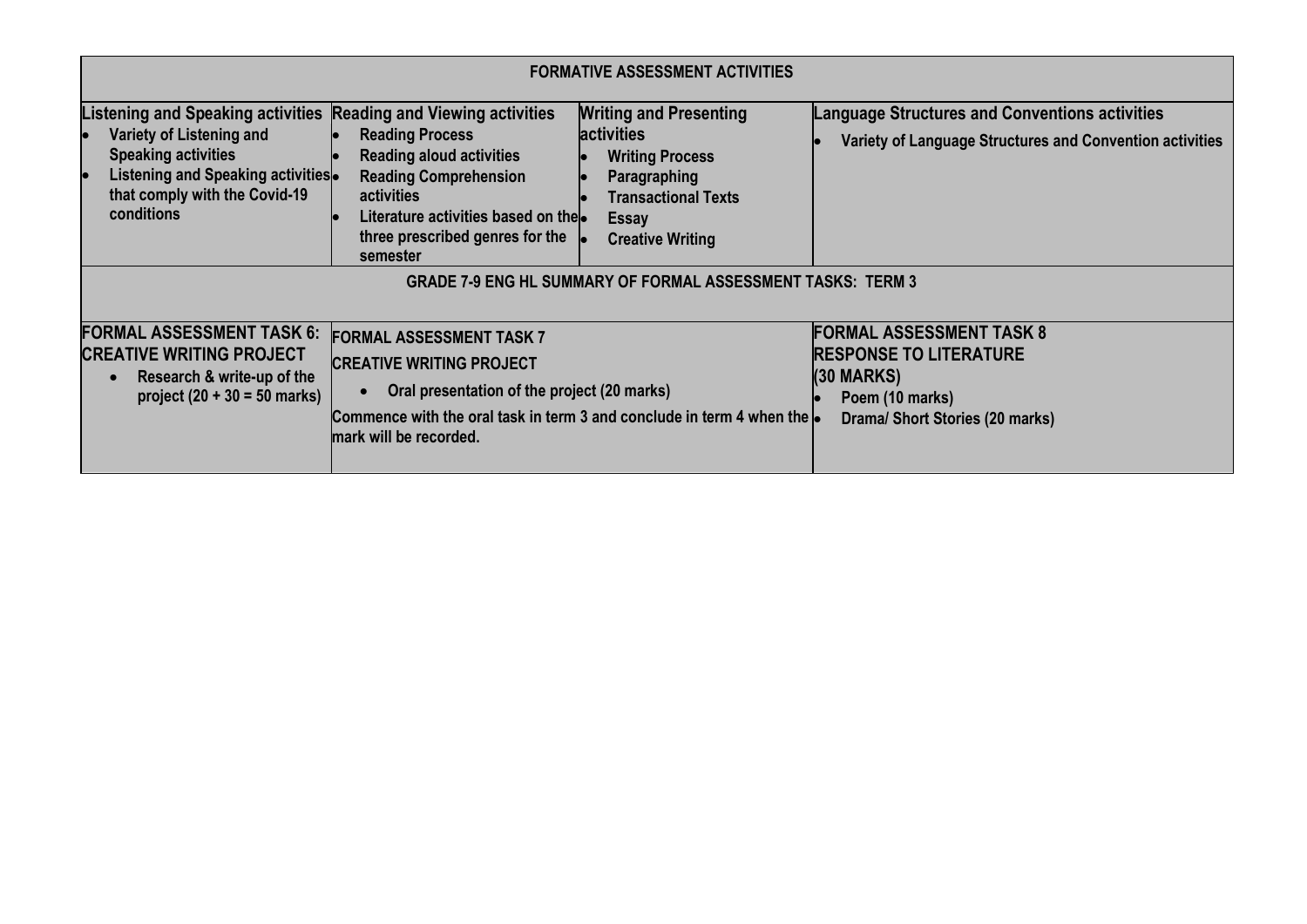|         |                      |                                            | <b>TERM 4</b>                            |                                            |
|---------|----------------------|--------------------------------------------|------------------------------------------|--------------------------------------------|
| $1 - 2$ | <b>Listening and</b> | <b>Listening and Speaking strategies</b>   | <b>Listening and Speaking strategies</b> | <b>Listening and Speaking strategies</b>   |
|         | <b>Speaking</b>      | Listening comprehension:                   | Listening comprehension:                 | Listening comprehension:                   |
|         |                      | • Explain listening process                | • Explain listening process              | • Explain listening process                |
|         |                      | • Take notes                               | • Take notes                             | • Take notes                               |
|         |                      | • Answer questions                         | • Answer questions                       | • Answer questions                         |
|         |                      | Tell a story                               | Tell a story                             | Tell a story                               |
|         |                      | • Characterisation                         | • Characterisation                       | • Characterisation                         |
|         |                      | • Diction                                  | • Diction                                | • Diction                                  |
|         |                      | • Body language                            | • Body language                          | • Body language                            |
|         |                      | • Interpret mood, tone, atmosphere         | • Interpret mood, tone, atmosphere       | • Interpret mood, tone, atmosphere         |
|         |                      | time-line, ironic twists and ending        | time-line, ironic twists and ending      | time-line, ironic twists and ending        |
|         | <b>Reading and</b>   | Literary text such as novel /              | Literary text such as novel /            | Literary text such as novel /              |
|         | viewing              | short story                                | short story                              | short story                                |
|         |                      | • Key features of literature text: such    | • Key features of literature text: such  | • Key features of literature text: such    |
|         |                      | as character, action, dialogue, plot,      | as character, action, dialogue, plot,    | as character, action, dialogue, plot,      |
|         |                      | conflict, background, setting, narrator,   | conflict, background, setting, narrator, | conflict, background, setting, narrator,   |
|         |                      | theme                                      | theme                                    | theme                                      |
|         |                      | <b>Reading process:</b>                    | <b>Reading process:</b>                  | <b>Reading process:</b>                    |
|         |                      | • Pre-reading (Introduce text)             | • Pre-reading (Introduce text)           | • Pre-reading (Introduce text)             |
|         |                      | • During reading (features of text)        | • During reading (features of text)      | • During reading (features of text)        |
|         |                      | • Post-reading (answer questions,          | • Post-reading (answer questions,        | • Post-reading (answer questions,          |
|         |                      | compare, contrast, evaluate)               | compare, contrast, evaluate)             | compare, contrast, evaluate)               |
|         |                      | <b>Poetry</b>                              | <b>Poetry</b>                            | <b>Poetry</b>                              |
|         |                      | • Key features of poem                     | • Key features of poem                   | • Key features of poem                     |
|         |                      | • internal structure of a poem, figures of | • internal structure of a poem, figures  | • internal structure of a poem, figures of |
|         |                      | speech/imagery, rhyme, rhythm              | οf                                       | speech/imagery, rhyme, rhythm              |
|         |                      | • external structure of a poem, lines,     | speech/imagery, rhyme, rhythm            | • external structure of a poem, lines,     |
|         |                      | words, stanzas,                            | • external structure of a poem, lines,   | words, stanzas,                            |
|         |                      | • typography                               | words, stanzas,                          | • typography                               |
|         |                      | • figurative meaning                       | • typography                             | • figurative meaning                       |
|         |                      | • mood                                     | • figurative meaning                     | • mood                                     |
|         |                      | • theme and message                        | • mood                                   | • theme and message                        |
|         |                      | Reading/viewing for comprehension          | • theme and message                      | Reading/viewing for comprehension          |
|         |                      | (use written and/or visual text such       | Reading/viewing for                      | (use written and/or visual text such       |
|         |                      | as cartoons/strips)                        | comprehension                            | as cartoons/strips)                        |
|         |                      | • Skimming                                 | (use written and/or visual text such     | • Skimming                                 |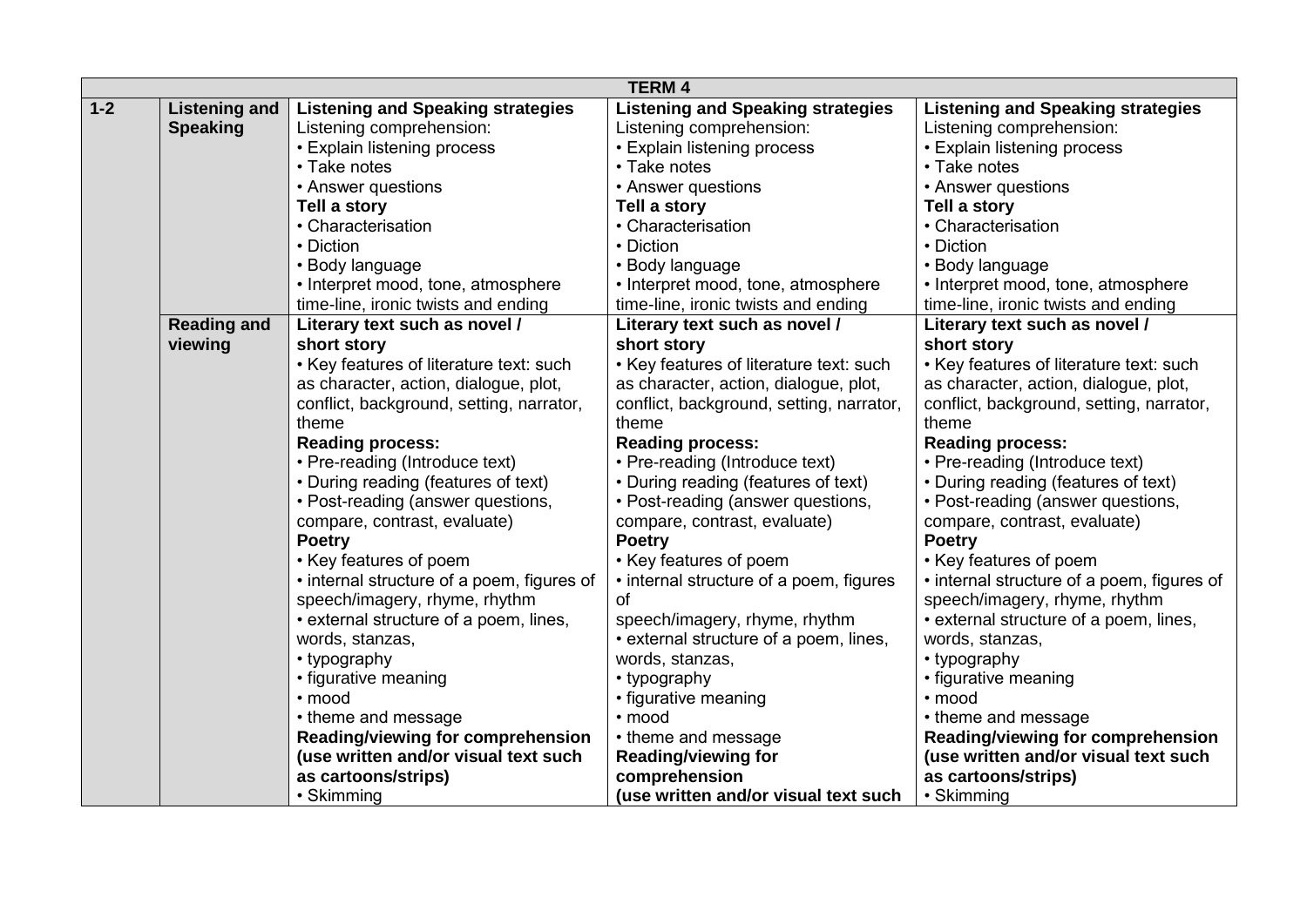|                      | • Scanning                              | as cartoons/strips)                     | • Scanning                              |
|----------------------|-----------------------------------------|-----------------------------------------|-----------------------------------------|
|                      | • Intensive reading                     | • Skimming                              | • Intensive reading                     |
|                      | • Make inferences (characters, setting, | • Scanning                              | • Make inferences (characters, setting, |
|                      | milieu, message)                        | • Intensive reading                     | milieu, message)                        |
|                      | • Infer meaning of unfamiliar words by  | • Make inferences (characters, setting, | • Infer meaning of unfamiliar words by  |
|                      | word attack skills                      | milieu, message)                        | word attack skills                      |
|                      | • Emotive language                      | • Infer meaning of unfamiliar words by  | • Emotive language                      |
|                      |                                         | word attack skills                      |                                         |
|                      |                                         | • Emotive language                      |                                         |
| <b>Writing and</b>   | Write a review of the story/novel       | Write a review of the story/novel       | Write a review of the story/novel       |
| <b>Presenting</b>    | • Structure of the text                 | • Structure of the text                 | • Structure of the text                 |
|                      | • Features and conventions              | • Features and conventions              | • Features and conventions              |
|                      | • Diction                               | • Diction                               | • Diction                               |
|                      | • Register                              | • Register                              | • Register                              |
|                      | • Audience                              | • Audience                              | • Audience                              |
|                      | $\cdot$ Tone                            | $\cdot$ Tone                            | $\cdot$ Tone                            |
|                      | <b>Focus on process writing</b>         | <b>Focus on process writing</b>         | <b>Focus on process writing</b>         |
|                      | • Planning                              | • Planning                              | • Planning                              |
|                      | • Drafting                              | • Drafting                              | • Drafting                              |
|                      | • Revision                              | • Revision                              | • Revision                              |
|                      | • Editing                               | • Editing                               | $\cdot$ Editing                         |
|                      | • Proof-reading and presenting          | • Proof-reading and presenting          | • Proof-reading and presenting          |
| Language             | Word level: pronouns - interrogative,   | Word level: pronouns - interrogative,   | Word level: pronouns - interrogative,   |
| <b>Structure and</b> | demonstrative, indefinite nouns -       | demonstrative, indefinite nouns -       | demonstrative, indefinite nouns -       |
| <b>Convention</b>    | collective nouns;                       | collective nouns;                       | collective nouns;                       |
|                      | finite verbs,                           | finite verbs,                           | finite verbs,                           |
|                      | Adjectives: comparative, superlative    | Adjectives: comparative, superlative    | Adjectives: comparative, superlative    |
|                      | Prefixes, suffixes and roots.           | Prefixes, suffixes and roots.           | Prefixes, suffixes and roots.           |
|                      | Sentence level: direct speech;          | Sentence level: direct speech;          | Sentence level: direct speech;          |
|                      | questions and prompts; subject-verb     | questions and prompts; subject-verb     | questions and prompts; subject-verb     |
|                      | agreement; abbreviated statements;      | agreement; abbreviated statements;      | agreement; abbreviated statements;      |
|                      | rhetoric questions                      | rhetoric questions                      | rhetoric questions                      |
|                      | Word meaning: antonyms; literal;        | Word meaning: antonyms; literal;        | Word meaning: antonyms; literal;        |
|                      | figurative; contextual                  | figurative; contextual                  | figurative; contextual                  |
|                      | <b>Punctuation: quotation marks;</b>    | Punctuation: quotation marks;           | Punctuation: quotation marks; question  |
|                      | question marks; comma; exclamation      | question marks; comma; exclamation      | marks; comma; exclamation marks; font   |
|                      |                                         |                                         |                                         |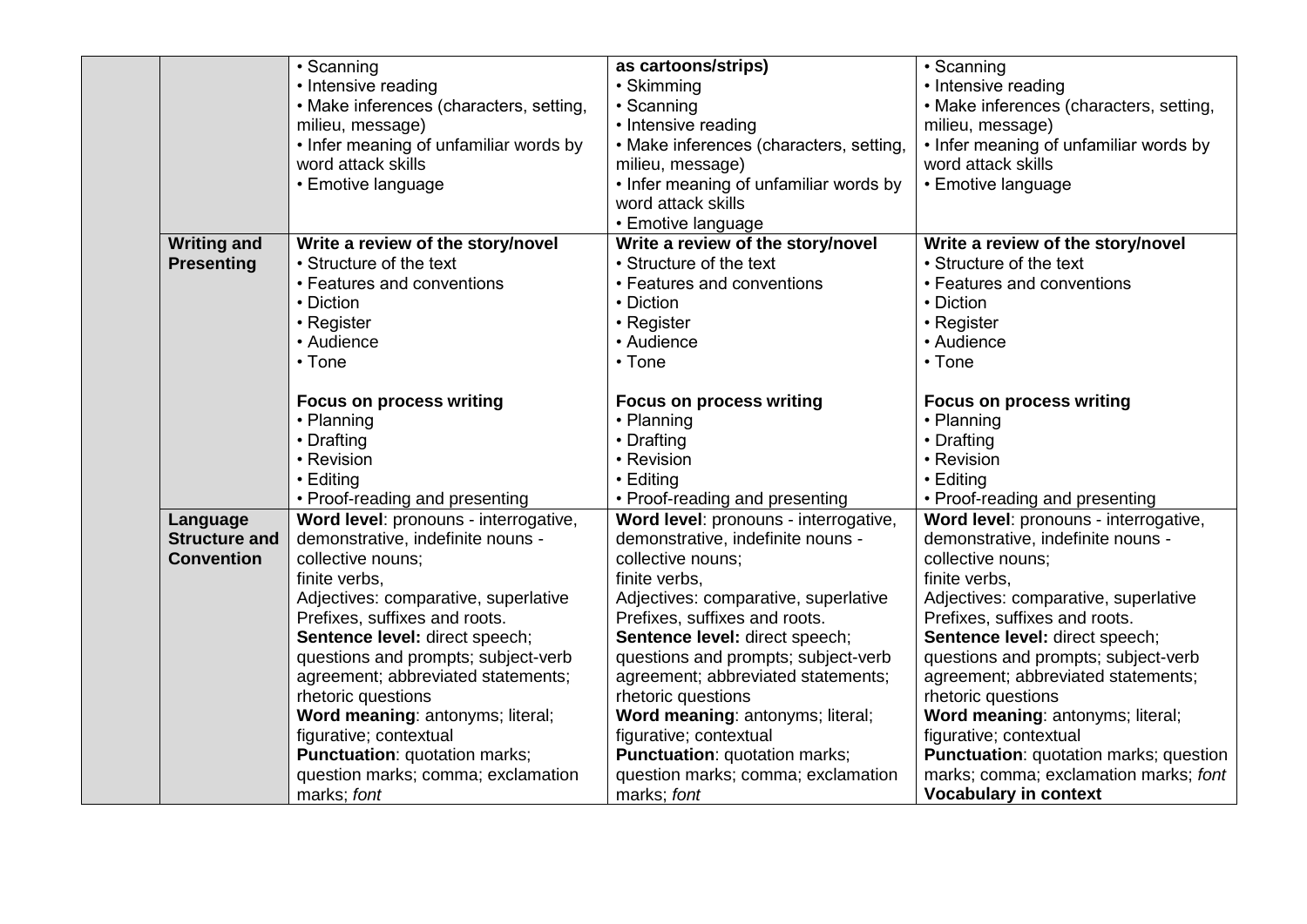| Remedial grammar from learners'<br><b>Vocabulary in context</b><br><b>Vocabulary in context</b>                         |                                            |
|-------------------------------------------------------------------------------------------------------------------------|--------------------------------------------|
| Remedial grammar from learners'<br><b>Remedial grammar from learners'</b><br>writing                                    |                                            |
| writing<br>writing                                                                                                      |                                            |
| $3 - 4$<br><b>Listening and Speaking strategies</b><br><b>Listening and Speaking strategies</b><br><b>Listening and</b> | <b>Listening and Speaking strategies</b>   |
| <b>Speaking</b><br><b>Listening for information</b><br><b>Listening for information</b>                                 | <b>Listening for information</b>           |
| • Listen to an informative text<br>• Listen to an informative text                                                      | • Listen to an informative text            |
| • Listen to presentation, language use,<br>• Listen to presentation, language use,                                      | • Listen to presentation, language use,    |
| tempo and voice projection<br>tempo and voice projection                                                                | tempo and voice projection                 |
| • Listen to story and time line<br>• Listen to story and time line                                                      | • Listen to story and time line            |
| • Discuss with partner<br>• Discuss with partner                                                                        | • Discuss with partner                     |
| • Story telling<br>• Story telling                                                                                      | • Story telling                            |
| • Choose a topic<br>• Choose a topic                                                                                    | • Choose a topic                           |
| • Do planning and research<br>• Do planning and research                                                                | • Do planning and research                 |
| • Choose style, register and vocabulary<br>• Choose style, register and                                                 | • Choose style, register and vocabulary    |
| vocabulary                                                                                                              |                                            |
|                                                                                                                         |                                            |
| <b>FORMAL ASSESSMENT TASK 7</b>                                                                                         |                                            |
| ORAL: (20 marks)                                                                                                        |                                            |
| • Oral presentation of the project                                                                                      |                                            |
| (Teachers start to administer this task during term 3 to ensure that all learners are assessed by the end of term 4)    |                                            |
| <b>Reading and</b><br>Reading / viewing of written / visual<br>Reading / viewing of written / visual                    | Reading / viewing of written / visual      |
| text for comprehension<br>text for comprehension<br>viewing                                                             | text for comprehension                     |
| • Skimming and Scanning<br>• Skimming and Scanning                                                                      | • Skimming and Scanning                    |
| • Intensive reading<br>• Intensive reading                                                                              | • Intensive reading                        |
| • Purpose and target group<br>• Purpose and target group                                                                | • Purpose and target group                 |
| • Inferring meaning and conclusions<br>• Inferring meaning and conclusions                                              | • Inferring meaning and conclusions        |
| • Identify manipulative language<br>• Identify manipulative language                                                    | • Identify manipulative language           |
| • Influence of selection and omission on<br>• Influence of selection and omission                                       | • Influence of selection and omission on   |
| the meaning of text<br>on the meaning of text                                                                           | the meaning of text                        |
| • How language and images reflect and<br>• How language and images reflect                                              | • How language and images reflect and      |
| shape values and attitudes<br>and shape values and attitudes                                                            | shape values and attitudes                 |
| . Impact of use of font types and sizes,<br>• Impact of use of font types and                                           | • Impact of use of font types and sizes,   |
| headings and caption on meaning<br>sizes, headings and caption on                                                       | headings and caption on meaning            |
| meaning<br><b>Poetry</b><br><b>Poetry</b>                                                                               |                                            |
| • Key features of poem<br><b>Poetry</b>                                                                                 | • Key features of poem                     |
| • internal structure of a poem, figures of<br>• Key features of poem                                                    | • internal structure of a poem, figures of |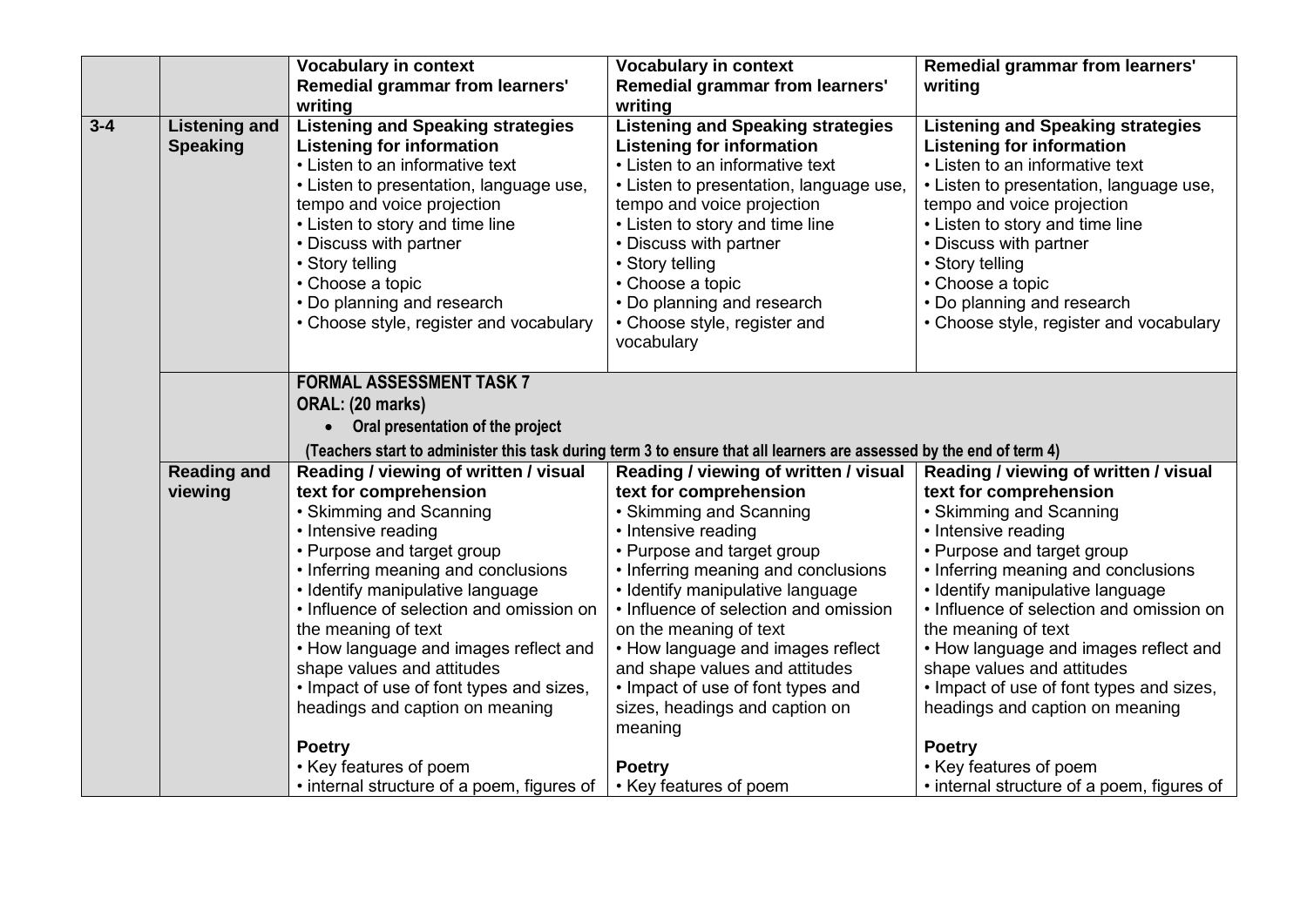|                    | speech/imagery, rhyme, rhythm          | • internal structure of a poem, figures | speech/imagery, rhyme, rhythm          |
|--------------------|----------------------------------------|-----------------------------------------|----------------------------------------|
|                    | • external structure of a poem, lines, | οf                                      | • external structure of a poem, lines, |
|                    | words, stanzas, typography             | speech/imagery, rhyme, rhythm           | words, stanzas, typography             |
|                    | • figurative meaning                   | • external structure of a poem, lines,  | • figurative meaning                   |
|                    | · mood                                 | words, stanzas, typography              | • mood                                 |
|                    | • theme and message                    | • figurative meaning                    | • theme and message                    |
|                    |                                        | · mood                                  |                                        |
|                    |                                        | • theme and message                     |                                        |
| <b>Writing and</b> | <b>Transactional text</b>              | <b>Transactional text</b>               | <b>Transactional text</b>              |
| <b>Presenting</b>  | E.g. obituary/diary entry/invitation   | E.g. obituary/diary entry/invitation    | E.g. obituary/diary entry/invitation   |
|                    | card                                   | card                                    | card                                   |
|                    | • Correct format                       | • Correct format                        | • Correct format                       |
|                    | • Purpose                              | • Purpose                               | • Purpose                              |
|                    | • Main and supporting ideas            | • Main and supporting ideas             | • Main and supporting ideas            |
|                    | • Language use                         | • Language use                          | • Language use                         |
|                    | • Register                             | • Register                              | • Register                             |
|                    | • Logical order of sentences           | • Logical order of sentences            | • Logical order of sentences           |
|                    | • Use conjunctions to ensure cohesion  | • Use conjunctions to ensure cohesion   | • Use conjunctions to ensure cohesion  |
|                    | • Use a variety of sentences types,    | • Use a variety of sentences types,     | • Use a variety of sentences types,    |
|                    | lengths and structures                 | lengths and structures                  | lengths and structures                 |
|                    | <b>Focus on process writing</b>        | <b>Focus on process writing</b>         | <b>Focus on process writing</b>        |
|                    | • Planning                             | • Planning                              | • Planning                             |
|                    | • Drafting                             | • Drafting                              | • Drafting                             |
|                    | • Revision                             | • Revision                              | • Revision                             |
|                    | • Editing                              | • Editing                               | $\cdot$ Editing                        |
|                    | • Proof-reading and presenting         | • Proof-reading and presenting          | • Proof-reading and presenting         |
|                    | Write obituary/diary entry/invitation  | Write obituary/diary entry/invitation   | Write obituary/diary entry/invitation  |
|                    | card following the process writing     | card following the process writing      | card following the process writing     |
|                    | approach                               | approach                                | approach                               |
|                    |                                        |                                         |                                        |
|                    |                                        |                                         | Transactional text: write a report on  |
|                    |                                        |                                         | findings in a dispute between a seller |
|                    |                                        |                                         | and a purchaser                        |
|                    |                                        |                                         | • Correct format                       |
|                    |                                        |                                         | • Purpose                              |
|                    |                                        |                                         | • Main and supporting ideas            |
|                    |                                        |                                         |                                        |
|                    |                                        |                                         | • Language use                         |
|                    |                                        |                                         | • Register                             |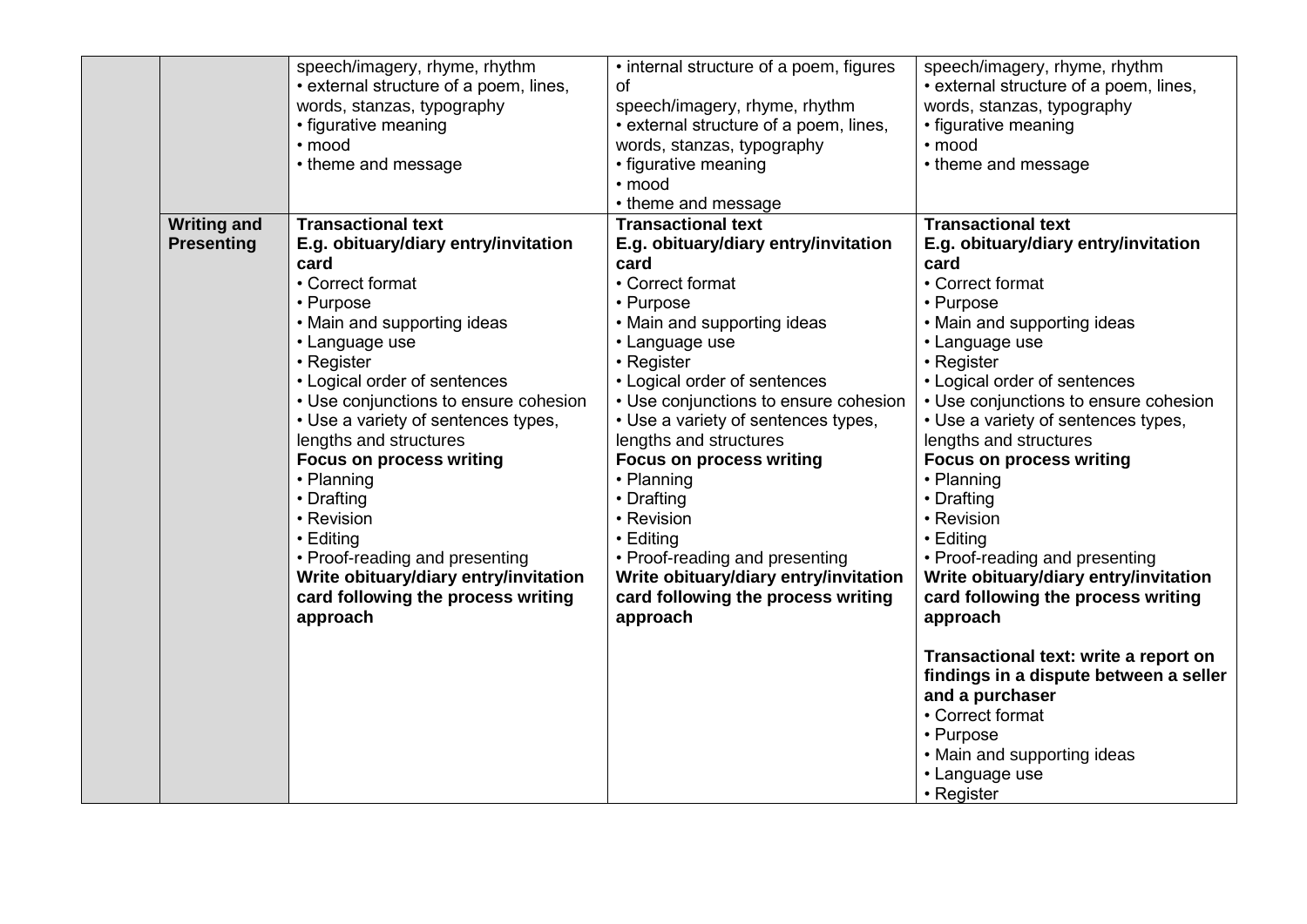|         |                      |                                          |                                          | • Logical order of sentences             |
|---------|----------------------|------------------------------------------|------------------------------------------|------------------------------------------|
|         |                      |                                          |                                          | • Use conjunctions to ensure cohesion    |
|         |                      |                                          |                                          | • Use a variety of sentences types,      |
|         |                      |                                          |                                          | lengths and structures                   |
|         |                      |                                          |                                          |                                          |
|         |                      |                                          |                                          | <b>Focus on process writing</b>          |
|         |                      |                                          |                                          | • Planning                               |
|         |                      |                                          |                                          | • Drafting                               |
|         |                      |                                          |                                          | • Revision                               |
|         |                      |                                          |                                          | • Editing                                |
|         |                      |                                          |                                          | • Proof-reading and presenting           |
|         |                      |                                          |                                          | Write a report following a process       |
|         |                      |                                          |                                          | approach to writing                      |
|         | Language             | <b>Reinforcement of language</b>         | <b>Reinforcement of language</b>         | <b>Reinforcement of language</b>         |
|         | <b>Structure and</b> | <b>structures</b>                        | <b>structures</b>                        | <b>structures</b>                        |
|         | <b>Convention</b>    | and conventions covered in previous      | and conventions covered in               | and conventions covered in previous      |
|         |                      | weeks                                    | previous                                 | weeks                                    |
|         |                      | Word level: auxiliary verbs;             | weeks                                    | Word level: auxiliary verbs;             |
|         |                      | finite verbs,                            | Word level: auxiliary verbs;             | finite verbs,                            |
|         |                      | Adjectives: comparative, superlative     | finite verbs.                            | Adjectives: comparative, superlative     |
|         |                      | Sentence level: bias; stereotypes;       | Adjectives: comparative, superlative     | Sentence level: bias; stereotypes;       |
|         |                      | prejudice; emotive and manipulative      | Sentence level: bias; stereotypes;       | prejudice; emotive and manipulative      |
|         |                      | statements; rhetoric questions;          | prejudice; emotive and manipulative      | statements; rhetoric questions;          |
|         |                      | Word meaning: synonyms, antonyms,        | statements; rhetoric questions;          | Word meaning: synonyms, antonyms,        |
|         |                      | contextual                               | Word meaning: synonyms,                  | contextual                               |
|         |                      | Punctuation: full stop; comma;           | antonyms,                                | Punctuation: full stop; comma;           |
|         |                      | exclamation marks; question marks        | contextual                               | exclamation marks; question marks        |
|         |                      | <b>Vocabulary in context</b>             | Punctuation: full stop; comma;           | <b>Vocabulary in context</b>             |
|         |                      | Remedial grammar from learners'          | exclamation marks; question marks        | <b>Remedial grammar from learners'</b>   |
|         |                      | writing                                  | <b>Vocabulary in context</b>             | writing                                  |
|         |                      |                                          | Remedial grammar from learners'          |                                          |
|         |                      |                                          | writing                                  |                                          |
| $5 - 6$ | <b>Listening and</b> | <b>Listening and Speaking strategies</b> | <b>Listening and Speaking strategies</b> | <b>Listening and Speaking strategies</b> |
|         | <b>Speaking</b>      | Different forms of oral                  | Different forms of oral                  | Different forms of oral                  |
|         |                      | communication                            | communication                            | communication                            |
|         |                      | Role play: meeting procedure             | Role play: meeting procedure             | Role play: meeting procedure             |
|         |                      | • Good opening/introduction              | • Good opening/introduction              | • Good opening/introduction              |
|         |                      | • Use of tone, pace and intonation       | • Use of tone, pace and intonation       | • Use of tone, pace and intonation       |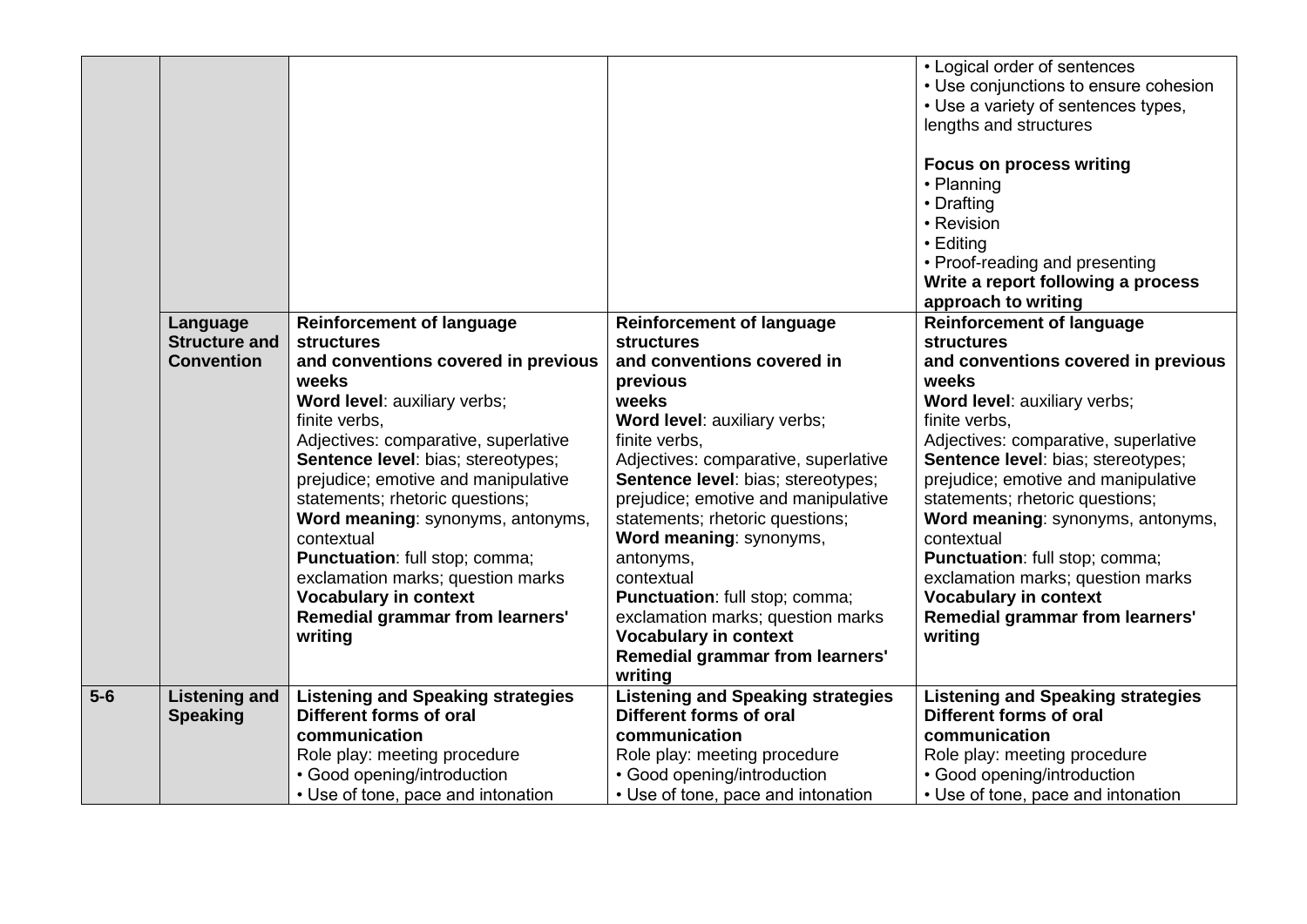| • Language use<br>• Language use<br>• Language use<br>• Appropriate body language<br>• Appropriate body language<br>• Appropriate body language<br>· Good conclusion<br>• Good conclusion<br>• Good conclusion<br><b>Listening comprehension (written</b><br><b>Listening comprehension (written</b><br>text/TV news presentation)<br>text/TV news presentation)<br>• Explain listening process<br>• Explain listening process<br>• Take notes<br>• Take notes<br>• Answer questions<br>• Answer questions<br><b>Reading and</b><br>Reading/viewing for comprehension<br><b>Reading/viewing for</b> |                                        |
|-----------------------------------------------------------------------------------------------------------------------------------------------------------------------------------------------------------------------------------------------------------------------------------------------------------------------------------------------------------------------------------------------------------------------------------------------------------------------------------------------------------------------------------------------------------------------------------------------------|----------------------------------------|
|                                                                                                                                                                                                                                                                                                                                                                                                                                                                                                                                                                                                     |                                        |
|                                                                                                                                                                                                                                                                                                                                                                                                                                                                                                                                                                                                     |                                        |
|                                                                                                                                                                                                                                                                                                                                                                                                                                                                                                                                                                                                     |                                        |
|                                                                                                                                                                                                                                                                                                                                                                                                                                                                                                                                                                                                     |                                        |
|                                                                                                                                                                                                                                                                                                                                                                                                                                                                                                                                                                                                     |                                        |
|                                                                                                                                                                                                                                                                                                                                                                                                                                                                                                                                                                                                     |                                        |
|                                                                                                                                                                                                                                                                                                                                                                                                                                                                                                                                                                                                     |                                        |
|                                                                                                                                                                                                                                                                                                                                                                                                                                                                                                                                                                                                     |                                        |
|                                                                                                                                                                                                                                                                                                                                                                                                                                                                                                                                                                                                     | Reading/viewing for comprehension      |
| (use written and/or visual text such<br>comprehension<br>(use written and/or visual text such<br>viewing                                                                                                                                                                                                                                                                                                                                                                                                                                                                                            |                                        |
| as notice, agenda and minutes)<br>(use written and/or visual text such<br>as notice, agenda and minutes)                                                                                                                                                                                                                                                                                                                                                                                                                                                                                            |                                        |
| • Skimming<br>• Skimming<br>as notice, agenda and minutes)                                                                                                                                                                                                                                                                                                                                                                                                                                                                                                                                          |                                        |
| • Skimming<br>• Scanning<br>• Scanning                                                                                                                                                                                                                                                                                                                                                                                                                                                                                                                                                              |                                        |
| • Intensive reading<br>• Scanning<br>• Intensive reading                                                                                                                                                                                                                                                                                                                                                                                                                                                                                                                                            |                                        |
| • Make inferences (characters, setting,<br>• Intensive reading<br>• Make inferences (characters, setting,                                                                                                                                                                                                                                                                                                                                                                                                                                                                                           |                                        |
| milieu, message)<br>• Make inferences (characters, setting,<br>milieu, message)                                                                                                                                                                                                                                                                                                                                                                                                                                                                                                                     |                                        |
| • Infer meaning of unfamiliar words by<br>milieu, message)<br>• Infer meaning of unfamiliar words by                                                                                                                                                                                                                                                                                                                                                                                                                                                                                                |                                        |
| word attack skills<br>• Infer meaning of unfamiliar words by<br>word attack skills                                                                                                                                                                                                                                                                                                                                                                                                                                                                                                                  |                                        |
| word attack skills<br>• Emotive language<br>• Emotive language                                                                                                                                                                                                                                                                                                                                                                                                                                                                                                                                      |                                        |
| • Emotive language                                                                                                                                                                                                                                                                                                                                                                                                                                                                                                                                                                                  |                                        |
|                                                                                                                                                                                                                                                                                                                                                                                                                                                                                                                                                                                                     |                                        |
| <b>Writing and</b><br>Write a transactional text: notice,<br>Write a transactional text: notice,<br>Write a transactional text: notice,                                                                                                                                                                                                                                                                                                                                                                                                                                                             |                                        |
| <b>Presenting</b><br>agenda and minutes<br>agenda and minutes<br>agenda and minutes                                                                                                                                                                                                                                                                                                                                                                                                                                                                                                                 |                                        |
| • Word choice,<br>• Word choice,<br>• Word choice,                                                                                                                                                                                                                                                                                                                                                                                                                                                                                                                                                  |                                        |
| • Personal voice and style<br>• Personal voice and style<br>• Personal voice and style                                                                                                                                                                                                                                                                                                                                                                                                                                                                                                              |                                        |
| • Vivid description<br>• Vivid description<br>• Vivid description                                                                                                                                                                                                                                                                                                                                                                                                                                                                                                                                   |                                        |
| • Tone<br>$\cdot$ Tone<br>$\cdot$ Tone                                                                                                                                                                                                                                                                                                                                                                                                                                                                                                                                                              |                                        |
| • Main and supporting ideas<br>• Main and supporting ideas<br>• Main and supporting ideas                                                                                                                                                                                                                                                                                                                                                                                                                                                                                                           |                                        |
| • Mind-maps to organise coherent ideas<br>• Mind-maps to organise coherent                                                                                                                                                                                                                                                                                                                                                                                                                                                                                                                          | • Mind-maps to organise coherent ideas |
| • Present essay for assessment<br>• Present essay for assessment<br>ideas                                                                                                                                                                                                                                                                                                                                                                                                                                                                                                                           |                                        |
| • Present essay for assessment                                                                                                                                                                                                                                                                                                                                                                                                                                                                                                                                                                      |                                        |
| <b>Focus on process writing</b><br><b>Focus on process writing</b>                                                                                                                                                                                                                                                                                                                                                                                                                                                                                                                                  |                                        |
| • Planning<br><b>Focus on process writing</b><br>• Planning                                                                                                                                                                                                                                                                                                                                                                                                                                                                                                                                         |                                        |
|                                                                                                                                                                                                                                                                                                                                                                                                                                                                                                                                                                                                     |                                        |
|                                                                                                                                                                                                                                                                                                                                                                                                                                                                                                                                                                                                     |                                        |
| • Planning<br>• Drafting<br>• Drafting<br>• Revision<br>• Drafting<br>• Revision                                                                                                                                                                                                                                                                                                                                                                                                                                                                                                                    |                                        |
| • Revision                                                                                                                                                                                                                                                                                                                                                                                                                                                                                                                                                                                          |                                        |
| • Editing<br>$\cdot$ Editing<br>• Proof-reading and presenting<br>• Proof-reading and presenting<br>• Editing                                                                                                                                                                                                                                                                                                                                                                                                                                                                                       |                                        |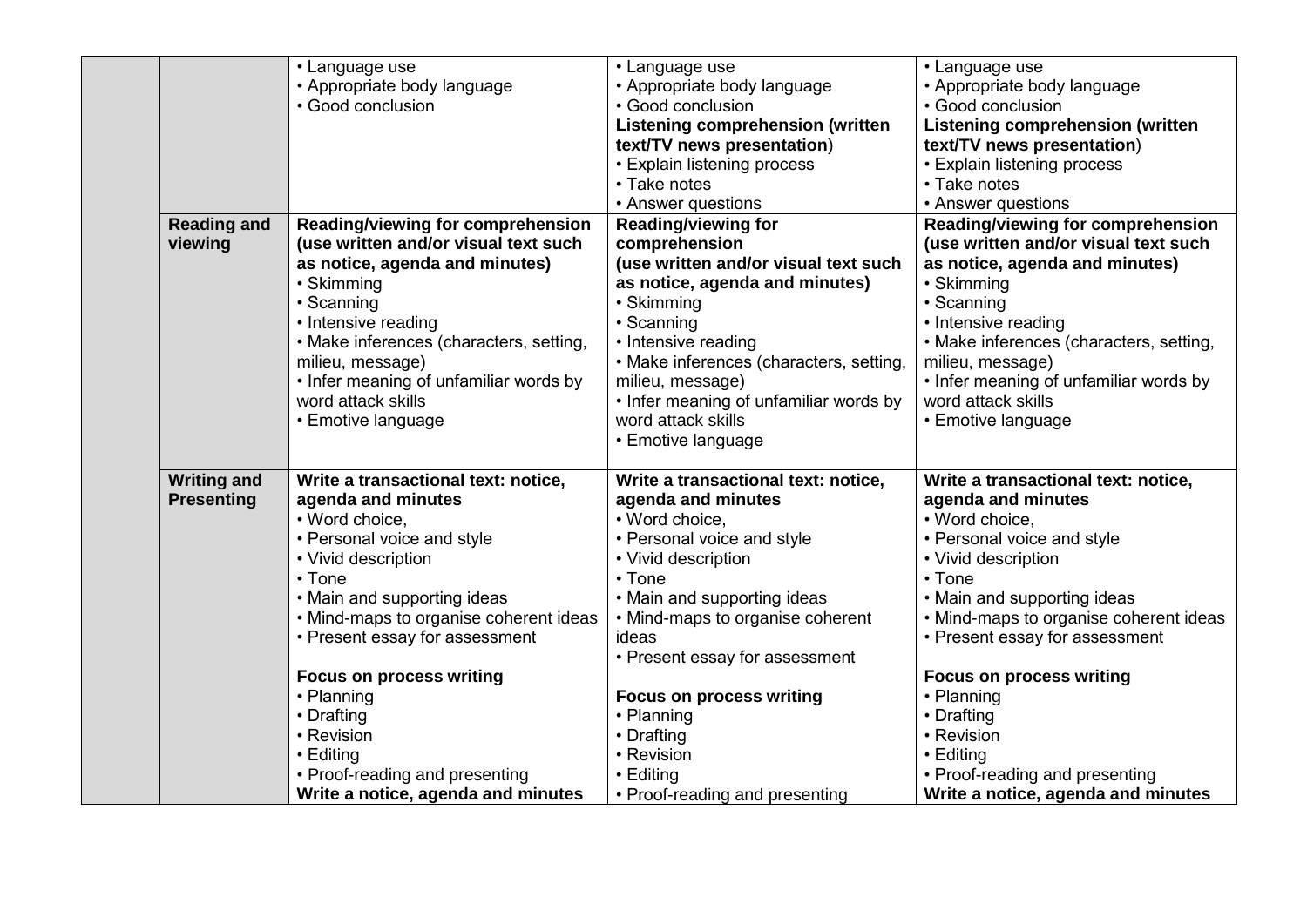|         |                                           | following the process approach to<br>writing                                 | Write a notice, agenda and minutes<br>following the process approach to<br>writing | following the process approach to<br>writing                                    |
|---------|-------------------------------------------|------------------------------------------------------------------------------|------------------------------------------------------------------------------------|---------------------------------------------------------------------------------|
|         |                                           | <b>FORMAL ASSESSMENT TASK 9: WRITING</b>                                     |                                                                                    | <b>FORMAL ASSESSMENT TASK 9:</b>                                                |
|         |                                           | Transactional writing: (10 marks) (2 short or 1 long: 10 marks)<br>$\bullet$ |                                                                                    | <b>WRITING</b>                                                                  |
|         |                                           | Written before the controlled test                                           |                                                                                    | Transactional writing: (20 marks) (2<br>$\bullet$<br>short or 1 long: 20 marks) |
|         |                                           |                                                                              |                                                                                    | Written before the controlled test                                              |
|         |                                           |                                                                              |                                                                                    |                                                                                 |
|         | Language                                  | Word level work:                                                             | Word level work:                                                                   | Word level work:                                                                |
|         | <b>Structure and</b><br><b>Convention</b> | Proper nouns, gerund, complex nouns<br>Sentence level work:                  | Proper nouns, gerund, complex nouns<br>Sentence level work:                        | Proper nouns, gerund, complex nouns<br>Sentence level work:                     |
|         |                                           | Procedure, spatial order, order of                                           | Procedure, spatial order, order of                                                 | Procedure, spatial order, order of                                              |
|         |                                           | importance, concluding paragraph<br>Word meaning:                            | importance, concluding paragraph<br>Word meaning:                                  | importance, concluding paragraph<br>Word meaning:                               |
|         |                                           | Stereotypes, prejudice, biasness,                                            | Stereotypes, prejudice, biasness,                                                  | Stereotypes, prejudice, biasness,                                               |
|         |                                           | emotive                                                                      | emotive                                                                            | emotive                                                                         |
|         |                                           | <b>Punctuation and spelling:</b>                                             | <b>Punctuation and spelling:</b>                                                   | <b>Punctuation and spelling:</b>                                                |
|         |                                           | spelling patterns                                                            | spelling patterns                                                                  | spelling patterns                                                               |
|         |                                           | Abbreviations - initialism, acronym,                                         | Abbreviations - initialism, acronym,                                               | Abbreviations - initialism, acronym,                                            |
|         |                                           | clipped, truncation, aphesis,                                                | clipped, truncation, aphesis,                                                      | clipped, truncation, aphesis,                                                   |
|         |                                           | portmanteau                                                                  | portmanteau                                                                        | portmanteau                                                                     |
|         |                                           | <b>Vocabulary in context</b>                                                 | <b>Vocabulary in context</b>                                                       | <b>Vocabulary in context</b>                                                    |
|         |                                           | <b>Remedial grammar from learners'</b>                                       | Remedial grammar from learners'                                                    | <b>Remedial grammar from learners'</b>                                          |
|         |                                           | writing                                                                      | writing                                                                            | writing                                                                         |
| $7 - 8$ | <b>Listening and</b>                      | <b>Revision and preparation for</b>                                          | <b>Revision and preparation for</b>                                                | <b>Revision and preparation for</b>                                             |
|         | <b>Speaking</b>                           | examination                                                                  | examination                                                                        | examination                                                                     |
|         |                                           | Speaking:                                                                    | Speaking:                                                                          | Speaking:                                                                       |
|         |                                           | • Prepared speech/debate//interview/                                         | • Prepared speech/debate//interview/                                               | • Prepared speech/debate//interview/                                            |
|         |                                           | conversation                                                                 | conversation                                                                       | conversation                                                                    |
|         |                                           | • Prepared reading                                                           | • Prepared reading                                                                 | • Prepared reading                                                              |
|         |                                           | • Unprepared reading                                                         | • Unprepared reading                                                               | • Unprepared reading                                                            |
|         |                                           | Listening                                                                    | Listening                                                                          | Listening                                                                       |
|         |                                           | • Listening comprehension                                                    | • Listening comprehension                                                          | • Listening comprehension                                                       |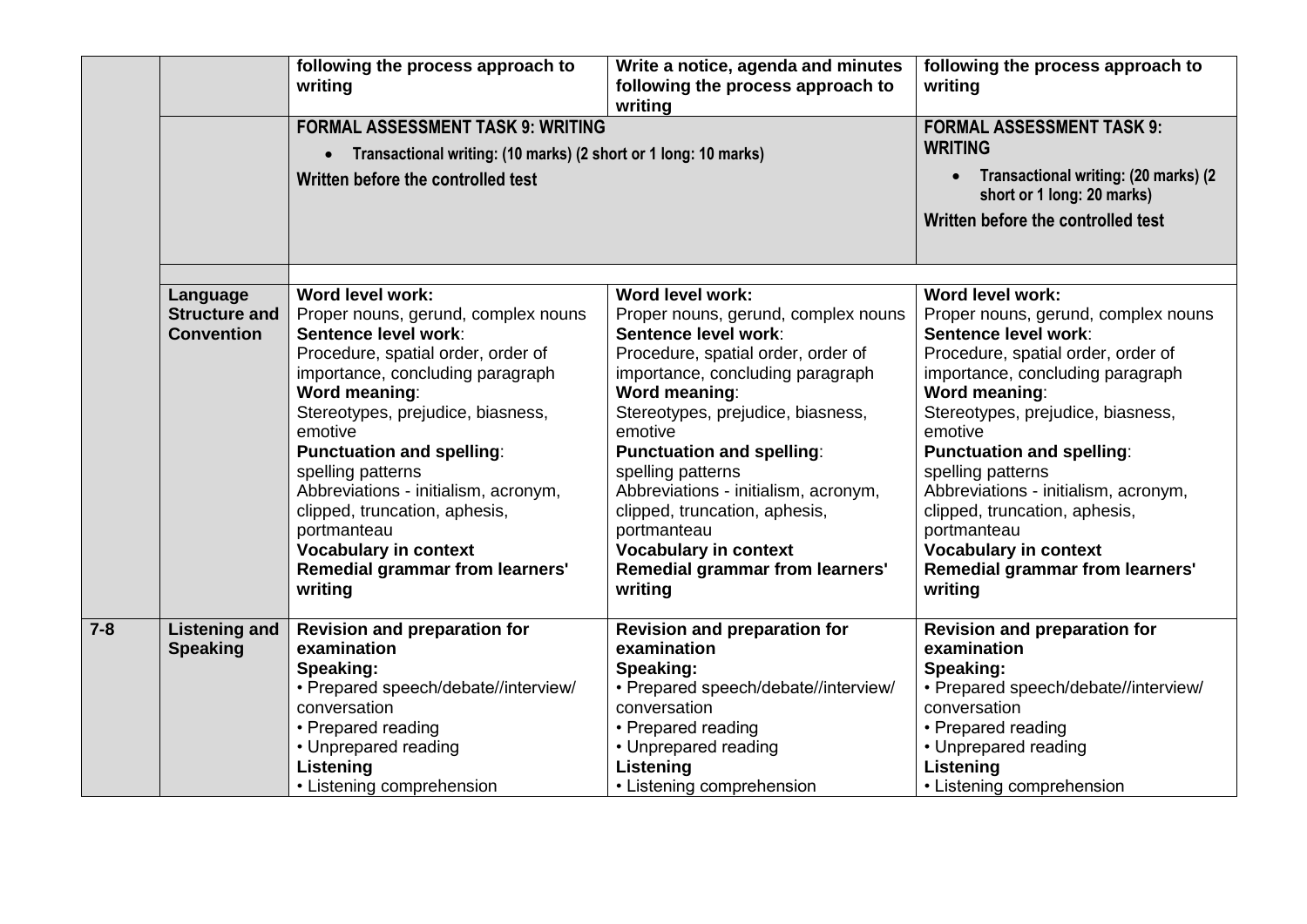|          | <b>Reading and</b>   | <b>Revision and preparation for</b>               | <b>Revision and preparation for</b> | <b>Revision and preparation for</b> |
|----------|----------------------|---------------------------------------------------|-------------------------------------|-------------------------------------|
|          | viewing              | examination                                       | examination                         | examination                         |
|          |                      | <b>Reading</b>                                    | Reading                             | Reading                             |
|          |                      | • Prepared reading                                | • Prepared reading                  | • Prepared reading                  |
|          |                      | • Reading comprehension                           | • Reading comprehension             | • Reading comprehension             |
|          |                      | • Summary                                         | • Summary                           | • Summary                           |
|          |                      | • Literature:                                     | • Literature:                       | • Literature:                       |
|          |                      | -- Novel/short stories/folklore                   | -- Novel/short stories/folklore     | -- Novel/short stories/folklore     |
|          |                      | -- Drama/film study                               | -- Drama/film study                 | -- Drama/film study                 |
|          |                      | -- Poems                                          | -- Poems                            | -- Poems                            |
|          | <b>Writing and</b>   | <b>Prepare for examination</b>                    | <b>Prepare for examination</b>      | <b>Prepare for examination</b>      |
|          | <b>Presenting</b>    | <b>Writing:</b>                                   | Writing:                            | Writing:                            |
|          |                      | • Essays                                          | • Essays                            | • Essays                            |
|          |                      | • Long transactional texts                        | • Long transactional texts          | • Long transactional texts          |
|          |                      | • Short transactional texts                       | • Short transactional texts         | • Short transactional texts         |
|          | Language             | <b>Reinforcement of language</b>                  | <b>Reinforcement of language</b>    | <b>Reinforcement of language</b>    |
|          | <b>Structure and</b> | <b>structures</b>                                 | <b>structures</b>                   | <b>structures</b>                   |
|          | <b>Convention</b>    | and conventions covered in previous               | and conventions covered in          | and conventions covered in previous |
|          |                      | weeks                                             | previous                            | weeks                               |
|          |                      | Word level work: collective                       | weeks                               | Word level work: collective         |
|          |                      | pronouns;                                         | Word level work: collective         | pronouns;                           |
|          |                      | reflexive pronouns; stem.                         | pronouns;                           | reflexive pronouns; stem.           |
|          |                      | Sentence level: simple, compound                  | reflexive pronouns; stem.           | Sentence level: simple, compound    |
|          |                      | and complex sentences; statements;                | Sentence level: simple, compound    | and complex sentences; statements;  |
|          |                      | subject-verb agreement; question                  | and complex sentences; statements;  | subject-verb agreement; question    |
|          |                      | forms;                                            | subject-verb agreement; question    | forms;                              |
|          |                      | negation                                          | forms;                              | negation                            |
|          |                      | Word meaning: synonyms, antonyms,                 | negation                            | Word meaning: synonyms, antonyms,   |
|          |                      | literal, figurative                               | Word meaning: synonyms,             | literal, figurative                 |
|          |                      | <b>Punctuation</b>                                | antonyms,                           | <b>Punctuation</b>                  |
|          |                      | <b>Vocabulary in context</b>                      | literal, figurative                 | <b>Vocabulary in context</b>        |
|          |                      | <b>Remedial grammar from learners'</b>            | <b>Punctuation</b>                  | Remedial grammar from learners'     |
|          |                      | writing                                           | <b>Vocabulary in context</b>        | writing                             |
|          |                      |                                                   | Remedial grammar from learners'     |                                     |
|          |                      |                                                   | writing                             |                                     |
|          |                      | <b>FORMAL ASSESSMENT TASK 10: CONTROLLED TEST</b> |                                     | <b>FORMAL ASSESSMENT TASK 10:</b>   |
| $9 - 10$ |                      |                                                   |                                     | <b>CONTROLLED TEST</b>              |
|          |                      |                                                   |                                     |                                     |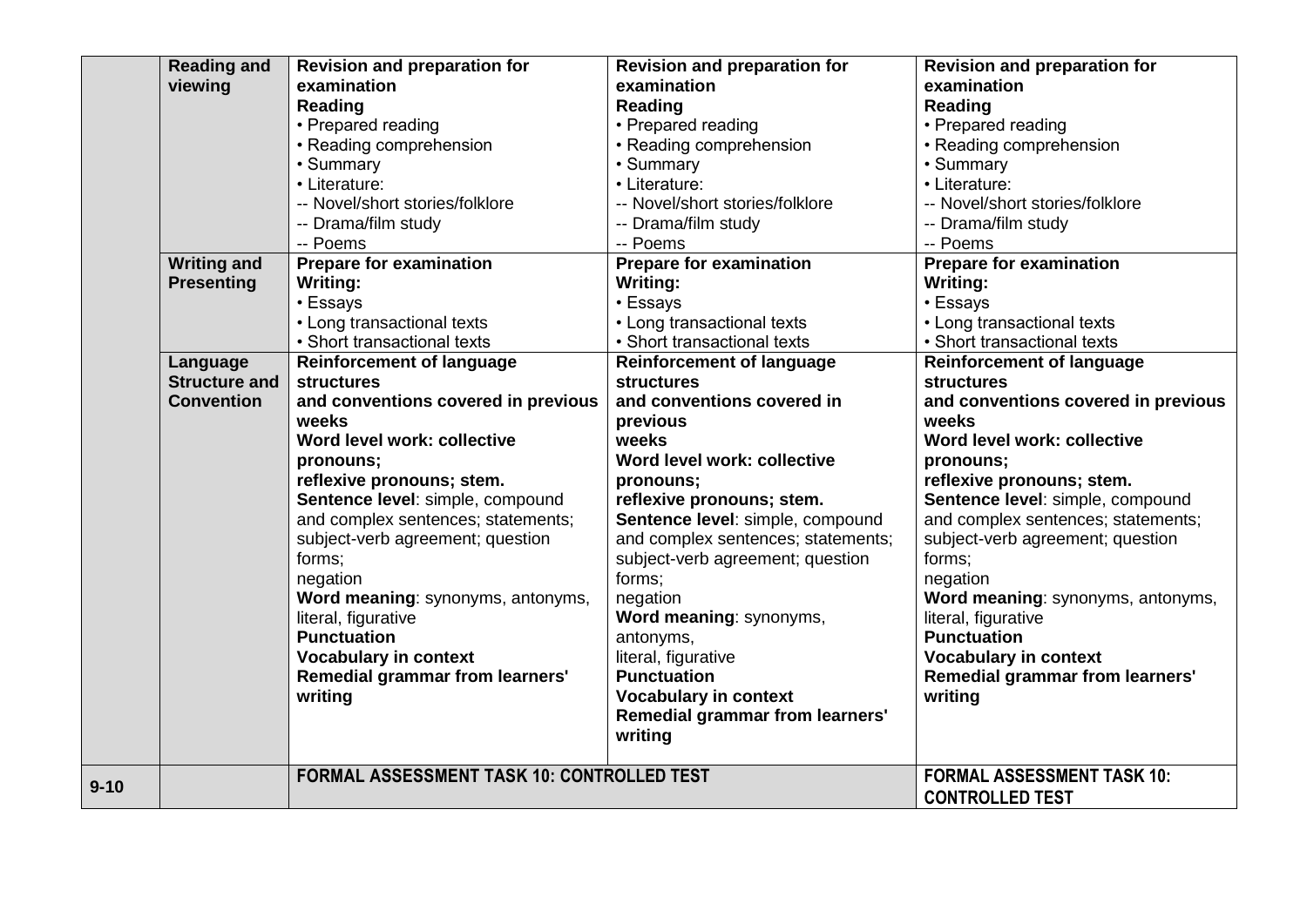|                                                                                                                                                                                                                                        | <b>RESPONSE TO TEXTS (60</b><br><b>MARKS)</b><br>Question 1: Literary / non-literary text (20 marks)<br>Question 2: Visual text (10 marks)<br>Question 3: Summary (10 marks)<br>Question 4: Language structures and Conventions (20 marks)                 |                                                                                                                                                                                   | <b>RESPONSE TO TEXT (70 MARKS)</b><br>Question 1: Literary/ Non- Literary<br>$\bullet$<br>Text (25 marks)<br>Question 2: Visual Text (15 marks)<br>$\bullet$<br>Question 3: Summary (10 marks)<br><b>Question 4: Language Structures</b><br>and Conventions (20 marks) |
|----------------------------------------------------------------------------------------------------------------------------------------------------------------------------------------------------------------------------------------|------------------------------------------------------------------------------------------------------------------------------------------------------------------------------------------------------------------------------------------------------------|-----------------------------------------------------------------------------------------------------------------------------------------------------------------------------------|------------------------------------------------------------------------------------------------------------------------------------------------------------------------------------------------------------------------------------------------------------------------|
|                                                                                                                                                                                                                                        |                                                                                                                                                                                                                                                            | <b>FORMATIVE ASSESSMENT ACTIVITIES</b>                                                                                                                                            |                                                                                                                                                                                                                                                                        |
| Variety of Listening and<br><b>Speaking activities</b><br><b>Listening and Speaking activities</b><br>that comply with the Covid-19<br>conditions                                                                                      | Listening and Speaking activities Reading and Viewing activities<br><b>Reading Process</b><br><b>Reading aloud activities</b><br><b>Reading Comprehension activities</b><br>Literature activities based on the three<br>prescribed genres for the semester | <b>Writing and Presenting</b><br>activities<br><b>Writing Process</b><br>Paragraphing<br><b>Transactional Texts</b><br><b>Essay</b><br><b>Creative Writing</b>                    | <b>Language Structures and Conventions activities</b><br>Variety of Language Structures and Convention<br>activities                                                                                                                                                   |
|                                                                                                                                                                                                                                        |                                                                                                                                                                                                                                                            | <b>GRADE 7 ENG HL SUMMARY OF FORMAL ASSESSMENT TASKS: TERM 4</b>                                                                                                                  |                                                                                                                                                                                                                                                                        |
| <b>FORMAL ASSESSMENT TASK 7</b><br>ORAL: (20 marks) GRADES 7-9<br>Oral presentation of the<br>project<br>(Teachers start to administer this<br>task during term 3 to ensure that<br>all learners are assessed by the<br>end of term 4) | FORMAL ASSESSMENT TASK 9: WRITING FORMAL ASSESSMENT TASK 10: CONTROLLED TEST<br><b>GRADES 7-9</b><br><b>Transactional writing: (10 marks)</b><br>(2 short or 1 long: 10 marks)<br>Written before the controlled test                                       | <b>RESPONSE TO TEXTS (60 MARKS) GRADES 7-8</b><br>$\bullet$<br>Question 2: Visual text (10 marks)<br>$\bullet$<br><b>Question 3: Summary (10 marks)</b><br>$\bullet$<br>$\bullet$ | Question 1: Literary / non-literary text (20 marks)<br>Question 4: Language structures and Conventions (20 marks)                                                                                                                                                      |
|                                                                                                                                                                                                                                        |                                                                                                                                                                                                                                                            |                                                                                                                                                                                   | FORMAL ASSESSMENT TASK 10: CONTROLLED TEST – GRADE 9                                                                                                                                                                                                                   |
|                                                                                                                                                                                                                                        |                                                                                                                                                                                                                                                            | <b>RESPONSE TO TEXT (70 MARKS)</b>                                                                                                                                                | Question 1: Literary/ Non- Literary Text (25 marks)                                                                                                                                                                                                                    |
|                                                                                                                                                                                                                                        |                                                                                                                                                                                                                                                            | $\bullet$                                                                                                                                                                         |                                                                                                                                                                                                                                                                        |